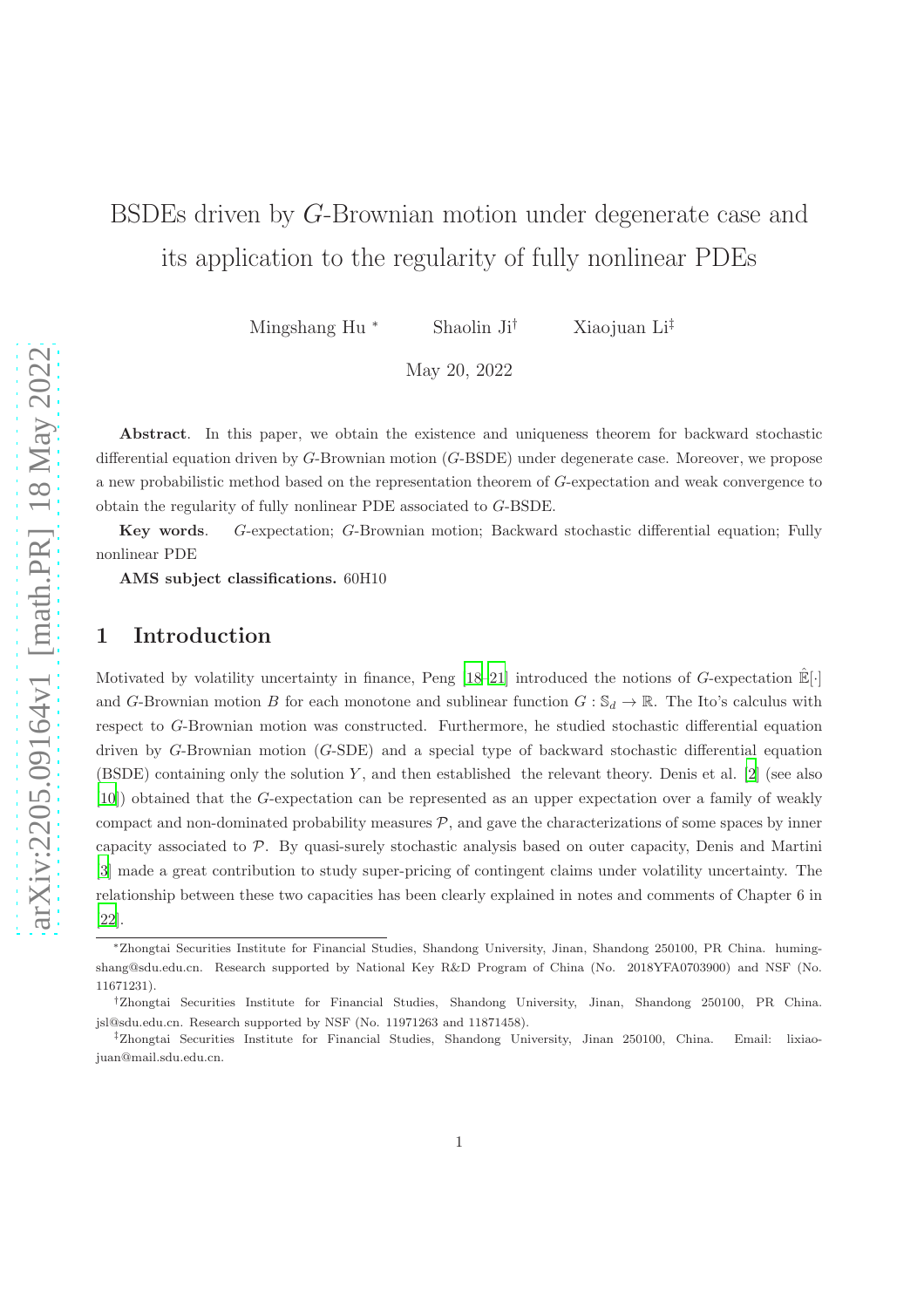Hu et al. [\[7](#page-31-2)] studied the following BSDE driven by G-Brownian motion (G-BSDE)

<span id="page-1-0"></span>
$$
Y_t = \xi + \int_t^T f(s, Y_s, Z_s) ds + \int_t^T g(s, Y_s, Z_s) d\langle B \rangle_s - \int_t^T Z_s dB_s - (K_T - K_t)
$$
 (1.1)

under the non-degenerate G, i.e., there exists a constant  $\underline{\sigma}^2 > 0$  such that

$$
G(A) - G(B) \ge \frac{1}{2} \underline{\sigma}^2 \text{tr}[A - B] \text{ for } A \ge B.
$$

They proved that the above G-BSDE has a unique solution  $(Y, Z, K)$ , where K is a non-increasing Gmartingale with  $K_0 = 0$ . Soner et al. [\[25](#page-33-0)] studied a new type of fully nonlinear BSDE, called 2BSDE, by different formulation and method, and obtained the deep result of the existence and uniqueness theorem for 2BSDE. For recent advances in these two directions, the reader may refer to [\[4](#page-31-3)[–6,](#page-31-4) [12,](#page-32-4) [14](#page-32-5)[–16](#page-32-6), [23\]](#page-32-7) and the references therein.

The key step to obtain the solution of  $G$ -BSDE  $(1.1)$  under non-degenerate G is to use Krylov's regularity estimate for fully nonlinear PDEs (see Appendix C.4 in [\[22\]](#page-32-3)). But under degenerate  $G$ , we have to get round the difficulty that the regularity estimation condition (see Definition C.4.3 in [\[22](#page-32-3)]) is not satisfied. A natural idea is to construct a family of non-degenerate  $G_{\varepsilon}$  with  $\varepsilon \in (0,\varepsilon_0]$  such that  $G_{\varepsilon} \uparrow G$  as  $\varepsilon \downarrow 0$ . The corresponding  $G_{\varepsilon}$ -expectation and the set of probability measures are denoted by  $\hat{\mathbb{E}}^{\varepsilon}[\cdot]$  and  $\mathcal{P}^{\varepsilon}$ , respectively. By the definition of G-expectation, we know that  $\hat{\mathbb{E}}[X] \uparrow \hat{\mathbb{E}}[X]$  for  $X \in L^1_G(\Omega_T)$  and  $\mathcal P$  is the closure of  $\mathcal{P}_1 := \cup_{\varepsilon > 0} \mathcal{P}^{\varepsilon}$  under the topology of weak convergece. It is important to note that the quasi-surely stochastic analysis with respect to  $P$  (i.e.  $P_{-q.s.}$ ) and  $P_1$  (i.e.  $P_{1-q.s.}$ ) are different (see [\[11\]](#page-32-8)). Following the method proposed in the proof of Proposition A.1. in [\[24\]](#page-32-9), we can get a process Z in the  $\mathcal{P}_1$ -q.s. sence such that

$$
\inf_{\eta \in M^0(0,T)} \hat{\mathbb{E}}^{\varepsilon} \left[ \left( \int_0^T |Z_s - \eta_s|^2 d\langle B \rangle_s \right)^{p/2} \right] = 0 \text{ for } \varepsilon > 0, p > 1,
$$

where the definition of  $M^0(0,T)$  can be found in Section 3. At this point, there is a natural misconception that  $Z \in H_G^{2,p}(0,T; \langle B \rangle)$  holds. But we notice Sion's minimax theorem can not be used to obtain

$$
\inf_{\eta \in M^0(0,T)} \sup_{\varepsilon \in (0,\varepsilon_0]} \hat{\mathbb{E}}^{\varepsilon} \left[ \left( \int_0^T |Z_s - \eta_s|^2 d\langle B \rangle_s \right)^{p/2} \right] = \sup_{\varepsilon \in (0,\varepsilon_0]} \inf_{\eta \in M^0(0,T)} \hat{\mathbb{E}}^{\varepsilon} \left[ \left( \int_0^T |Z_s - \eta_s|^2 d\langle B \rangle_s \right)^{p/2} \right],
$$

because  $(0, \varepsilon_0]$  is not compact. Therefore, whether Z belongs to  $H_G^{2,p}(0,T; \langle B \rangle)$  remains unsolved, even for G-martingale representation theorem, which is a special case of G-BSDE [\(1.1\)](#page-1-0), i.e.,  $f = q = 0$ . Thus, one purpose of this paper is to investigate the existence and uniqueness theorem for G-BSDE [\(1.1\)](#page-1-0) under degenerate G.

It is well known that the theory of classical BSDEs provides a tool to study the regularity of quasilinear PDEs (see [\[17](#page-32-10)]). However, we all know that this classical tool is not suitable for the regularity of fully nonlinear PDEs, and up to our knowledge there is no result on this field. So, the other purpose of this paper is to establish the regularity of fully nonlinear PDEs by G-BSDEs.

In this paper, we introduce a quite different method to study the existence and uniqueness theorem for a type of well-posed G-BSDEs under degenerate  $G$  (see  $(3.4)$ ), which has two major contributions. The first one is to obtain the soution  $(Y, Z, K)$  for G-BSDE under degenerate G in the extended  $\tilde{G}$ -expectation space,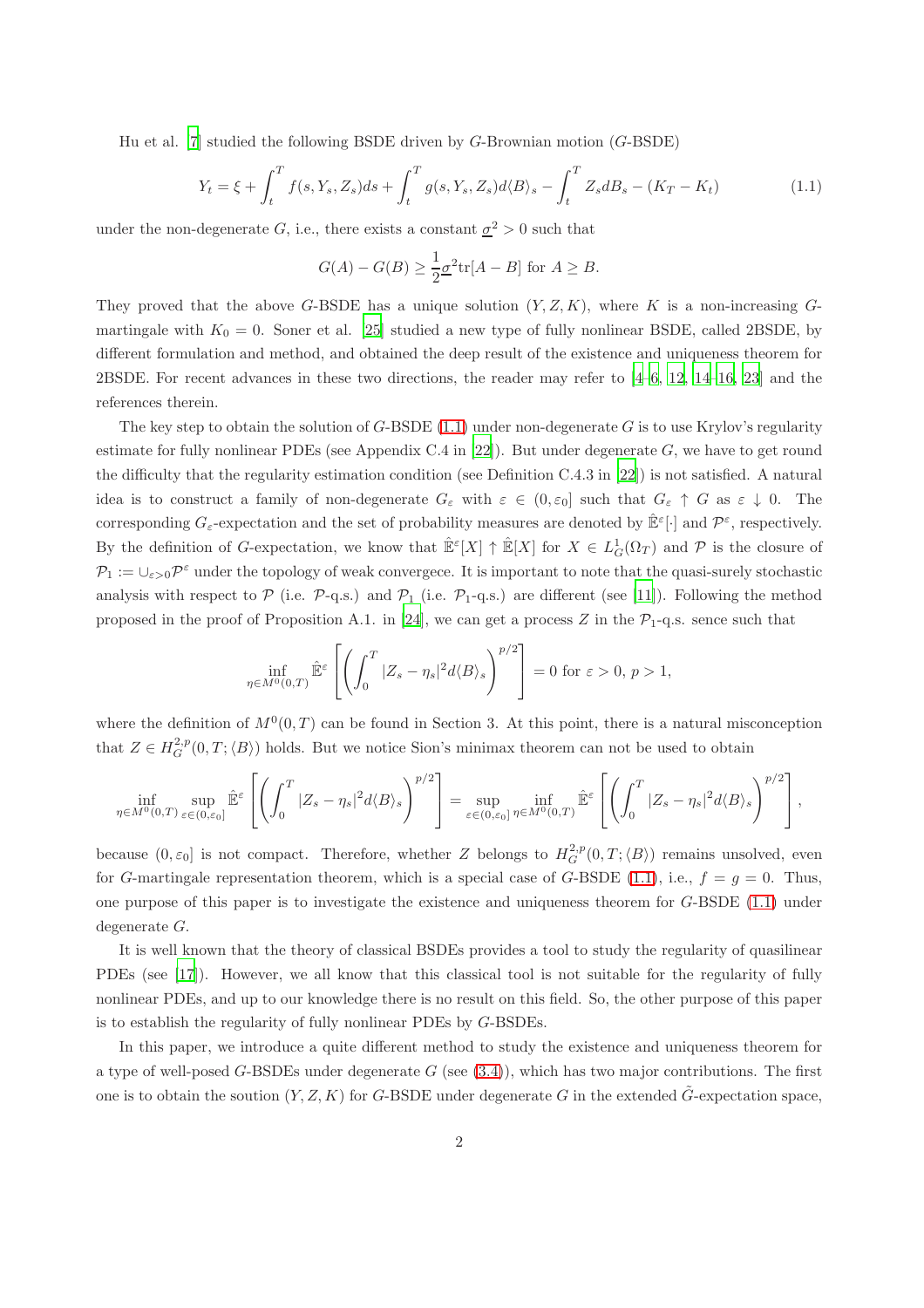which is essential to show that K is a G-martingale in the key Lemma [3.8.](#page-15-0) The second one is to propose a new probabilistic method based on the representation theorem of G-expectation and weak convergence to obtain the uniform lower bound for  $\partial_{xx}^2 u_{\varepsilon}$  with  $\varepsilon > 0$ , where  $u_{\varepsilon}$  is a soution to a fully nonlinear PDE associated to a  $G_{\varepsilon}$ -BSDE under non-degenerate  $G_{\varepsilon}$  (see [\(3.17\)](#page-9-0) and [\(3.31\)](#page-12-0)). This uniform lower bound for  $\partial_{xx}^2 u_{\varepsilon}$  plays a key role in proving  $Z \in H^{2,p}_G(0,T; \langle B \rangle)$  in Lemma [3.8,](#page-15-0) and up to our knowledge, it is completely new in the literature because it does not depend on  $\varepsilon$  as the bound by Krylov's regularity estimate for fully nonlinear PDEs. Finally, we use the above probabilistic method to obtain the regularity of fully nonlinear PDE associated to G-BSDE under degenerate G.

The paper is organized as follows. In Section 2, we present some basic results of G-expectations. The existence and uniqueness theorem for G-BSDE under degenerate case is established in Section 3. In Section 4, we obtain the regularity of fully nonlinear PDE associated to G-BSDE under degenerate G.

### 2 Preliminaries

We recall some basic results of G-expectations. The readers may refer to Peng's book [\[22\]](#page-32-3) for more details.

Let  $T > 0$  be given and let  $\Omega_T = C_0([0, T]; \mathbb{R}^d)$  be the space of  $\mathbb{R}^d$ -valued continuous functions on  $[0, T]$ with  $\omega_0 = 0$ . The canonical process  $B_t(\omega) := \omega_t$ , for  $\omega \in \Omega_T$  and  $t \in [0, T]$ . For any fixed  $t \leq T$ , set

$$
Lip(\Omega_t) := \{ \varphi(B_{t_1}, B_{t_2} - B_{t_1}, \dots, B_{t_N} - B_{t_{N-1}}) : N \ge 1, t_1 < \dots < t_N \le t, \varphi \in C_{b.Lip}(\mathbb{R}^{d \times N}) \},
$$

where  $C_{b.Lip}(\mathbb{R}^{d\times N})$  denotes the space of bounded Lipschitz functions on  $\mathbb{R}^{d\times N}$ .

Let  $G: \mathbb{S}_d \to \mathbb{R}$  be a given monotonic and sublinear function, where  $\mathbb{S}_d$  denotes the set of  $d \times d$  symmetric matrices. Then there exists a unique bounded, convex and closed set  $\Sigma \subset \mathbb{S}^+_d$  such that

<span id="page-2-0"></span>
$$
G(A) = \frac{1}{2} \sup_{\gamma \in \Sigma} \text{tr}[A\gamma] \text{ for } A \in \mathbb{S}_d,
$$
\n(2.1)

where  $\mathbb{S}_d^+$  denotes the set of  $d \times d$  nonnegative matrices. If there exists a  $\underline{\sigma}^2 > 0$  such that  $\gamma \geq \underline{\sigma}^2 I_d$  for any  $\gamma \in \Sigma$ , G is called non-degenerate. Otherwise, G is called degenerate.

Peng [\[20,](#page-32-11) [21\]](#page-32-1) constructed the G-expectation  $\hat{\mathbb{E}}$  :  $Lip(\Omega_T) \to \mathbb{R}$  and the conditional G-expectation  $\hat{\mathbb{E}}_t$  :  $Lip(\Omega_T) \to Lip(\Omega_t)$  as follows:

(i) For each  $s_1 \leq s_2 \leq T$  and  $\varphi \in C_{b.Lip}(\mathbb{R}^d)$ , define  $\mathbb{E}[\varphi(B_{s_2} - B_{s_1})] = u(s_2 - s_1, 0)$ , where u is the viscosity solution (see  $[1]$ ) of the following G-heat equation:

$$
\partial_t u - G(D_x^2 u) = 0, \ u(0, x) = \varphi(x).
$$

(ii) For each  $X = \varphi(B_{t_1}, B_{t_2} - B_{t_1}, \dots, B_{t_N} - B_{t_{N-1}}) \in Lip(\Omega_T)$ , define

$$
\hat{\mathbb{E}}_{t_i}[X] = \varphi_i(B_{t_1}, \dots, B_{t_i} - B_{t_{i-1}})
$$
 for  $i = N - 1, \dots, 1$  and  $\hat{\mathbb{E}}[X] = \hat{\mathbb{E}}[\varphi_1(B_{t_1})],$ 

where 
$$
\varphi_{N-1}(x_1,...,x_{N-1}) := \mathbb{\hat{E}}[\varphi(x_1,...,x_{N-1},B_{t_N}-B_{t_{N-1}})]
$$
 for  $(x_1,...,x_{N-1}) \in \mathbb{R}^{d \times (N-1)}$  and

$$
\varphi_i(x_1,...,x_i) := \mathbb{\hat{E}}[\varphi_{i+1}(x_1,...,x_i,B_{t_{i+1}}-B_{t_i})]
$$
 for  $i = N-2,...,1$ .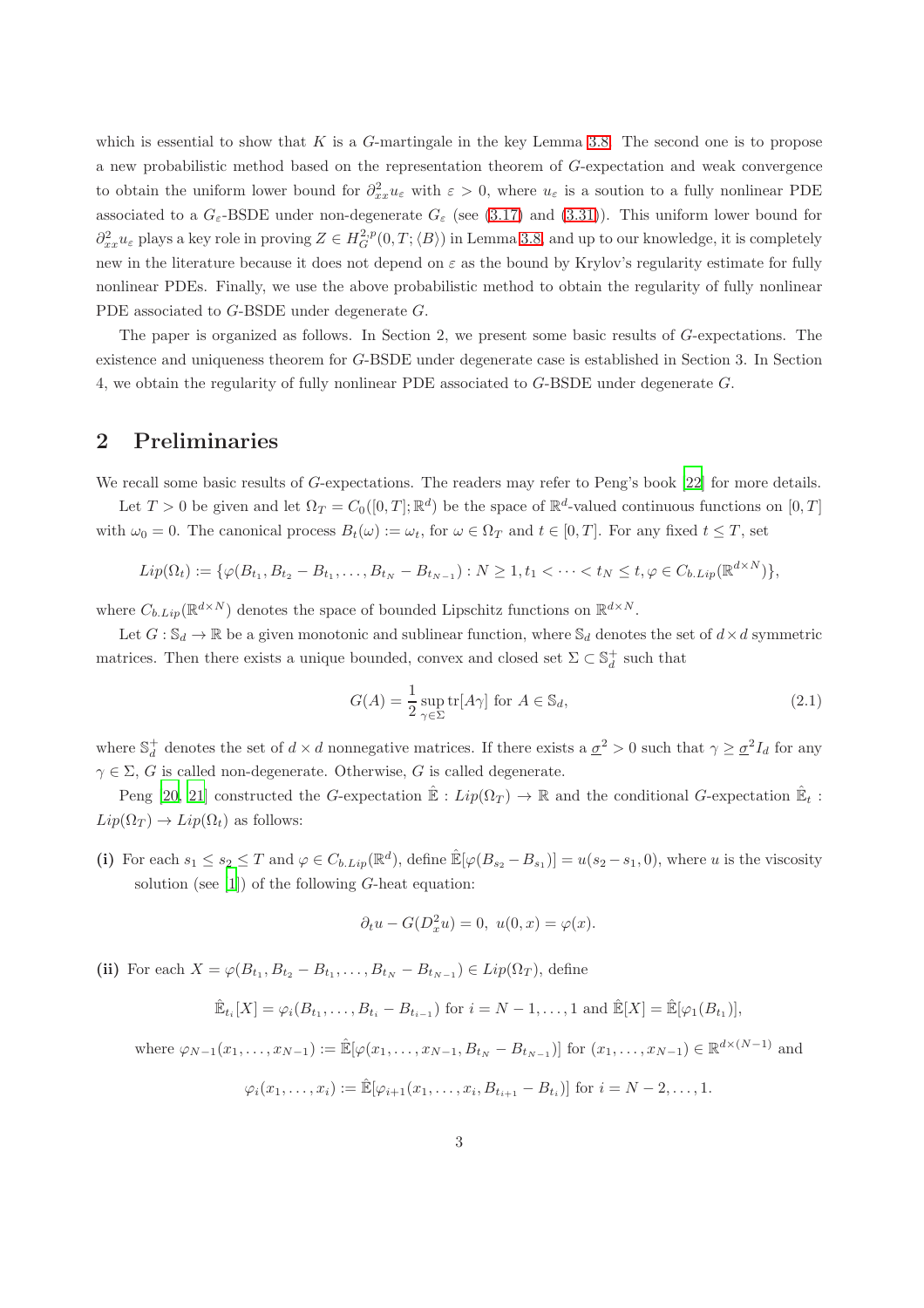The space  $(\Omega_T, Lip(\Omega_T), \hat{\mathbb{E}}, (\hat{\mathbb{E}}_t)_{t\in[0,T]})$  is a consistent sublinear expectation space, where  $\hat{\mathbb{E}}_0 = \hat{\mathbb{E}}$ . The canonical process  $(B_t)_{t\in[0,T]}$  is called the G-Brownian motion under  $\mathbb{E}$ .

For each  $t \in [0,T]$ , denote by  $L_G^p(\Omega_t)$  the completion of  $Lip(\Omega_t)$  under the norm  $||X||_{L_G^p} := (\mathbb{E}[|X|^p])^{1/p}$ for  $p \geq 1$ . It is clear that  $\hat{\mathbb{E}}_t$  can be continuously extended to  $L^1_G(\Omega_T)$  under the norm  $||\cdot||_{L^1_G}$ .

The following theorem is the representation theorem of G-expectation.

**Theorem 2.1** ([\[2](#page-31-0), [10](#page-32-2)]) There exists a unique weakly compact and convex set of probability measures  $P$  on  $(\Omega_T, \mathcal{B}(\Omega_T))$  *such that* 

$$
\mathbb{E}[X] = \sup_{P \in \mathcal{P}} E_P[X] \text{ for all } X \in L_G^1(\Omega_T),
$$

*where*  $\mathcal{B}(\Omega_T) = \sigma(B_s : s \leq T)$ *.* 

For this  $P$ , define

$$
\mathbb{L}^p(\Omega_t) := \left\{ X \in \mathcal{B}(\Omega_t) : \sup_{P \in \mathcal{P}} E_P[|X|^p] < \infty \right\} \text{ for } p \ge 1.
$$

It is easy to check that  $L_G^p(\Omega_t) \subset \mathbb{L}^p(\Omega_t)$ . For each  $X \in \mathbb{L}^1(\Omega_T)$ ,

$$
\mathbb{\hat{E}}[X] := \sup_{P \in \mathcal{P}} E_P[X]
$$

is still called the G-expectation.

The capacity associated to  $P$  is defined by

$$
c(A) := \sup_{P \in \mathcal{P}} P(A) \text{ for } A \in \mathcal{B}(\Omega_T).
$$

A set  $A \in \mathcal{B}(\Omega_T)$  is polar if  $c(A) = 0$ . A property holds "quasi-surely" (q.s. for short) if it holds outside a polar set. In the following, we do not distinguish two random variables X and Y if  $X = Y$  q.s.

**Definition 2.2** *A process*  $(M_t)_{t\leq T}$  *is called a G-martingale if*  $M_t \in L_G^1(\Omega_t)$  *and*  $\mathbb{E}_s[M_t] = M_s$  *for any*  $0 \leq s \leq t \leq T$ .

<span id="page-3-1"></span>The following Doob's inequality for G-martingale can be found in [\[24,](#page-32-9) [26](#page-33-1)]. The following proof is based on [\[9](#page-32-12), [24\]](#page-32-9).

**Theorem 2.3** *Let*  $1 \leq p < p'$  *and*  $\xi \in L_G^{p'}(\Omega_T)$ *. Then* 

<span id="page-3-0"></span>
$$
\left(\hat{\mathbb{E}}\left[\sup_{t\leq T}\left(\hat{\mathbb{E}}_t[|\xi|]\right)^p\right]\right)^{1/p}\leq \left(\hat{\mathbb{E}}\left[\sup_{t\leq T}\hat{\mathbb{E}}_t[|\xi|^p]\right]\right)^{1/p}\leq C\left(\hat{\mathbb{E}}[|\xi|^{p'}]\right)^{1/p'},\tag{2.2}
$$

*where*

$$
C = \left(1 + \frac{p}{p' - p}\right)^{1/p}.
$$

**Proof.** By the definition of  $L_G^{p'}(\Omega_T)$ , we only need to prove the inequality for  $\xi \in Lip(\Omega_T)$ . Define

$$
M_t = \hat{\mathbb{E}}_t[|\xi|] \text{ for } t \leq T.
$$

For each fixed  $\lambda > 0$  and integer  $n \geq 1$ , define a stopping time

$$
\tau = \inf\{t_i : M_{t_i} \geq \lambda, i = 0, \ldots, n\},\
$$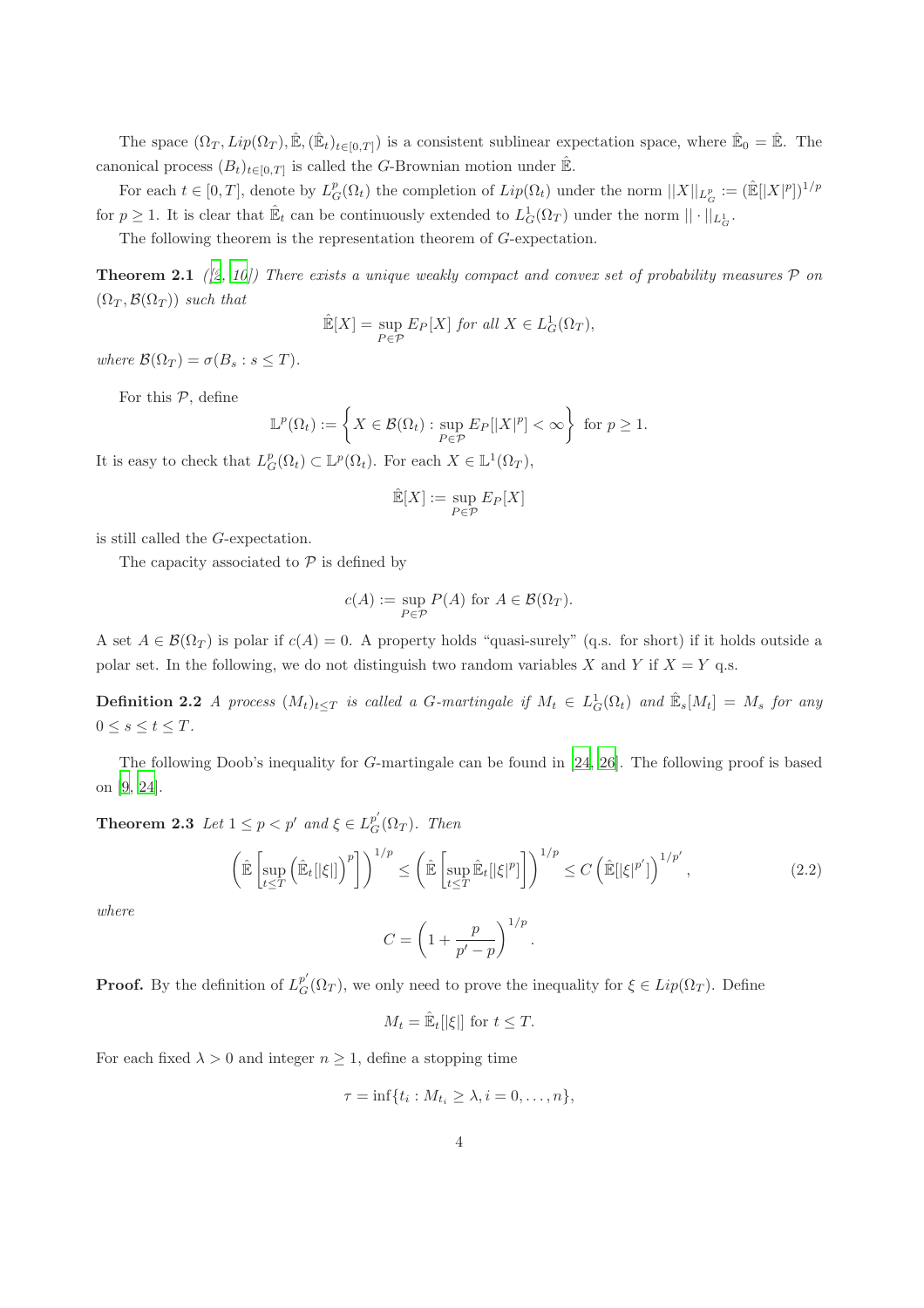where  $t_i = iT/n$  and inf  $\emptyset = \infty$ . It is easy to check that

$$
\{\tau = t_i\} \in \mathcal{B}(\Omega_{t_i}), \ \{\tau = \infty\} \in \mathcal{B}(\Omega_T) \text{ and } \{\tau = t_i\} \cap \{\tau = t_j\} = \emptyset \text{ for } i \neq j.
$$

By Proposition 3.9 in [\[9\]](#page-32-12), we have

$$
\hat{\mathbb{E}}\left[\sum_{i=0}^{n}|\xi|I_{\{\tau=t_i\}}+0I_{\{\tau=\infty\}}\right] = \hat{\mathbb{E}}\left[\sum_{i=0}^{n}\hat{\mathbb{E}}_{t_i}[\xi|]I_{\{\tau=t_i\}}+\hat{\mathbb{E}}_{T}[0]I_{\{\tau=\infty\}}\right],
$$

which implies

$$
\hat{\mathbb{E}}\left[|\xi|I_{\{\tau\leq t_n\}}\right] = \hat{\mathbb{E}}\left[\sum_{i=0}^n M_{t_i}I_{\{\tau=t_i\}}\right] \geq \lambda \hat{\mathbb{E}}\left[I_{\{\tau\leq t_n\}}\right].
$$

Note that  $\{\tau \leq t_n\} = \{\sup_i M_{t_i} \geq \lambda\}$ , then we have

$$
\lambda \hat{\mathbb{E}}\left[I_{\{\sup_i M_{t_i}\geq \lambda\}}\right] \leq \hat{\mathbb{E}}\left[|\xi|I_{\{\sup_i M_{t_i}\geq \lambda\}}\right] \leq \left(\hat{\mathbb{E}}[|\xi|^{p'}]\right)^{1/p'}\left(\hat{\mathbb{E}}\left[I_{\{\sup_i M_{t_i}\geq \lambda\}}\right]\right)^{1/q'},
$$

where  $1/p' + 1/q' = 1$ . Thus,

$$
\hat{\mathbb{E}}\left[I_{\{\sup_i M_{t_i}\geq \lambda\}}\right] \leq \frac{1}{\lambda^{p'}} \hat{\mathbb{E}}\left[|\xi|^{p'}\right] \text{ for each } \lambda > 0.
$$

For each fixed  $\lambda_0 > 0$ , we have

$$
\hat{\mathbb{E}}\left[\sup_i M_{t_i}^p\right] = \sup_{P \in \mathcal{P}} E_P \left[\sup_i M_{t_i}^p\right] \n= \sup_{P \in \mathcal{P}} p \int_0^\infty P(\sup_i M_{t_i} \ge \lambda) \lambda^{p-1} d\lambda \n\le \int_0^{\lambda_0} p \lambda^{p-1} d\lambda + \int_{\lambda_0}^\infty p \lambda^{p-1-p'} \hat{\mathbb{E}}[|\xi|^{p'}] d\lambda \n= (\lambda_0)^p + \frac{p \lambda_0^{p-p'}}{p'-p} \hat{\mathbb{E}}[|\xi|^{p'}].
$$

Taking  $\lambda_0 = \left(\hat{\mathbb{E}}[|\xi|^{p'}]\right)^{1/p'}$ , we get

$$
\hat{\mathbb{E}}\left[\sup_i M_{t_i}^p\right] \le \left(1 + \frac{p}{p'-p}\right) \left(\hat{\mathbb{E}}[|\xi|^{p'}]\right)^{p/p'}.
$$

Since  $|\xi| \in L_{ip}(\Omega_T)$ , we have

$$
\sup_i M_{t_i}^p \uparrow \sup_{t\leq T} M_t^p.
$$

Then we obtain

<span id="page-4-0"></span>
$$
\hat{\mathbb{E}}\left[\sup_{t\leq T} \left(\hat{\mathbb{E}}_t[|\xi|]\right)^p\right] \leq \left(1 + \frac{p}{p'-p}\right) \left(\hat{\mathbb{E}}[|\xi|^{p'}]\right)^{p/p'}.
$$
\n(2.3)

It is obvious that  $(\hat{\mathbb{E}}_t[[\xi]])^p \leq \hat{\mathbb{E}}_t[[\xi]^p]$ . Since inequality  $(2.3)$  holds for  $|\xi|^p \in L_{ip}(\Omega_T)$  and  $1 < p'/p$ , we have  $\hat{\mathbb{E}}$ 

$$
\hat{\mathbb{E}}\left[\sup_{t\leq T} \hat{\mathbb{E}}_t[|\xi|^p]\right] \leq \left(1 + \frac{1}{p'/p - 1}\right) \left(\hat{\mathbb{E}}[|\xi|^{p'}]\right)^{p/p'} = \left(1 + \frac{p}{p' - p}\right) \left(\hat{\mathbb{E}}[|\xi|^{p'}]\right)^{p/p'}.
$$
\n(2.2).

Thus we obtain  $(2.2)$ .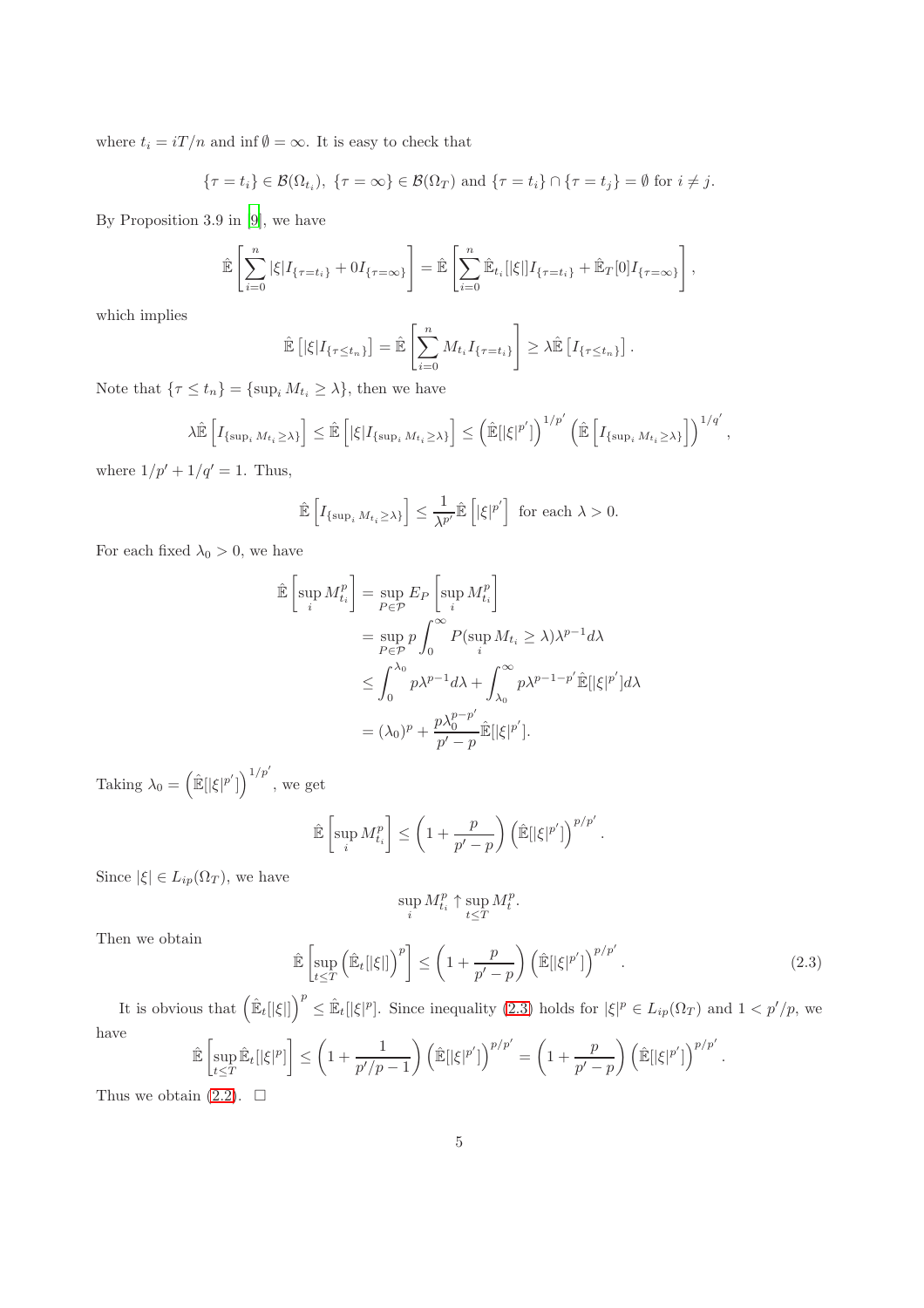# 3 BSDEs driven by G-Brownian motion under degenerate case

Let  $B_t = (B_t^1, \ldots, B_t^d)^T$  be a *d*-dimensional *G*-Brownian motion satisfying

<span id="page-5-1"></span>
$$
G(A) = G'(A') + \frac{1}{2} \sum_{i=d'+1}^{d} \bar{\sigma}_i^2 a_i^+, \tag{3.1}
$$

where  $d' < d$ ,  $A' \in \mathbb{S}_{d'}$ ,  $a_i \in \mathbb{R}$  for  $d' < i \leq d$ ,

$$
A = \left(\begin{array}{cccc} A' & \cdots & \cdots & \cdots \\ \cdots & a_{d'+1} & \cdots & \cdots \\ \vdots & \vdots & \ddots & \vdots \\ \cdots & \cdots & \cdots & a_d \end{array}\right) \in \mathbb{S}_d,
$$

 $G': \mathbb{S}_{d'} \to \mathbb{R}$  is non-degenerate,  $\bar{\sigma}_i > 0$  for  $i = d' + 1, \ldots, d$ . By Corollary 3.5.8 in Peng [\[22\]](#page-32-3), we know that

<span id="page-5-2"></span>
$$
(\langle B^i, B^j \rangle_{t+s} - \langle B^i, B^j \rangle_t)_{i,j=1}^d \in s\Sigma \text{ for any } t, s \ge 0,
$$
\n(3.2)

where  $\langle B^i, B^j \rangle$  is the mutual variation process of  $B^i$  and  $B^j$ , and  $\Sigma \subset \mathbb{S}^+_d$  is the unique bounded, convex and closed set satisfying [\(2.1\)](#page-2-0). It follows from [\(3.1\)](#page-5-1) and [\(3.2\)](#page-5-2) that, for any  $t, s \ge 0$ ,

<span id="page-5-3"></span>
$$
cs \le \langle B^i \rangle_{t+s} - \langle B^i \rangle_t \le Cs \text{ for } i \le d', \ \langle B^i \rangle_{t+s} - \langle B^i \rangle_t \le \bar{\sigma}_i^2 s \text{ for } d' < i \le d,
$$
  

$$
\langle B^i, B^j \rangle_t = 0 \text{ for } i \le d, d' < j \le d, i \ne j,
$$
  
(3.3)

where  $\langle B^i \rangle = \langle B^i, B^i \rangle$ ,  $0 < c \le C < \infty$ . We consider the following type of G-BSDE under degenerate case:

<span id="page-5-0"></span>
$$
Y_t = \xi + \int_t^T f(s, Y_s, Z_s')ds + \sum_{i,j=1}^{d'} \int_t^T g_{ij}(s, Y_s, Z_s')d\langle B^i, B^j \rangle_s
$$
  
+ 
$$
\sum_{l=d'+1}^{d} \int_t^T g_l(s, Y_s, Z_s', Z_s')d\langle B^l \rangle_s - \sum_{k=1}^{d} \int_t^T Z_s^k dB_s^k - (K_T - K_t),
$$
\n(3.4)

where  $Z'_s = (Z_s^1, \ldots, Z_s^{d'} )$  $\binom{d'}{s}$ ,

$$
f, g_{ij} : [0, T] \times \Omega_T \times \mathbb{R} \times \mathbb{R}^{d'} \to \mathbb{R}, g_l : [0, T] \times \Omega_T \times \mathbb{R} \times \mathbb{R}^{d'} \times \mathbb{R} \to \mathbb{R}.
$$

The following spaces and norms are needed to define the solution of the above G-BSDE.

• 
$$
M^0(0,T) := \left\{ \eta_t = \sum_{k=0}^{N-1} \xi_k I_{[t_k, t_{k+1})}(t) : N \in \mathbb{N}, 0 = t_0 < \cdots < t_N = T, \ \xi_k \in Lip(\Omega_{t_k}) \right\};
$$

$$
\bullet \ ||\eta||_{M_G^{p,\bar{p}}(0,T)} := \left(\mathbb{\hat{E}}\left[\left(\int_0^T |\eta_t|^p dt\right)^{\bar{p}/p}\right]\right)^{1/\bar{p}}, \ ||\eta||_{H_G^{p,\bar{p}}(0,T;(B^i))} := \left(\mathbb{\hat{E}}\left[\left(\int_0^T |\eta_t|^p d\langle B^i\rangle_t\right)^{\bar{p}/p}\right]\right)^{1/\bar{p}};
$$

- $M_G^{p,\bar{p}}(0,T) := \left\{ \text{the completion of } M^0(0,T) \text{ under the norm } || \cdot ||_{M_G^{p,\bar{p}}(0,T)} \right\} \text{ for } p, \bar{p} \geq 1;$
- $H_G^{p,\bar{p}}(0,T; \langle B^i \rangle) := \left\{$  the completion of  $M^0(0,T)$  under the norm  $|| \cdot ||_{H_G^{p,\bar{p}}(0,T; \langle B^i \rangle)} \right\}$  for  $p, \bar{p} \geq 1$ ;
- $M_G^p(0,T) := M_G^{p,p}(0,T), H_G^p(0,T; \langle B^i \rangle) := H_G^{p,p}(0,T; \langle B^i \rangle);$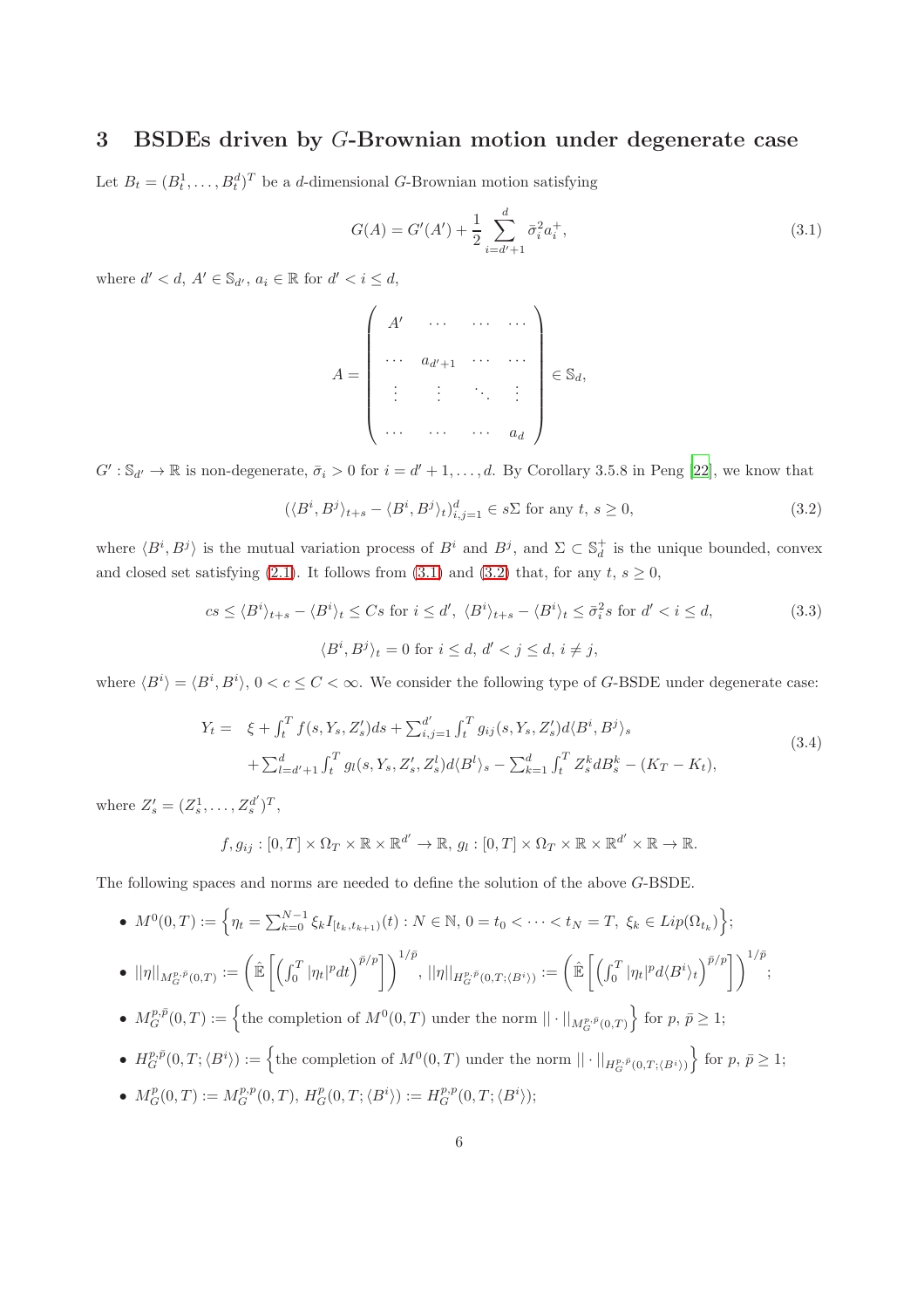- $S^0(0,T) := \{ h(t, B_{t_1 \wedge t}, \ldots, B_{t_N \wedge t}) : N \in \mathbb{N}, 0 < t_1 < \cdots < t_N = T, h \in C_{b.Lip}(\mathbb{R}^{N+1}) \};$
- $||\eta||_{S^p_G(0,T)} := \left(\mathbb{\hat{E}} \left[ \sup_{t \le T} |\eta_t|^p \right] \right)^{1/p};$
- $S_G^p(0,T) := \left\{$  the completion of  $S^0(0,T)$  under the norm  $|| \cdot ||_{S_G^p(0,T)} \right\}$  for  $p \geq 1$ .

By [\(3.3\)](#page-5-3), we know that

$$
c^{1/p} ||\eta||_{M_G^{p,\bar{p}}(0,T)} \le ||\eta||_{H_G^{p,\bar{p}}(0,T;(B^i))} \le C^{1/p} ||\eta||_{M_G^{p,\bar{p}}(0,T)} \text{ for } i \le d'
$$

and

$$
||\eta||_{H_G^{p,\bar{p}}(0,T;\langle B^i \rangle)} \le \bar{\sigma}_i^{2/p} ||\eta||_{M_G^{p,\bar{p}}(0,T)} \text{ for } d' < i \le d.
$$

Thus  $M_G^{p,\bar{p}}(0,T) = H_G^{p,\bar{p}}(0,T; \langle B^i \rangle)$  for  $i \leq d'$  and  $M_G^{p,\bar{p}}(0,T) \subset H_G^{p,\bar{p}}(0,T; \langle B^i \rangle)$  for  $d' < i \leq d$ .

Throughout the paper, we use the following assumptions:

- (H1) There exists a  $\bar{p} > 1$  such that  $\xi \in L^{\bar{p}}_G(\Omega_T)$ ,  $f(\cdot, y, z')$ ,  $g_{ij}(\cdot, y, z') \in M^{1, \bar{p}}_G(0,T)$  and  $g_l(\cdot, y, z', z) \in$  $H_G^{1,\bar{p}}(0,T; \langle B^l \rangle)$  for any  $y, z \in \mathbb{R}, z' \in \mathbb{R}^{d'}, i, j \leq d', d' < l \leq d;$
- (H2) There exists a constant  $L > 0$  such that, for any  $(t, \omega) \in [0, T] \times \Omega_T$ ,  $(y, z', z)$ ,  $(\bar{y}, \bar{z}', \bar{z}) \in \mathbb{R} \times \mathbb{R}^{d'} \times \mathbb{R}$ ,

$$
|f(t, \omega, y, z') - f(t, \omega, \bar{y}, \bar{z}')| + \sum_{i,j=1}^{d'} |g_{ij}(t, \omega, y, z') - g_{ij}(t, \omega, \bar{y}, \bar{z}')|
$$
  
+ 
$$
\sum_{l=d'+1}^{d} |g_l(t, \omega, y, z', z) - g_l(t, \omega, \bar{y}, \bar{z}', \bar{z})| \le L(|y - \bar{y}| + |z' - \bar{z}'| + |z - \bar{z}|).
$$

Now we give the L<sup>p</sup>-solution of G-BSDE [\(3.4\)](#page-5-0) for  $p \in (1, \bar{p})$ .

**Definition 3.1**  $(Y, Z^1, \ldots, Z^d, K)$  is called an  $L^p$ -solution of G-BSDE  $(3.4)$  if the following properties hold:

(i)  $Y \in S_G^p(0,T)$ ,  $Z^i \in H_G^{2,p}(0,T; \langle B^i \rangle)$  for  $i \leq d$ , K is a non-increasing G-martingale with  $K_0 = 0$  and  $K_T \in L_G^p(\Omega_T)$ ;

(ii)

$$
Y_t = \xi + \int_t^T f(s, Y_s, Z_s')ds + \sum_{i,j=1}^{d'} \int_t^T g_{ij}(s, Y_s, Z_s')d\langle B^i, B^j \rangle_s
$$
  
+ 
$$
\sum_{l=d'+1}^{d} \int_t^T g_l(s, Y_s, Z_s', Z_s')d\langle B^l \rangle_s - \sum_{k=1}^{d} \int_t^T Z_s^k dB_s^k - (K_T - K_t),
$$

*where*  $Z'_{s} = (Z_{s}^{1}, \ldots, Z_{s}^{d'})$  $(x_s^d')^T$  and  $t \leq T$ .

For simplicity of representation, we only give the proof for the following G-BSDE:

<span id="page-6-0"></span>
$$
Y_t = \xi + \int_t^T f(s, Y_s) ds + \int_t^T g(s, Y_s, Z_s) d\langle B \rangle_s - \int_t^T Z_s dB_s - (K_T - K_t), \tag{3.5}
$$

where B is a 1-dimensional G-Brownian motion,  $G(a) := \frac{1}{2}\bar{\sigma}^2 a^+$  for  $a \in \mathbb{R}$  with  $\bar{\sigma} > 0$ . The results still hold for G-BSDE  $(3.4)$ , and will be given at the end of this section. In the following, the constant C will change from line to line for simplicity.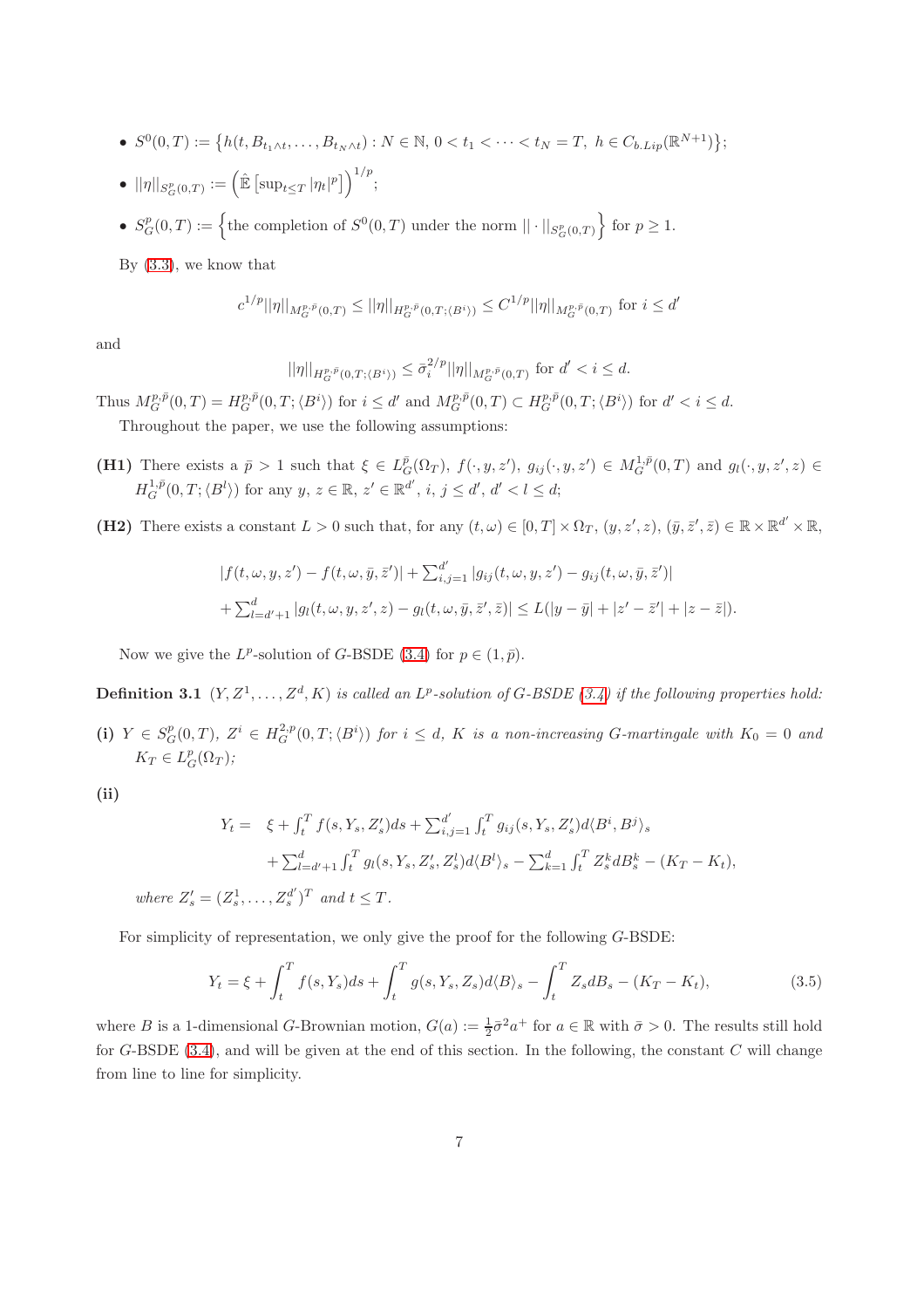#### 3.1 Prior estimates of G-BSDEs

<span id="page-7-6"></span>In this subsection, we give some useful prior estimates of G-BSDE [\(3.5\)](#page-6-0).

**Proposition 3.2** Suppose that  $\xi_i$ ,  $f_i$  and  $g_i$  satisfy (H1) and (H2) for  $i = 1, 2$ . Let  $(Y^i, Z^i, K^i)$  be the  $L^p$ -solution of  $G$ -BSDE [\(3.5\)](#page-6-0) corresponding to  $\xi_i$ ,  $f_i$  and  $g_i$  for some  $p \in (1, \bar{p})$ . Then there exists a positive *constant* C *depending* on  $p$ *,*  $\bar{\sigma}$ *,* L and T *satisfying* 

<span id="page-7-1"></span>
$$
|\hat{Y}_t|^p \le C \hat{\mathbb{E}}_t \left[ |\hat{\xi}|^p + \left( \int_t^T |\hat{f}_s| ds \right)^p + \left( \int_t^T |\hat{g}_s| d\langle B \rangle_s \right)^p \right],\tag{3.6}
$$

<span id="page-7-3"></span>
$$
|Y_t^i|^p \le C \widehat{\mathbb{E}}_t \left[ |\xi_i|^p + \left( \int_t^T |f_i(s,0)| ds \right)^p + \left( \int_t^T |g_i(s,0,0)| d\langle B \rangle_s \right)^p \right] \text{ for } i = 1, 2,
$$
 (3.7)

<span id="page-7-4"></span>
$$
\hat{\mathbb{E}}\left[\left(\int_0^T |Z_s^i|^2 d\langle B\rangle_s\right)^{p/2}\right] + \hat{\mathbb{E}}\left[|K_T^i|^p\right] \le C\Lambda_i \text{ for } i = 1, 2,
$$
\n(3.8)

<span id="page-7-5"></span>
$$
\hat{\mathbb{E}}\left[\left(\int_0^T |\hat{Z}_s|^2 d\langle B\rangle_s\right)^{p/2}\right] \le C\left\{\hat{\mathbb{E}}\left[\sup_{t\le T} |\hat{Y}_t|^p\right] + (\Lambda_1 + \Lambda_2)^{1/2} \left(\hat{\mathbb{E}}\left[\sup_{t\le T} |\hat{Y}_t|^p\right]\right)^{1/2}\right\},\tag{3.9}
$$

*where*

$$
\Lambda_i = \hat{\mathbb{E}} \left[ \sup_{t \le T} |Y_t^i|^p \right] + \hat{\mathbb{E}} \left[ \left( \int_0^T |f_i(s,0)| ds \right)^p \right] + \hat{\mathbb{E}} \left[ \left( \int_0^T |g_i(s,0,0)| d\langle B \rangle_s \right)^p \right] \text{ for } i = 1, 2,
$$
\n
$$
\hat{Y}_t = Y_t^1 - Y_t^2, \ \hat{\xi} = \xi_1 - \xi_2, \ \hat{f}_s = f_1(s, Y_s^2) - f_2(s, Y_s^2), \ \hat{g}_s = g_1(s, Y_s^2, Z_s^2) - g_2(s, Y_s^2, Z_s^2), \ \hat{Z}_t = Z_t^1 - Z_t^2.
$$

Proof. The method is the same as that in [\[7](#page-31-2)]. For convenience of the reader, we sketch the proof.

For each given  $t < T$ , consider the following SDE for  $r \in [t, T]$ 

$$
X_r = \int_t^r (f_1(s, Y_s^2 - X_s) - f_2(s, Y_s^2))ds + \int_t^r (g_1(s, Y_s^2 - X_s, Z_s^2) - g_2(s, Y_s^2, Z_s^2))d\langle B \rangle_s.
$$

Noting that  $\langle B \rangle_{t+s} - \langle B \rangle_t \leq \bar{\sigma}^2 s$  for any  $t, s \geq 0$ , we obtain

$$
|X_r| \leq \int_t^T |\hat{f}_s| ds + \int_t^T |\hat{g}_s| d\langle B \rangle_s + L(1 + \bar{\sigma}^2) \int_t^T |X_s| ds \text{ for } r \in [t, T].
$$

By the Gronwall inequality, we have

<span id="page-7-2"></span>
$$
|X_T| \le C \left( \int_t^T |\hat{f}_s| ds + \int_t^T |\hat{g}_s| d\langle B \rangle_s \right), \tag{3.10}
$$

where C depends on  $\bar{\sigma}$ , L and T. For each  $\varepsilon > 0$ , noting that

$$
p(|x|^2 + \varepsilon)^{(p/2)-1} + p(p-2)(|x|^2 + \varepsilon)^{(p/2)-2}|x|^2 \ge p((p-1) \wedge 1)(|x|^2 + \varepsilon)^{(p/2)-1}
$$

for  $x \in \mathbb{R}$  and taking  $\lambda = pL(1 + \bar{\sigma}^2) + pL^2\bar{\sigma}^2 2^{-1}[(p-1)^{-1} \vee 1]$ , we get by applying Itô's formula to  $(|\hat{Y}_r + X_r|^2 + \varepsilon)^{p/2} e^{\lambda r}$  on  $[t, T]$  that

<span id="page-7-0"></span>
$$
(|\hat{Y}_t|^2 + \varepsilon)^{p/2} e^{\lambda t} + M_T - M_t \le (|\hat{\xi} + X_T|^2 + \varepsilon)^{p/2} e^{\lambda T},\tag{3.11}
$$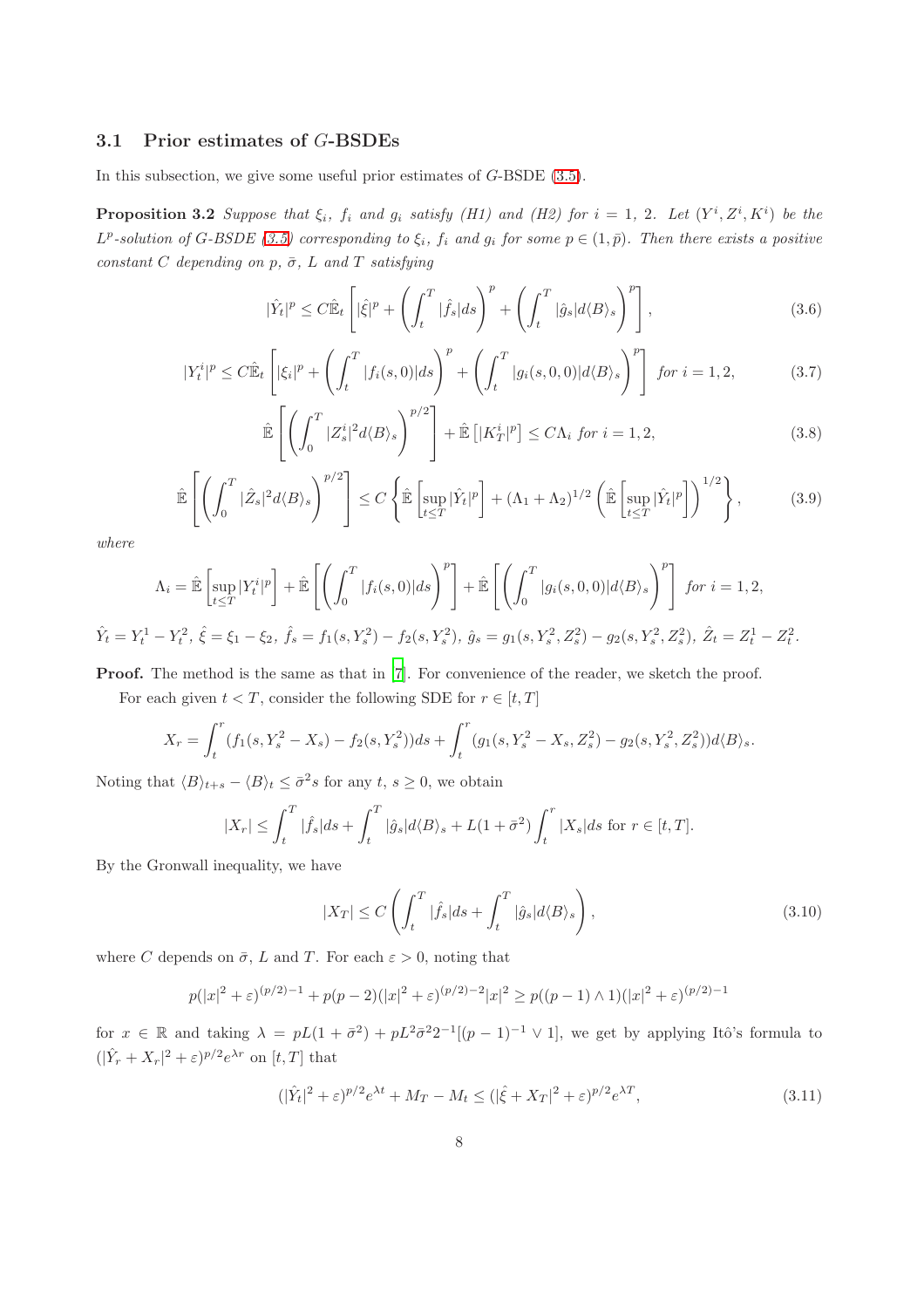where  $M_T - M_t = \int_t^T p(|\hat{Y}_s + X_s|^2 + \varepsilon)^{(p/2)-1} e^{\lambda s} [(\hat{Y}_s + X_s) \hat{Z}_s dB_s + (\hat{Y}_s + X_s)^+ dK_s^1 + (\hat{Y}_s + X_s)^- dK_s^2].$  By Lemma 3.4 in [\[7\]](#page-31-2), we know that  $\mathbb{E}_t[M_T - M_t] = 0$ . Taking  $\mathbb{E}_t$  on both sides of [\(3.11\)](#page-7-0) and letting  $\varepsilon \downarrow 0$ , we get  $(3.6)$  by  $(3.10)$ .

Taking  $\xi_j = f_j = g_j = 0$  for  $j \neq i$ , we have  $(Y^j, Z^j, K^j) = 0$ . Thus we obtain [\(3.7\)](#page-7-3) by [\(3.6\)](#page-7-1).

Applying Itô's formula to  $|Y_t^i|^2$  on  $[0, T]$ , by the B-D-G inequality, we get

<span id="page-8-0"></span>
$$
\hat{\mathbb{E}}\left[\left(\int_0^T |Z_s^i|^2 d\langle B\rangle_s\right)^{p/2}\right] \le C\left\{\Lambda_i + \left(\hat{\mathbb{E}}\left[\sup_{t\le T} |Y_t^i|^p\right]\right)^{1/2} \left(\hat{\mathbb{E}}\left[|K_T^i|^p\right]\right)^{1/2}\right\},\tag{3.12}
$$

where C depends on p,  $\bar{\sigma}$ , L and T. It follows from G-BSDE [\(3.5\)](#page-6-0) and the B-D-G inequality that

<span id="page-8-1"></span>
$$
\hat{\mathbb{E}}\left[|K_T^i|^p\right] \le C \left\{\Lambda_i + \hat{\mathbb{E}}\left[\left(\int_0^T |Z_s^i|^2 d\langle B\rangle_s\right)^{p/2}\right]\right\},\tag{3.13}
$$

where C depends on p,  $\bar{\sigma}$ , L and T. Then we deduce [\(3.8\)](#page-7-4) by [\(3.12\)](#page-8-0) and [\(3.13\)](#page-8-1).

Applying Itô's formula to  $|\hat{Y}_t|^2$  on  $[0, T]$ , by the B-D-G inequality, we get

<span id="page-8-2"></span>
$$
\hat{\mathbb{E}}\left[\left(\int_0^T |\hat{Z}_s|^2 d\langle B\rangle_s\right)^{p/2}\right] \le C \left\{\hat{\mathbb{E}}\left[\sup_{t\le T} |\hat{Y}_t|^p\right] + (\tilde{\Lambda}_1 + \tilde{\Lambda}_2)^{1/2} \left(\hat{\mathbb{E}}\left[\sup_{t\le T} |\hat{Y}_t|^p\right]\right)^{1/2}\right\},\tag{3.14}
$$

where C depends on  $p, \bar{\sigma}, L$  and T,

$$
\tilde{\Lambda}_i = \Lambda_i + \hat{\mathbb{E}} \left[ \left( \int_0^T |Z_s^i|^2 d\langle B \rangle_s \right)^{p/2} \right] + \hat{\mathbb{E}} \left[ |K_T^i|^p \right] \text{ for } i = 1, 2.
$$

Thus we obtain [\(3.9\)](#page-7-5) by [\(3.8\)](#page-7-4) and [\(3.14\)](#page-8-2).  $\Box$ 

# 3.2 Solution in the extended  $\tilde{G}$ -expectation space

Following [\[7\]](#page-31-2), the key point to obtain the solution of G-BSDE [\(3.5\)](#page-6-0) is to study the following type of G-BSDE:

<span id="page-8-3"></span>
$$
Y_t = \varphi(B_T) + \int_t^T h(Y_s, Z_s) d\langle B \rangle_s - \int_t^T Z_s dB_s - (K_T - K_t), \tag{3.15}
$$

where  $\varphi \in C_0^{\infty}(\mathbb{R}), h \in C_0^{\infty}(\mathbb{R}^2)$ .

In order to obtain the solution of G-BSDE [\(3.15\)](#page-8-3), we introduce the extended  $\tilde{G}$ -expectation space. Set  $\tilde{\Omega}_T = C_0([0,T];\mathbb{R}^2)$  and the canonical process is denoted by  $(B, \tilde{B})$ . For each  $a_{11}, a_{12}, a_{22} \in \mathbb{R}$ , define

$$
\tilde{G}\left(\begin{pmatrix} a_{11} & a_{12} \\ a_{12} & a_{22} \end{pmatrix}\right) = G(a_{11}) + \frac{1}{2}a_{22} = \frac{1}{2}\sup_{\gamma \in \tilde{\Sigma}} \text{tr}\left[\begin{pmatrix} a_{11} & a_{12} \\ a_{12} & a_{22} \end{pmatrix}\gamma\right],
$$

where

$$
\tilde{\Sigma} = \left\{ \left( \begin{array}{cc} \sigma^2 & 0 \\ 0 & 1 \end{array} \right) : \sigma \in [0, \bar{\sigma}] \right\}.
$$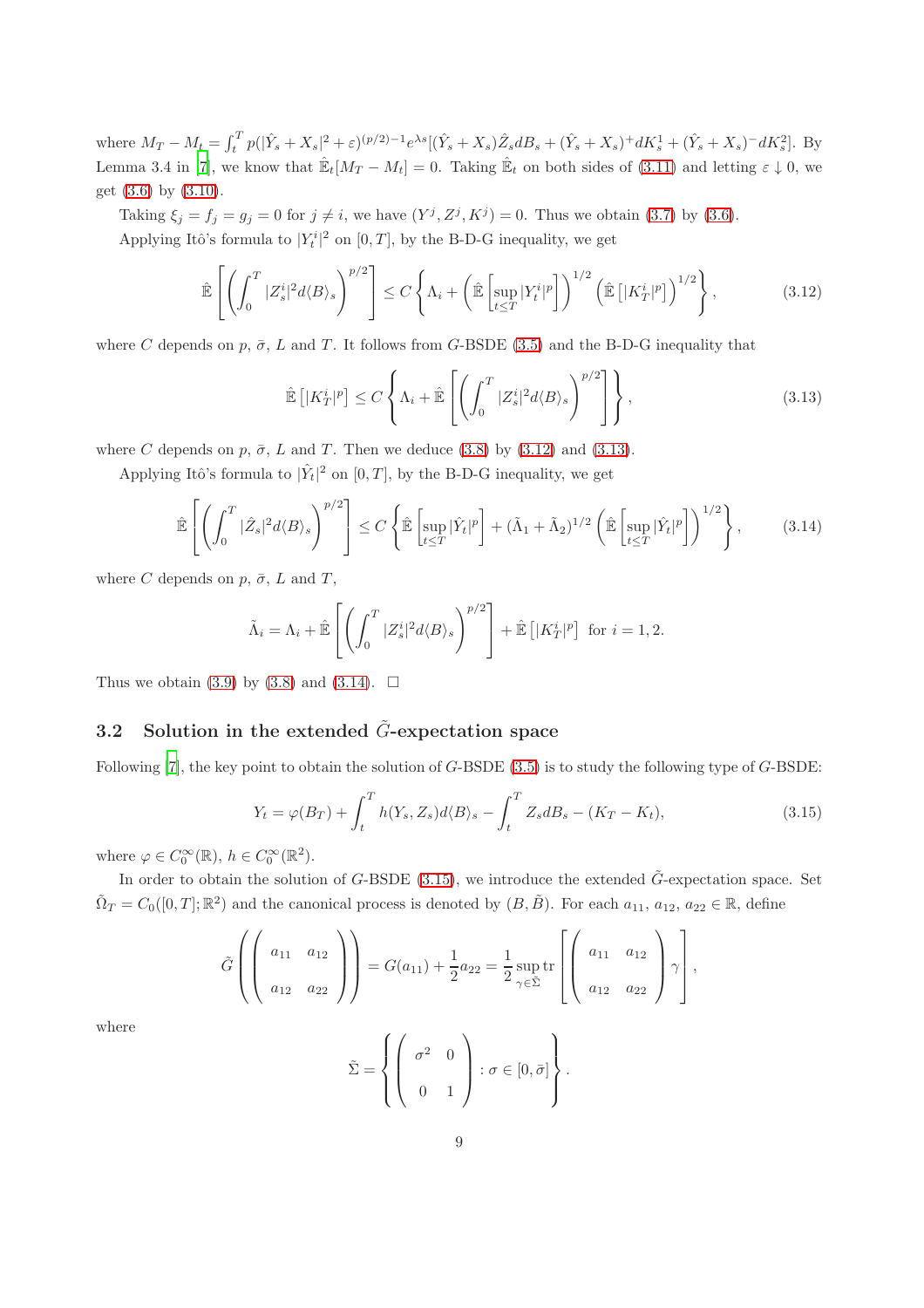The  $\tilde{G}$ -expectation is denoted by  $\tilde{E}$ , and the related spaces are denoted by

$$
Lip(\tilde{\Omega}_t), L^p_{\tilde{G}}(\tilde{\Omega}_t), \tilde{M}^0(0,T), M^{p,\bar{p}}_{\tilde{G}}(0,T), H^{p,\bar{p}}_{\tilde{G}}(0,T;\langle B \rangle), S^p_{\tilde{G}}(0,T).
$$

For each  $\mathbf{a} = (a_1, a_2)^T \in \mathbb{R}^2$ , by Proposition 3.1.5 in Peng [\[22\]](#page-32-3), we know that  $B^{\mathbf{a}} := a_1 B + a_2 \tilde{B}$  is a  $G_{\mathbf{a}}$ -Brownian motion, where  $G_{\mathbf{a}}(b) = \frac{1}{2}[(\bar{\sigma}^2|a_1|^2 + |a_2|^2)b^+ - |a_2|^2b^-]$  for  $b \in \mathbb{R}$ . In particular, B is a G-Browinian motion and  $\tilde{B}$  is a classical Browinian motion. Thus  $\mathbb{E}|_{Lip(\Omega_T)} = \mathbb{E}$ , which implies that the completion of  $M^0(0,T)$  (resp.  $S^0(0,T)$ ) under the norm  $||\cdot||_{H^{p,\bar{p}}_{\tilde{G}}(0,T;\langle B\rangle)}$  (resp.  $||\cdot||_{S_{\tilde{G}}^p(0,T)}$ ) is  $H^{p,\bar{p}}_G(0,T;\langle B\rangle)$ (resp.  $S_G^p(0,T)$ ). Similar to [\(3.2\)](#page-5-2), we know that  $\langle B, \tilde{B} \rangle_t = 0$  and  $\langle \tilde{B} \rangle_t = t$  in the  $\tilde{G}$ -expectation space.

<span id="page-9-2"></span>**Lemma 3.3** Let  $\varphi \in C_0^{\infty}(\mathbb{R})$  and  $h \in C_0^{\infty}(\mathbb{R}^2)$ . Then, for each given  $p > 1$ , G-BSDE [\(3.15\)](#page-8-3) has a unique  $L^p$ -solution  $(Y, Z, K)$  in the extended  $\tilde{G}$ -expectation space such that  $Y \in S_G^p(0,T)$ ,  $Z \in H^{2,p}_{\tilde{G}}(0,T; \langle B \rangle)$  and  $K_T \in L_{\tilde{G}}^p(\tilde{\Omega}_T).$ 

**Proof.** The uniqueness is due to [\(3.6\)](#page-7-1) and [\(3.9\)](#page-7-5) in Proposition [3.2.](#page-7-6) The proof of existence is divided into two parts.

Part 1. The purpose of this part is to find a solution  $(Y, Z, K)$  in the extended  $\tilde{G}$ -expectation space such that  $Y \in S_{\tilde{G}}^p(0,T)$  and  $Z \in H_{\tilde{G}}^{2,p}(0,T; \langle B \rangle)$ .

For each fixed  $\varepsilon \in (0, \bar{\sigma})$ , define

$$
B_t^{\varepsilon} = B_t + \varepsilon \tilde{B}_t \text{ for } t \in [0, T].
$$

Then  $(B_t^{\varepsilon})_{t \in [0,T]}$  is the  $G_{\varepsilon}$ -Brownian motion under  $\mathbb{E}$ , where

<span id="page-9-3"></span>
$$
G_{\varepsilon}(a) = \frac{1}{2} [(\bar{\sigma}^2 + \varepsilon^2) a^+ - \varepsilon^2 a^-] \text{ for } a \in \mathbb{R}.
$$
 (3.16)

Let  $u_{\varepsilon}$  be the viscosity solution of the following PDE

<span id="page-9-0"></span>
$$
\partial_t u + G_{\varepsilon} (\partial_{xx}^2 u + 2h(u, \partial_x u)) = 0, \ u(T, x) = \varphi(x). \tag{3.17}
$$

By Theorem 6.4.3 in Krylov [\[13](#page-32-13)] (see also Theorem C.4.4 in Peng [\[22](#page-32-3)]), there exists a constant  $\alpha \in (0,1)$ satisfying

$$
||u_{\varepsilon}||_{C^{1+\alpha/2,2+\alpha}([0,T-\delta]\times\mathbb{R})} < \infty \text{ for any } \delta > 0.
$$
 (3.18)

Applying Itô's formula to  $u_{\varepsilon}(t, B_t^{\varepsilon})$  on  $[0, T - \delta]$ , we obtain

<span id="page-9-1"></span>
$$
Y_t^{\varepsilon} = Y_{T-\delta}^{\varepsilon} + \int_t^{T-\delta} h(Y_s^{\varepsilon}, Z_s^{\varepsilon}) d\langle B^{\varepsilon} \rangle_s - \int_t^{T-\delta} Z_s^{\varepsilon} dB_s^{\varepsilon} - (K_{T-\delta}^{\varepsilon} - K_t^{\varepsilon}), \tag{3.19}
$$

where  $Y_t^{\varepsilon} = u_{\varepsilon}(t, B_t^{\varepsilon}), Z_t^{\varepsilon} = \partial_x u_{\varepsilon}(t, B_t^{\varepsilon})$  and

$$
K_t^\varepsilon=\int_0^t\frac{1}{2}\left[\partial_{xx}^2u_\varepsilon(s,B_s^\varepsilon)+2h(Y_s^\varepsilon,Z_s^\varepsilon)\right]d\langle B^\varepsilon\rangle_s-\int_0^tG_\varepsilon\left(\partial_{xx}^2u_\varepsilon(s,B_s^\varepsilon)+2h(Y_s^\varepsilon,Z_s^\varepsilon)\right)ds.
$$

By Lemma 4.2.1 in Peng [\[22\]](#page-32-3), we obtain that  $K^{\varepsilon}$  is non-increasing and  $K_t^{\varepsilon} = \mathbb{E}_t[K_{T-\delta}^{\varepsilon}]$  for  $t \leq T-\delta$ .

The same analysis as in the proof of inequality  $(4.3)$  in [\[7\]](#page-31-2), we get that there exists a positive constant C depending on  $\varphi$ , h,  $\bar{\sigma}$  and T such that

$$
|u_{\varepsilon}(t_1, x_1) - u_{\varepsilon}(t_2, x_2)| \le C(\sqrt{|t_1 - t_2|} + |x_1 - x_2|) \text{ for } \varepsilon \in (0, \bar{\sigma}), \ t_1, t_2 \le T, \ x_1, x_2 \in \mathbb{R}.
$$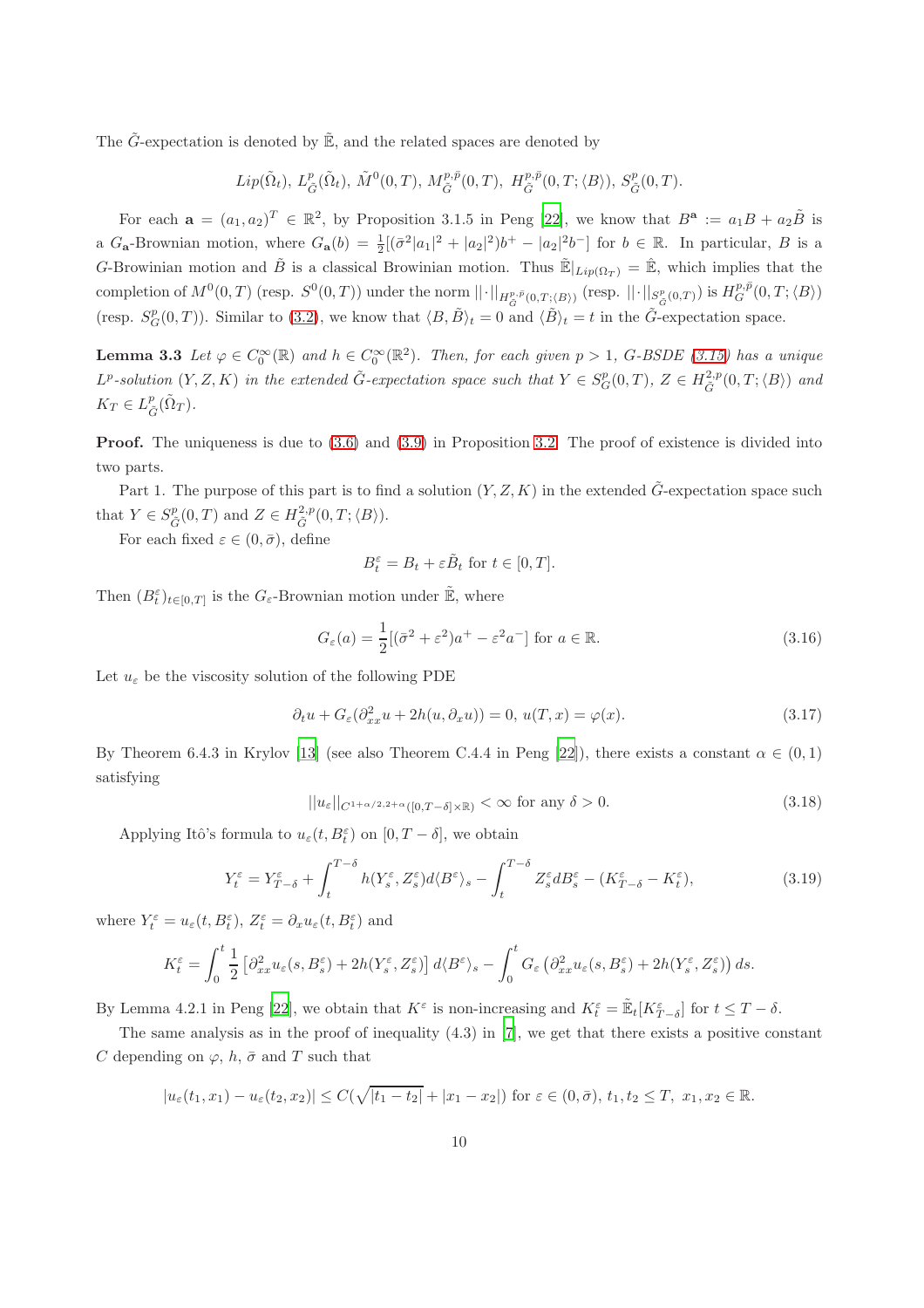From this we can easily deduce that  $\mathbb{E}[|Y_{T-\delta}^{\varepsilon} - \varphi(B_T^{\varepsilon})|^2] \to 0$  as  $\delta \downarrow 0$  and

<span id="page-10-0"></span>
$$
|u_{\varepsilon}(t,x)| \le |\varphi(x)| + C\sqrt{T}, \ |\partial_x u_{\varepsilon}(t,x)| \le C \text{ for } \varepsilon \in (0,\bar{\sigma}), \ t \le T, \ x \in \mathbb{R}.
$$

Taking  $\delta \downarrow 0$  in [\(3.19\)](#page-9-1), we obtain

<span id="page-10-1"></span>
$$
Y_t^{\varepsilon} = \varphi(B_T^{\varepsilon}) + \int_t^T h(Y_s^{\varepsilon}, Z_s^{\varepsilon}) d\langle B^{\varepsilon} \rangle_s - \int_t^T Z_s^{\varepsilon} dB_s^{\varepsilon} - (K_T^{\varepsilon} - K_t^{\varepsilon}), \tag{3.21}
$$

where  $Y^{\varepsilon}$  and  $Z^{\varepsilon}$  are uniformly bounded for  $\varepsilon \in (0, \bar{\sigma})$  by [\(3.20\)](#page-10-0).

For each given  $\varepsilon, \varepsilon' \in (0, \bar{\sigma}),$  set

$$
\hat{Y}_t^{\varepsilon,\varepsilon'} = Y_t^{\varepsilon} - Y_t^{\varepsilon'}, \quad \hat{Z}_t^{\varepsilon,\varepsilon'} = Z_t^{\varepsilon} - Z_t^{\varepsilon'}, \quad \hat{K}_t^{\varepsilon,\varepsilon'} = K_t^{\varepsilon} - K_t^{\varepsilon'}, \quad \hat{\xi}^{\varepsilon,\varepsilon'} = \varphi(B_T^{\varepsilon}) - \varphi(B_T^{\varepsilon'}),
$$
\n
$$
\hat{h}_t^{\varepsilon,\varepsilon'} = h(Y_t^{\varepsilon}, Z_t^{\varepsilon}) - h(Y_t^{\varepsilon'}, Z_t^{\varepsilon'}), \quad \bar{h}_t^{\varepsilon,\varepsilon'} = \varepsilon^2 h(Y_t^{\varepsilon}, Z_t^{\varepsilon}) - (\varepsilon')^2 h(Y_t^{\varepsilon'}, Z_t^{\varepsilon'}), \quad \bar{Z}_t^{\varepsilon,\varepsilon'} = \varepsilon Z_t^{\varepsilon} - \varepsilon' Z_t^{\varepsilon'}.
$$

Then, by [\(3.21\)](#page-10-1) and  $\langle B^{\varepsilon} \rangle_s = \langle B \rangle_s + \varepsilon^2 s$ , we have

$$
\hat{Y}_t^{\varepsilon,\varepsilon'}=\hat{\xi}^{\varepsilon,\varepsilon'}+\int_t^T\hat{h}_s^{\varepsilon,\varepsilon'}d\langle B\rangle_s+\int_t^T\bar{h}_s^{\varepsilon,\varepsilon'}ds-\int_t^T\hat{Z}_s^{\varepsilon,\varepsilon'}dB_s-\int_t^T\bar{Z}_s^{\varepsilon,\varepsilon'}d\tilde{B}_s-(\hat{K}_T^{\varepsilon,\varepsilon'}-\hat{K}_t^{\varepsilon,\varepsilon'}).
$$

Applying Itô's formula to  $|\hat{Y}_s^{\varepsilon,\varepsilon'}|^2 e^{\lambda s}$  on  $[t,T]$  for some positive constant  $\lambda$ , we obtain

<span id="page-10-2"></span>
$$
|\hat{Y}_t^{\varepsilon,\varepsilon'}|^2 e^{\lambda t} + \lambda \int_t^T e^{\lambda s} |\hat{Y}_s^{\varepsilon,\varepsilon'}|^2 ds + \int_t^T e^{\lambda s} |\hat{Z}_s^{\varepsilon,\varepsilon'}|^2 d\langle B \rangle_s + M_T - M_t
$$
  
\n
$$
\leq |\hat{\xi}^{\varepsilon,\varepsilon'}|^2 e^{\lambda T} + 2 \int_t^T e^{\lambda s} |\hat{Y}_s^{\varepsilon,\varepsilon'}| |\hat{h}_s^{\varepsilon,\varepsilon'}| d\langle B \rangle_s + 2 \int_t^T e^{\lambda s} |\hat{Y}_s^{\varepsilon,\varepsilon'}| |\bar{h}_s^{\varepsilon,\varepsilon'}| ds,
$$
\n(3.22)

where

$$
M_T - M_t = 2 \int_t^T e^{\lambda s} \hat{Y}_s^{\varepsilon, \varepsilon'} [\hat{Z}_s^{\varepsilon, \varepsilon'} dB_s + \bar{Z}_s^{\varepsilon, \varepsilon'} d\tilde{B}_s] + 2 \int_t^T e^{\lambda s} [(\hat{Y}_s^{\varepsilon, \varepsilon'})^+ dK_s^{\varepsilon} + (\hat{Y}_s^{\varepsilon, \varepsilon'})^- dK_s^{\varepsilon'}].
$$

Since

$$
\begin{split} 2|\hat{Y}^{\varepsilon,\varepsilon'}_{s}||\hat{h}^{\varepsilon,\varepsilon'}_{s}| \leq 2&L_{1}|\hat{Y}^{\varepsilon,\varepsilon'}_{s}||(|\hat{Y}^{\varepsilon,\varepsilon'}_{s}| + |\hat{Z}^{\varepsilon,\varepsilon'}_{s}|) \leq (|L_{1}|^{2} + 2L_{1})|\hat{Y}^{\varepsilon,\varepsilon'}_{s}|^{2} + |\hat{Z}^{\varepsilon,\varepsilon'}_{s}|^{2} \\ 2|\hat{Y}^{\varepsilon,\varepsilon'}_{s}||\bar{h}^{\varepsilon,\varepsilon'}_{s}| \leq |\hat{Y}^{\varepsilon,\varepsilon'}_{s}|^{2} + |\bar{h}^{\varepsilon,\varepsilon'}_{s}|^{2} \leq |\hat{Y}^{\varepsilon,\varepsilon'}_{s}|^{2} + 2|L_{2}|^{2}(\varepsilon^{4} + (\varepsilon')^{4}), \end{split}
$$

where  $L_1 = \sup_{(y,z)\in\mathbb{R}^2}(|\partial_y h(y,z)| + |\partial_z h(y,z)|)$  and  $L_2 = \sup_{(y,z)\in\mathbb{R}^2} |h(y,z)|$ , we get by taking  $\lambda = (|L_1|^2 +$  $(2L_1)\bar{\sigma}^2 + 1$  in  $(3.22)$  that

<span id="page-10-3"></span>
$$
|\hat{Y}_t^{\varepsilon,\varepsilon'}|^2 e^{\lambda t} + M_T - M_t \le |\hat{\xi}^{\varepsilon,\varepsilon'}|^2 e^{\lambda T} + 2|L_2|^2 (\varepsilon^4 + (\varepsilon')^4) T e^{\lambda T}.
$$
\n(3.23)

,

By Lemma 3.4 in [\[7](#page-31-2)], we know that  $\mathbb{E}_t[M_T - M_t] = 0$ . Taking  $\mathbb{E}_t$  on both sides of [\(3.23\)](#page-10-3), we obtain

$$
\begin{split} |\hat{Y}_t^{\varepsilon,\varepsilon'}|^2 &\leq C \left( \tilde{\mathbb{E}}_t[|\hat{\xi}^{\varepsilon,\varepsilon'}|^2] + \varepsilon^4 + (\varepsilon')^4 \right) \\ &\leq C \left( L_{\varphi}^2 |\varepsilon - \varepsilon'|^2 \tilde{\mathbb{E}}_t[|\tilde{B}_T|^2] + \varepsilon^4 + (\varepsilon')^4 \right), \end{split}
$$

where  $L_{\varphi} = \sup_{x \in \mathbb{R}} |\varphi'(x)|$  and C depends on  $\bar{\sigma}$ , h and T. Thus, for each given  $p > 1$ , we obtain

<span id="page-10-4"></span>
$$
\tilde{\mathbb{E}}\left[\sup_{t\leq T}|\hat{Y}_t^{\varepsilon,\varepsilon'}|^p\right] \leq C\left(|\varepsilon-\varepsilon'|^p+\varepsilon^{2p}+(\varepsilon')^{2p}\right) \to 0 \text{ as } \varepsilon, \ \varepsilon'\to 0,\tag{3.24}
$$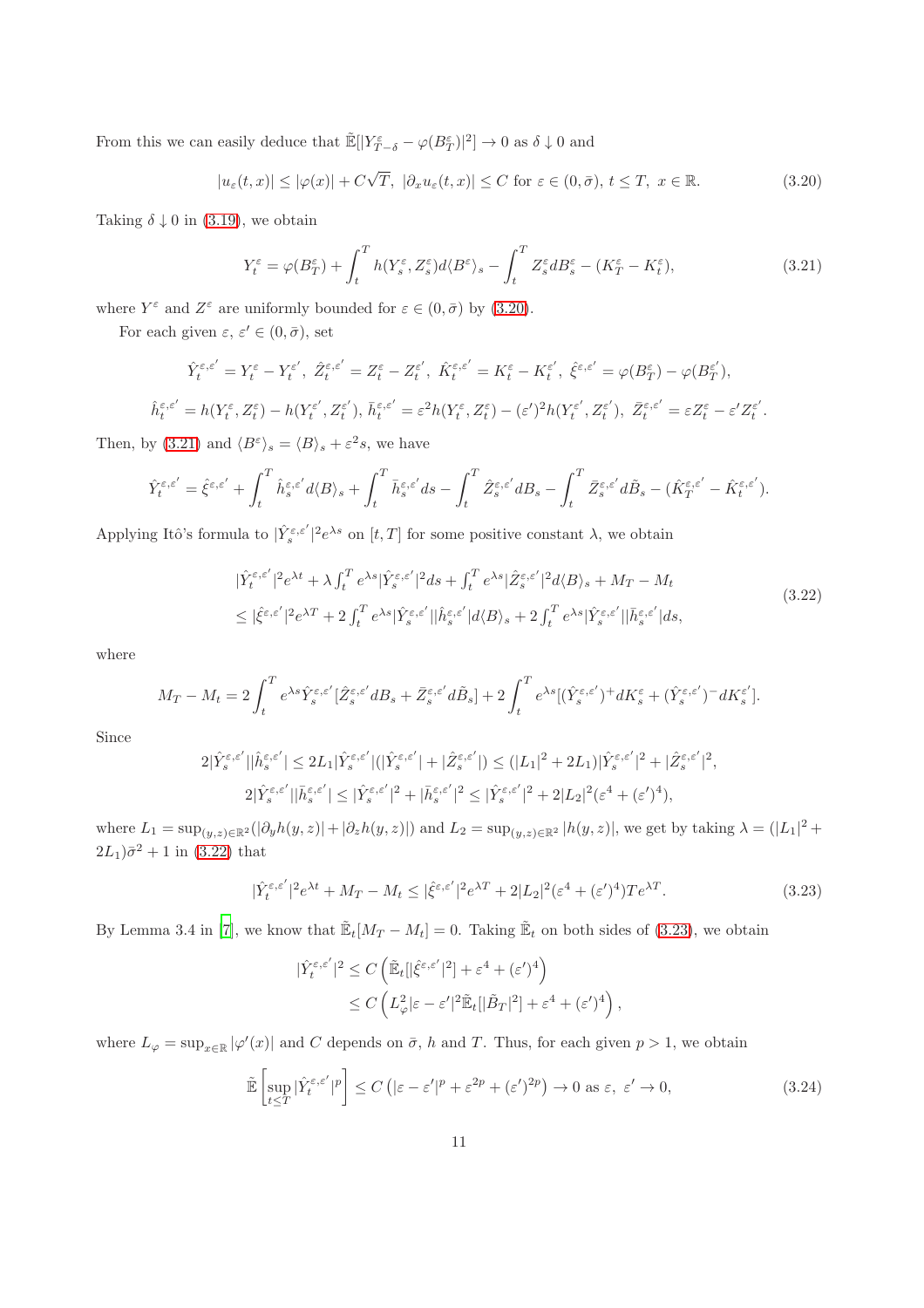where C depends on p,  $\bar{\sigma}$ ,  $\varphi$ , h and T. Applying Itô's formula to  $|\hat{Y}_t^{\varepsilon,\varepsilon'}|^2$  on  $[0,T]$ , we get

<span id="page-11-0"></span>
$$
\int_0^T |\hat{Z}_t^{\varepsilon,\varepsilon'}|^2 d\langle B \rangle_t \leq |\hat{\xi}^{\varepsilon,\varepsilon'}|^2 + 2 \int_0^T |\hat{Y}_t^{\varepsilon,\varepsilon'}| |\hat{h}_t^{\varepsilon,\varepsilon'}| d\langle B \rangle_t - 2 \int_0^T \hat{Y}_t^{\varepsilon,\varepsilon'} \hat{Z}_t^{\varepsilon,\varepsilon'} dB_t - 2 \int_0^T \hat{Y}_t^{\varepsilon,\varepsilon'} \tilde{Z}_t^{\varepsilon,\varepsilon'} d\tilde{B}_t
$$
  
+2 \int\_0^T |\hat{Y}\_t^{\varepsilon,\varepsilon'}| |\bar{h}\_t^{\varepsilon,\varepsilon'}| dt + 2(|K\_T^{\varepsilon}| + |K\_T^{\varepsilon'}|) \sup\_{t \leq T} |\hat{Y}\_t^{\varepsilon,\varepsilon'}|. (3.25)

By [\(3.20\)](#page-10-0), [\(3.21\)](#page-10-1), [\(3.24\)](#page-10-4) and [\(3.25\)](#page-11-0), we obtain

<span id="page-11-1"></span>
$$
\tilde{\mathbb{E}}\left[\int_0^T |\hat{Z}_t^{\varepsilon,\varepsilon'}|^2 d\langle B \rangle_t \right] \le C \left\{ \tilde{\mathbb{E}}\left[\sup_{t \le T} |\hat{Y}_t^{\varepsilon,\varepsilon'}|^2\right] + \left(\tilde{\mathbb{E}}\left[\sup_{t \le T} |\hat{Y}_t^{\varepsilon,\varepsilon'}|^2\right] \right)^{1/2} \right\} \to 0 \text{ as } \varepsilon, \ \varepsilon' \to 0,
$$
\n(3.26)

where C depends on  $\bar{\sigma}$ ,  $\varphi$ , h and T. Since  $Z^{\varepsilon}$  is uniformly bounded for  $\varepsilon \in (0, \bar{\sigma})$ , we deduce from  $(3.26)$ that, for each given  $p > 1$ ,

$$
\tilde{\mathbb{E}}\left[\left(\int_0^T |\hat{Z}_t^{\varepsilon,\varepsilon'}|^2 d\langle B \rangle_t\right)^{p/2}\right] \to 0 \text{ as } \varepsilon, \ \varepsilon' \to 0. \tag{3.27}
$$

Thus, for each given  $p > 1$ , there exist  $Y \in S_{\tilde{G}}^p(0,T)$  and  $Z \in H_{\tilde{G}}^{2,p}(0,T; \langle B \rangle)$  such that

<span id="page-11-2"></span>
$$
\tilde{\mathbb{E}}\left[\sup_{t\leq T}|Y_t^{\varepsilon}-Y_t|^p+\left(\int_0^T|Z_t^{\varepsilon}-Z_t|^2d\langle B\rangle_t\right)^{p/2}\right]\to 0 \text{ as } \varepsilon\to 0. \tag{3.28}
$$

It follows from [\(3.21\)](#page-10-1) and [\(3.28\)](#page-11-2) that there exists a  $K_T \in L_{\tilde{G}}^p(\tilde{\Omega}_T)$  such that  $\tilde{\mathbb{E}}\left[|K_T^{\varepsilon} - K_T|^p\right] \to 0$  as  $\varepsilon \to 0$ . Taking  $\varepsilon \to 0$  in [\(3.21\)](#page-10-1), we obtain

$$
Y_t = \varphi(B_T) + \int_t^T h(Y_s, Z_s) d\langle B \rangle_s - \int_t^T Z_s dB_s - (K_T - K_t), \tag{3.29}
$$

where K is non-increasing and  $K_t = \mathbb{E}_t[K_T]$  for  $t \leq T$ .

Part 2. The purpose of this part is to prove that  $Y \in S_G^p(0,T)$  for each  $p > 1$ .

Noting that  $Y_t^{\varepsilon} = u_{\varepsilon}(t, B_t^{\varepsilon})$  and [\(3.20\)](#page-10-0), we have

$$
\tilde{\mathbb{E}}\left[\sup_{t\leq T}|Y_t^{\varepsilon}-u_{\varepsilon}(t,B_t)|^p\right]\leq C\varepsilon^p\tilde{\mathbb{E}}\left[\sup_{t\leq T}|\tilde{B}_t|^p\right]\to 0\,\,\text{as}\,\,\varepsilon\to 0,
$$

which implies

$$
\tilde{\mathbb{E}}\left[\sup_{t\leq T}|u_{\varepsilon}(t,B_t)-Y_t|^p\right]\to 0 \text{ as } \varepsilon\to 0.
$$
\n(3.30)

Thus  $Y \in S_G^p(0,T)$ .  $\Box$ 

#### 3.3 Estimates of partial derivatives of  $u_{\varepsilon}$

In order to show that Z obtained in Lemma [3.3](#page-9-2) belongs to  $H_G^{2,p}(0,T; \langle B \rangle)$ , we need to prove that  $\partial_{xx}^2 u_{\varepsilon}$  is uniformly bounded from below for  $\varepsilon \in (0, \bar{\sigma})$ , where  $u_{\varepsilon}$  is the solution of PDE [\(3.17\)](#page-9-0).

For each fixed  $\varepsilon \in (0, \bar{\sigma})$ ,  $G_{\varepsilon}$  is defined in [\(3.16\)](#page-9-3). Let  $\hat{\mathbb{E}}^{\varepsilon}$  be the  $G_{\varepsilon}$ -expectation on  $(\Omega_T, Lip(\Omega_T))$ . The canonical process  $(B_t)_{t\in[0,T]}$  is the 1-dimensional  $G_{\varepsilon}$ -Brownian motion under  $\hat{\mathbb{E}}^{\varepsilon}$ . For each given  $(t,x)\in$  $[0, T] \times \mathbb{R}$ , denote

$$
B_s^{t,x} = x + B_s - B_t \text{ for } s \in [t, T].
$$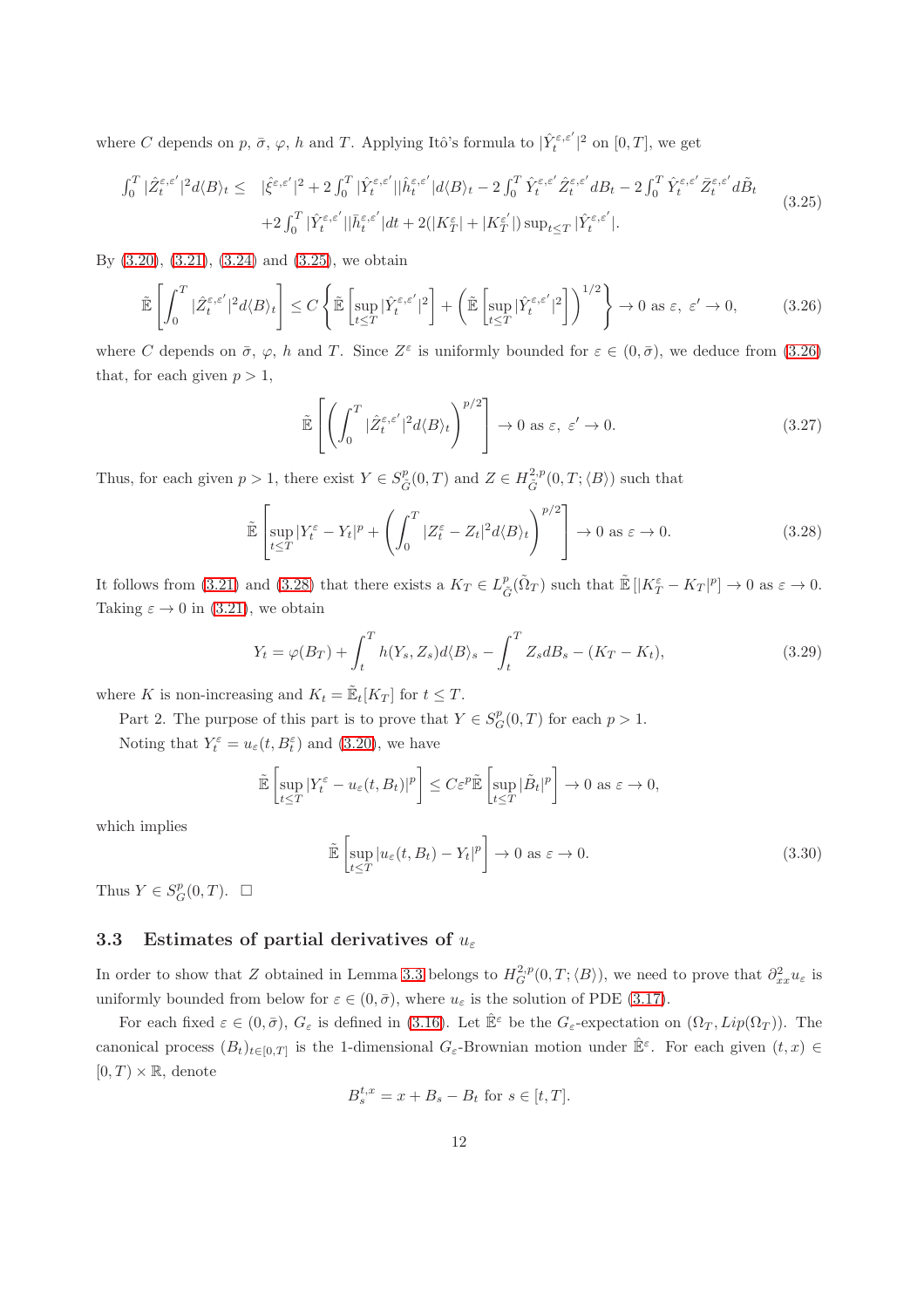Similar to [\(3.21\)](#page-10-1), applying Itô's formula to  $u_\varepsilon(s, B_s^{t,x})$  under  $\hat{\mathbb{E}}^\varepsilon$ , we obtain that the following  $G_\varepsilon$ -BSDE

<span id="page-12-0"></span>
$$
Y_s^{t,x} = \varphi(B_T^{t,x}) + \int_s^T h(Y_r^{t,x}, Z_r^{t,x})d\langle B \rangle_r - \int_s^T Z_r^{t,x}dB_r - (K_T^{t,x} - K_s^{t,x})
$$
(3.31)

has a unique solution  $(Y_s^{t,x}, Z_s^{t,x}, K_s^{t,x})_{s \in [t,T]}$  satisfying  $Y_s^{t,x} = u_\varepsilon(s, B_s^{t,x}), Z_s^{t,x} = \partial_x u_\varepsilon(t, B_s^{t,x})$  and  $K_t^{t,x} = 0$ . Let  $\mathcal{P}^{\varepsilon}$  be a weakly compact and convex set of probability measures on  $(\Omega_T, \mathcal{B}(\Omega_T))$  such that

$$
\hat{\mathbb{E}}^{\varepsilon}[X] = \sup_{P \in \mathcal{P}^{\varepsilon}} E_P[X] \text{ for all } X \in L^1_{G_{\varepsilon}}(\Omega_T).
$$

For each given  $(t, x) \in [0, T) \times \mathbb{R}$ , denote

$$
\mathcal{P}_{t,x}^{\varepsilon} = \{ P \in \mathcal{P}^{\varepsilon} : E_P[K_T^{t,x}] = 0 \}.
$$

<span id="page-12-4"></span>The following estimates for  $G_{\varepsilon}$ -BSDE [\(3.31\)](#page-12-0) are useful.

**Proposition 3.4** *Suppose that*  $\varphi \in C_0^{\infty}(\mathbb{R})$  *and*  $h \in C_0^{\infty}(\mathbb{R}^2)$ *. For each*  $(t, x, \Delta) \in [0, T) \times \mathbb{R} \times \mathbb{R}$ *, let*  $(Y_s^{t,x}, Z_s^{t,x}, K_s^{t,x})_{s \in [t,T]}$  and  $(Y_s^{t,x+\Delta}, Z_s^{t,x+\Delta}, K_s^{t,x+\Delta})_{s \in [t,T]}$  be two solutions of  $G_{\varepsilon}$ -BSDE [\(3.31\)](#page-12-0). Then, for *each given*  $p > 1$ ,

<span id="page-12-1"></span>
$$
\sup_{s \in [t,T]} \left| Y_s^{t,x+\Delta} - Y_s^{t,x} \right|^p \le C|\Delta|^p,\tag{3.32}
$$

$$
\widehat{\mathbb{E}}^{\varepsilon} \left[ \sup_{s \in [t,T]} \left| Y_s^{t,x} \right|^p + \left( \int_t^T \left| Z_s^{t,x} \right|^2 d\langle B \rangle_s \right)^{p/2} + \left| K_T^{t,x} \right|^p \right] \le C(1+|x|^p),\tag{3.33}
$$

<span id="page-12-2"></span>
$$
E_P\left[\left(\int_t^T \left|Z_s^{t,x+\Delta} - Z_s^{t,x}\right|^2 d\langle B\rangle_s\right)^{p/2} + \left|K_T^{t,x+\Delta}\right|^p\right] \le C|\Delta|^p \text{ for } P \in \mathcal{P}_{t,x}^{\varepsilon},\tag{3.34}
$$

<span id="page-12-3"></span>
$$
E_{P^{\Delta}}\left[\left(\int_{t}^{T} \left|Z_{s}^{t,x+\Delta} - Z_{s}^{t,x}\right|^{2} d\langle B\rangle_{s}\right)^{p/2} + \left|K_{T}^{t,x}\right|^{p}\right] \leq C|\Delta|^{p} \text{ for } P^{\Delta} \in \mathcal{P}_{t,x+\Delta}^{\varepsilon},\tag{3.35}
$$

*where the constant*  $C > 0$  *depends on*  $p, \bar{\sigma}, \varphi, h$  *and*  $T$ *.* 

**Proof.** Similar to the proof of  $(3.6)$ ,  $(3.7)$  and  $(3.8)$ , we obtain

$$
\sup_{s\in[t,T]}\left|Y^{t,x+\Delta}_s-Y^{t,x}_s\right|^p\leq C\sup_{s\in[t,T]}\hat{\mathbb{E}}^{\varepsilon}_s\left[\left|\varphi(B^{t,x+\Delta}_T)-\varphi(B^{t,x}_T)\right|^p\right]\leq C|\Delta|^p
$$

and

$$
\label{eq:3.1} \begin{split} &\hat{\mathbb{E}}^{\varepsilon}\left[\sup_{s\in[t,T]} \left|Y^{t,x}_s\right|^p + \left(\int_t^T \left|Z^{t,x}_s\right|^2 d\langle B\rangle_s\right)^{p/2} + \left|K^{t,x}_T\right|^p\right] \\ &\leq C\left(1 + \hat{\mathbb{E}}^{\varepsilon}\left[\sup_{s\in[t,T]} \hat{\mathbb{E}}^{\varepsilon}_s\left[\left|\varphi(B^{t,x}_T)\right|^p\right]\right]\right) \\ &\leq C\left(1 + |x|^p + \hat{\mathbb{E}}^{\varepsilon}\left[\sup_{s\in[t,T]} \hat{\mathbb{E}}^{\varepsilon}_s\left[\left|B_T-B_t\right|^p\right]\right]\right) \\ &\leq C(1+|x|^p), \end{split}
$$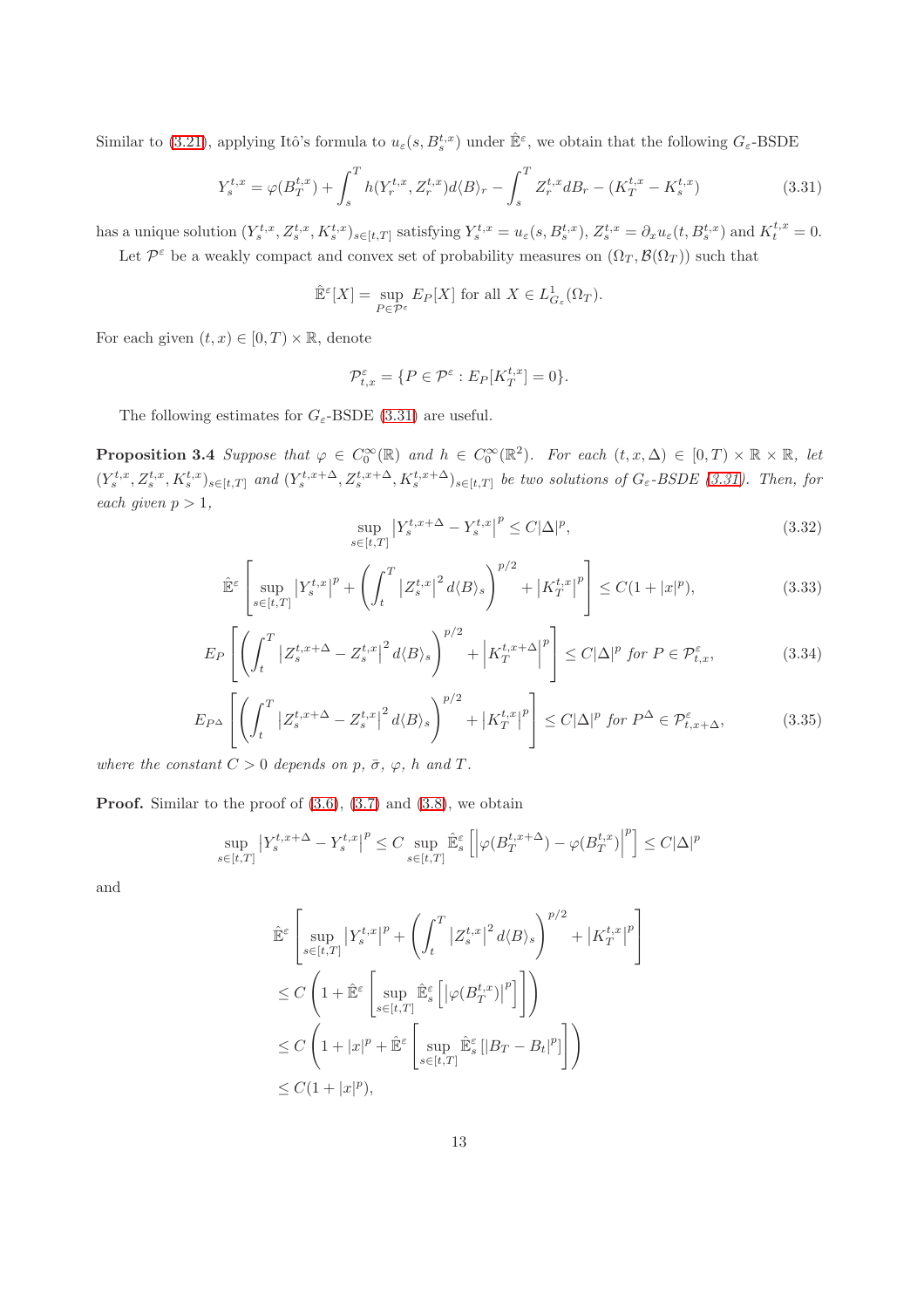where the constant  $C > 0$  depends on  $p, \bar{\sigma}, \varphi, h$  and T.

Set  $\hat{Y}_s^{\Delta} = Y_s^{t,x+\Delta} - Y_s^{t,x}$  and  $\hat{Z}_s^{\Delta} = Z_s^{t,x+\Delta} - Z_s^{t,x}$  for  $s \in [t,T]$ . For each given  $P \in \mathcal{P}_{t,x}^{\varepsilon}$ , we know that  $K^{t,x} = 0$  P-a.s. by  $E_P[K_T^{t,x}] = 0$ . Applying Itô's formula to  $|\hat{Y}_s^{\Delta}|^2$  on  $[t,T]$  under P, we obtain

<span id="page-13-0"></span>
$$
|\hat{Y}_t^{\Delta}|^2 + \int_t^T |\hat{Z}_r^{\Delta}|^2 d\langle B \rangle_r = |\hat{Y}_T^{\Delta}|^2 + 2 \int_t^T \hat{Y}_r^{\Delta} \hat{h}_r d\langle B \rangle_r - 2 \int_t^T \hat{Y}_r^{\Delta} \hat{Z}_r^{\Delta} dB_r - 2 \int_t^T \hat{Y}_r^{\Delta} dK_r^{t,x+\Delta}, \tag{3.36}
$$

where

<span id="page-13-1"></span>
$$
|\hat{h}_r| = |h(Y_r^{t,x+\Delta}, Z_r^{t,x+\Delta}) - h(Y_r^{t,x}, Z_r^{t,x})| \le \sup_{(y,z)\in\mathbb{R}^2} (|h'_y(y,z)| + |h'_z(y,z)|)(|\hat{Y}_r^{\Delta}| + |\hat{Z}_r^{\Delta}|). \tag{3.37}
$$

Since  $K^{t,x+\Delta}$  is non-increasing with  $K_t^{t,x+\Delta} = 0$  and  $d\langle B \rangle_r \leq (\bar{\sigma}^2 + \varepsilon^2)dr \leq 2\bar{\sigma}^2 dr$  under P, we deduce by [\(3.36\)](#page-13-0) and [\(3.37\)](#page-13-1) that

<span id="page-13-2"></span>
$$
E_P\left[\left(\int_t^T |\hat{Z}_r^{\Delta}|^2 d\langle B \rangle_r\right)^{p/2}\right] \leq CE_P\left[\sup_{r \in [t,T]} \left|\hat{Y}_r^{\Delta}\right|^p + \left(\sup_{r \in [t,T]} \left|\hat{Y}_r^{\Delta}\right|^{p/2}\right) \left|K_T^{t,x+\Delta}\right|^{p/2}\right],\tag{3.38}
$$

where  $C > 0$  depends on  $p, \bar{\sigma}, h$  and T. Noting that

$$
K_T^{t,x+\Delta} = \hat{Y}_T^{\Delta} - \hat{Y}_t^{\Delta} + \int_t^T \hat{h}_r d\langle B \rangle_r - \int_t^T \hat{Z}_r^{\Delta} dB_r, \ P\text{-a.s.},
$$

we get

<span id="page-13-3"></span>
$$
E_P\left[\left|K_T^{t,x+\Delta}\right|^p\right] \leq C E_P\left[\sup_{r\in[t,T]} \left|\hat{Y}_r^{\Delta}\right|^p + \left(\int_t^T |\hat{Z}_r^{\Delta}|^2 d\langle B\rangle_r\right)^{p/2}\right],\tag{3.39}
$$

where  $C > 0$  depends on p,  $\bar{\sigma}$ , h and T. Thus we obtain by [\(3.38\)](#page-13-2) and [\(3.39\)](#page-13-3) that

<span id="page-13-4"></span>
$$
E_P\left[\left(\int_t^T |\hat{Z}_r^{\Delta}|^2 d\langle B \rangle_r\right)^{p/2} + \left|K_T^{t,x+\Delta}\right|^p\right] \leq C E_P\left[\sup_{r \in [t,T]} \left|\hat{Y}_r^{\Delta}\right|^p\right],\tag{3.40}
$$

where  $C > 0$  depends on p,  $\bar{\sigma}$ , h and T. By [\(3.32\)](#page-12-1) and [\(3.40\)](#page-13-4), we obtain [\(3.34\)](#page-12-2). By the same method, we obtain  $(3.35)$ .  $\Box$ 

<span id="page-13-5"></span>In the following theorem, we obtain the formula of  $\partial_x u_{\varepsilon}$  based on  $u_{\varepsilon}(t,x) = Y_t^{t,x}$ .

**Theorem 3.5** *Suppose that*  $\varphi \in C_0^{\infty}(\mathbb{R})$  *and*  $h \in C_0^{\infty}(\mathbb{R}^2)$ *. Let*  $u_{\varepsilon}$  *be the solution of PDE* [\(3.17\)](#page-9-0)*. Then, for each*  $(t, x) \in [0, T) \times \mathbb{R}$ *, we have* 

$$
\partial_x u_{\varepsilon}(t,x) = E_P \left[ \Gamma_T^{t,x} \varphi'(B_T^{t,x}) \right] \text{ for any } P \in \mathcal{P}_{t,x}^{\varepsilon}, \tag{3.41}
$$

where  $(\Gamma_s^{t,x})_{s \in [t,T]}$  *is the solution of the following G-SDE*:

$$
d\Gamma_s^{t,x} = h'_y(Y_s^{t,x}, Z_s^{t,x})\Gamma_s^{t,x}d\langle B\rangle_s + h'_z(Y_s^{t,x}, Z_s^{t,x})\Gamma_s^{t,x}dB_s, \ \Gamma_t^{t,x} = 1. \tag{3.42}
$$

**Proof.** For each  $\Delta \in \mathbb{R}$ , we use the notations  $(\hat{Y}_s^{\Delta})_{s \in [t,T]}$  and  $(\hat{Z}_s^{\Delta})_{s \in [t,T]}$  as in the proof of Proposition [3.4.](#page-12-4) Then, for any given  $P \in \mathcal{P}^{\varepsilon}_{t,x}$ , we have

$$
\hat{Y}_s^{\Delta} = \hat{Y}_T^{\Delta} + \int_s^T \hat{h}_r d\langle B \rangle_r - \int_s^T \hat{Z}_r^{\Delta} dB_r - \int_s^T dK_r^{t,x+\Delta}, \ P\text{-a.s.},
$$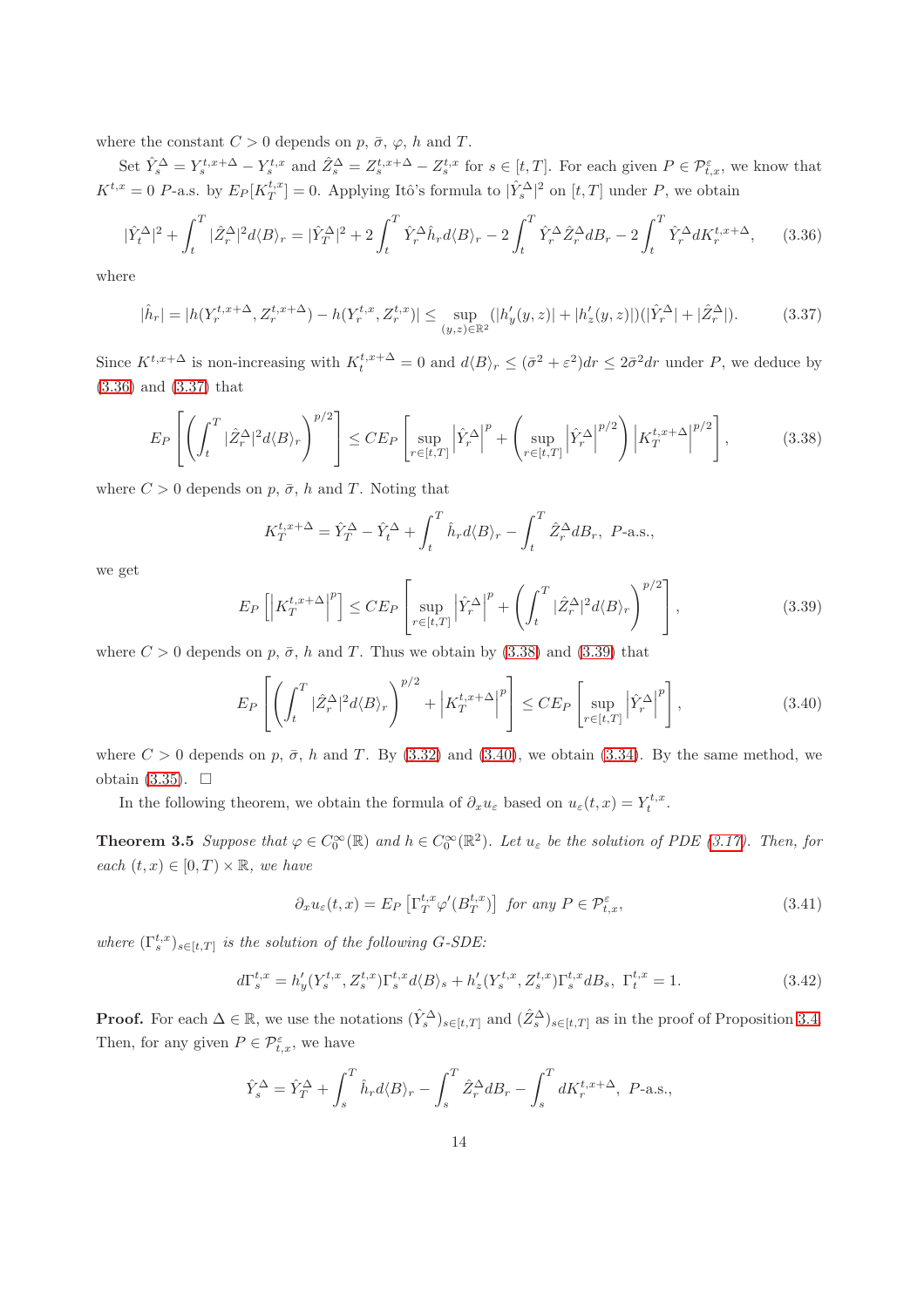where

$$
\begin{split} \hat{h}_r &= h(Y_r^{t,x+\Delta}, Z_r^{t,x+\Delta}) - h(Y_r^{t,x}, Z_r^{t,x}) \\ &= h_y'(Y_r^{t,x}, Z_r^{t,x})\hat{Y}_r^{\Delta} + h_z'(Y_r^{t,x}, Z_r^{t,x})\hat{Z}_r^{\Delta} + I_r^{\Delta}. \end{split}
$$

Since  $h \in C_0^{\infty}(\mathbb{R}^2)$ , we get  $|I_r^{\Delta}| \leq C(|\hat{Y}_r^{\Delta}|^2 + |\hat{Z}_r^{\Delta}|^2)$ , where  $C > 0$  depends on h. Applying Itô's formula to  $\hat{Y}_s^{\Delta} \Gamma_s^{t,x}$  on  $[t, T]$  under P, we obtain

<span id="page-14-2"></span>
$$
\hat{Y}_t^{\Delta} = \hat{Y}_T^{\Delta} \Gamma_T^{t,x} + \int_t^T \Gamma_r^{t,x} I_r^{\Delta} d\langle B \rangle_r - \int_t^T (\Gamma_r^{t,x} \hat{Z}_r^{\Delta} + h_z'(Y_r^{t,x}, Z_r^{t,x}) \Gamma_r^{t,x} \hat{Y}_r^{\Delta}) dB_r - \int_t^T \Gamma_r^{t,x} dK_r^{t,x+\Delta}.
$$
 (3.43)

Noting that  $\hat{Y}_t^{\Delta} = u_{\varepsilon}(t, x + \Delta) - u_{\varepsilon}(t, x)$ , we get

<span id="page-14-0"></span>
$$
\frac{u_{\varepsilon}(t, x + \Delta) - u_{\varepsilon}(t, x)}{\Delta} = \frac{1}{\Delta} E_P \left[ \hat{Y}_T^{\Delta} \Gamma_T^{t, x} + \int_t^T \Gamma_r^{t, x} I_r^{\Delta} d\langle B \rangle_r - \int_t^T \Gamma_r^{t, x} dK_r^{t, x + \Delta} \right].
$$
 (3.44)

By [\(3.32\)](#page-12-1), [\(3.34\)](#page-12-2),  $\varphi \in C_0^{\infty}(\mathbb{R})$  and  $h \in C_0^{\infty}(\mathbb{R}^2)$ , we can easily deduce that

<span id="page-14-1"></span>
$$
\lim_{\Delta \to 0} \frac{1}{\Delta} E_P \left[ \hat{Y}_T^{\Delta} \Gamma_T^{t,x} + \int_t^T \Gamma_r^{t,x} I_r^{\Delta} d\langle B \rangle_r \right] = E_P \left[ \Gamma_T^{t,x} \varphi'(B_T^{t,x}) \right]. \tag{3.45}
$$

Since  $\Gamma_r^{t,x} > 0$ ,  $dK_r^{t,x+\Delta} \leq 0$  and  $\partial_x u_\varepsilon(t,x)$  exists, we obtain by [\(3.44\)](#page-14-0) and [\(3.45\)](#page-14-1) that

$$
E_P\left[\Gamma_T^{t,x}\varphi'(B_T^{t,x})\right] \leq \partial_{x+}u_{\varepsilon}(t,x) = \partial_xu_{\varepsilon}(t,x) = \partial_{x-}u_{\varepsilon}(t,x) \leq E_P\left[\Gamma_T^{t,x}\varphi'(B_T^{t,x})\right],
$$

which implies the desired result.  $\square$ 

<span id="page-14-4"></span>Now we give the estimate for  $\partial_{xx}^2 u_{\varepsilon}$ .

**Theorem 3.6** *Suppose that*  $\varphi \in C_0^{\infty}(\mathbb{R})$  *and*  $h \in C_0^{\infty}(\mathbb{R}^2)$ *. Let*  $u_{\varepsilon}$  *be the solution of PDE* [\(3.17\)](#page-9-0)*. Then* 

$$
\partial_{xx}^2 u_{\varepsilon}(t,x) \geq -C \; \text{for} \; (t,x) \in [0,T) \times \mathbb{R},
$$

*where the constant*  $C > 0$  *depends on*  $\bar{\sigma}$ *,*  $\varphi$ *, h and*  $T$ *.* 

**Proof.** For each  $(t, x, \Delta) \in [0, T) \times \mathbb{R} \times \mathbb{R}$ , we use the notations  $(\hat{Y}_s^{\Delta})_{s \in [t,T]}$  and  $(\hat{Z}_s^{\Delta})_{s \in [t,T]}$  as in the proof of Proposition [3.4.](#page-12-4) For any given  $P \in \mathcal{P}^{\varepsilon}_{t,x}$ , we obtain by [\(3.43\)](#page-14-2) that

$$
\hat{Y}_t^{\Delta} = E_P \left[ \hat{Y}_T^{\Delta} \Gamma_T^{t,x} + \int_t^T \Gamma_r^{t,x} I_r^{\Delta} d\langle B \rangle_r - \int_t^T \Gamma_r^{t,x} dK_r^{t,x+\Delta} \right]
$$

Since  $\Gamma_r^{t,x} > 0$  and  $dK_r^{t,x+\Delta} \leq 0$ , we get

$$
\hat{Y}_t^{\Delta} \ge E_P \left[ \hat{Y}_T^{\Delta} \Gamma_T^{t,x} + \int_t^T \Gamma_r^{t,x} I_r^{\Delta} d\langle B \rangle_r \right].
$$

Noting that  $|\hat{Y}_T^{\Delta} - \varphi'(B_T^{t,x})\Delta| \leq C\Delta^2$  and  $|I_r^{\Delta}| \leq C(|\hat{Y}_r^{\Delta}|^2 + |\hat{Z}_r^{\Delta}|^2)$ , where  $C > 0$  depends on  $\varphi$  and h, we deduce by Proposition [3.4](#page-12-4) that

<span id="page-14-3"></span>
$$
\hat{Y}_t^{\Delta} \ge E_P \left[ \hat{Y}_T^{\Delta} \Gamma_T^{t,x} + \int_t^T \Gamma_r^{t,x} I_r^{\Delta} d\langle B \rangle_r \right] \ge E_P \left[ \Gamma_T^{t,x} \varphi'(B_T^{t,x}) \right] \Delta - C \Delta^2,
$$
\n(3.46)

.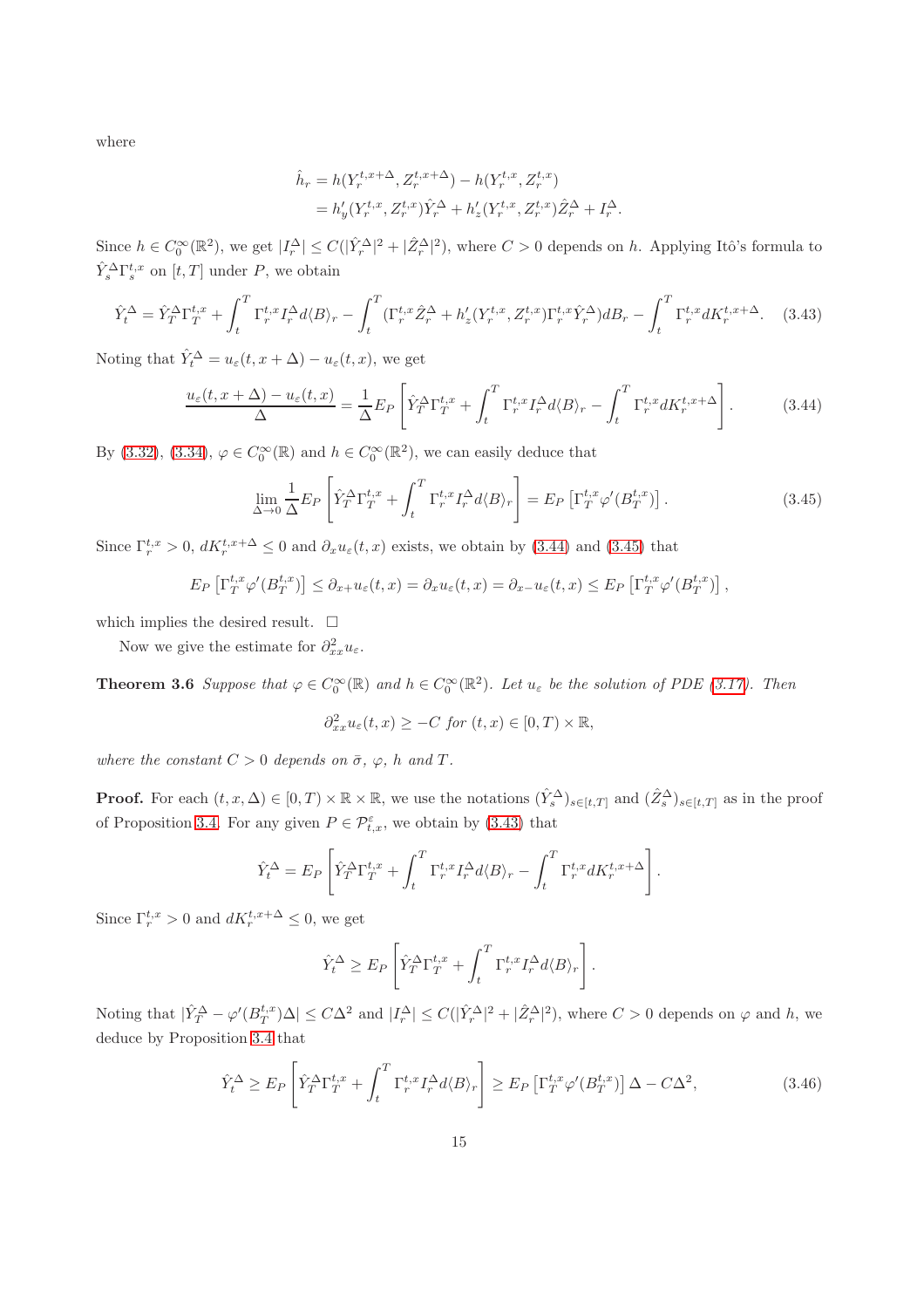where  $C > 0$  depends on  $\bar{\sigma}$ ,  $\varphi$ , h and T. For any given  $P^{\Delta} \in \mathcal{P}^{\varepsilon}_{t,x+\Delta}$ , applying Itô's formula to  $\hat{Y}^{\Delta}_{s} \Gamma^{t,x+\Delta}_{s}$ on  $[t, T]$  under  $P^{\Delta}$ , we obtain

$$
\hat{Y}_t^{\Delta} = E_{P^{\Delta}} \left[ \hat{Y}_T^{\Delta} \Gamma_T^{t,x+\Delta} + \int_t^T \Gamma_r^{t,x+\Delta} \tilde{I}_r^{\Delta} d\langle B \rangle_r + \int_t^T \Gamma_r^{t,x+\Delta} dK_r^{t,x} \right],
$$

where  $\tilde{I}_r^{\Delta} = h(Y_r^{t,x+\Delta}, Z_r^{t,x+\Delta}) - h(Y_r^{t,x}, Z_r^{t,x}) - h'_y(Y_r^{t,x+\Delta}, Z_r^{t,x+\Delta})\hat{Y}_r^{\Delta} - h'_z(Y_r^{t,x+\Delta}, Z_r^{t,x+\Delta})\hat{Z}_r^{\Delta}$ . Since  $\Gamma_r^{t,x+\Delta} > 0$  and  $dK_r^{t,x} \leq 0$ , we get

$$
\hat{Y}_t^{\Delta} \leq E_{P^{\Delta}} \left[ \hat{Y}_T^{\Delta} \Gamma_T^{t,x+\Delta} + \int_t^T \Gamma_r^{t,x+\Delta} \tilde{I}_r^{\Delta} d\langle B \rangle_r \right].
$$

Similar to the proof of [\(3.46\)](#page-14-3), we have

<span id="page-15-1"></span>
$$
\hat{Y}_t^{\Delta} \le E_{P^{\Delta}} \left[ \hat{Y}_T^{\Delta} \Gamma_T^{t,x+\Delta} + \int_t^T \Gamma_r^{t,x+\Delta} \tilde{I}_r^{\Delta} d\langle B \rangle_r \right] \le E_{P^{\Delta}} \left[ \Gamma_T^{t,x+\Delta} \varphi'(B_T^{t,x+\Delta}) \right] \Delta + C \Delta^2, \tag{3.47}
$$

where  $C > 0$  depends on  $\bar{\sigma}$ ,  $\varphi$ , h and T. By Theorem [3.5,](#page-13-5) [\(3.46\)](#page-14-3) and [\(3.47\)](#page-15-1), we obtain

$$
\frac{\partial_x u_{\varepsilon}(t, x + \Delta) - \partial_x u_{\varepsilon}(t, x)}{\Delta} = \frac{1}{\Delta^2} \left\{ E_{P^{\Delta}} \left[ \Gamma_T^{t, x + \Delta} \varphi'(B_T^{t, x + \Delta}) \right] \Delta - E_P \left[ \Gamma_T^{t, x} \varphi'(B_T^{t, x}) \right] \Delta \right\} \ge -C,
$$

which implies the desired result.  $\square$ 

**Remark 3.7** *The constant C in the above theorem is independent of*  $\varepsilon \in (0, \bar{\sigma})$ *.* 

#### 3.4 Existence and uniqueness of G-BSDEs

<span id="page-15-0"></span>We first give the following existence and uniqueness result of G-BSDE [\(3.15\)](#page-8-3).

**Lemma 3.8** Let  $\varphi \in C_0^{\infty}(\mathbb{R})$  and  $h \in C_0^{\infty}(\mathbb{R}^2)$ . Then, for each given  $p > 1$ , G-BSDE [\(3.15\)](#page-8-3) has a unique L p *-solution* (Y, Z, K) *in the* G*-expectation space.*

**Proof.** The uniqueness is due to [\(3.6\)](#page-7-1) and [\(3.9\)](#page-7-5) in Proposition [3.2.](#page-7-6) In the following, we give the proof of existence.

By Lemma [3.3,](#page-9-2) for each given  $p > 1$ , G-BSDE [\(3.15\)](#page-8-3) has a unique  $L^p$ -solution  $(Y, Z, K)$  in the extended  $\tilde{G}$ -expectation space, i.e.,

<span id="page-15-2"></span>
$$
Y_t = \varphi(B_T) + \int_t^T h(Y_s, Z_s) d\langle B \rangle_s - \int_t^T Z_s dB_s - (K_T - K_t). \tag{3.48}
$$

Let  $u_{\varepsilon}$  be the solution of PDE [\(3.17\)](#page-9-0) for  $\varepsilon \in (0, \bar{\sigma})$ . Applying Itô's formula to  $u_{\varepsilon}(t, B_t)$  under  $\tilde{G}$ -expectation, we get by [\(3.20\)](#page-10-0) that

<span id="page-15-3"></span>
$$
\tilde{Y}_t^{\varepsilon} = \varphi(B_T) + \int_t^T h(\tilde{Y}_s^{\varepsilon}, \tilde{Z}_s^{\varepsilon}) d\langle B \rangle_s - \int_t^T \frac{1}{2} \varepsilon^2 \left( \partial_{xx}^2 u_{\varepsilon}(s, B_s) + 2h(\tilde{Y}_s^{\varepsilon}, \tilde{Z}_s^{\varepsilon}) \right)^{-} ds \n- \int_t^T \tilde{Z}_s^{\varepsilon} dB_s - (L_T^{\varepsilon} - L_t^{\varepsilon}),
$$
\n(3.49)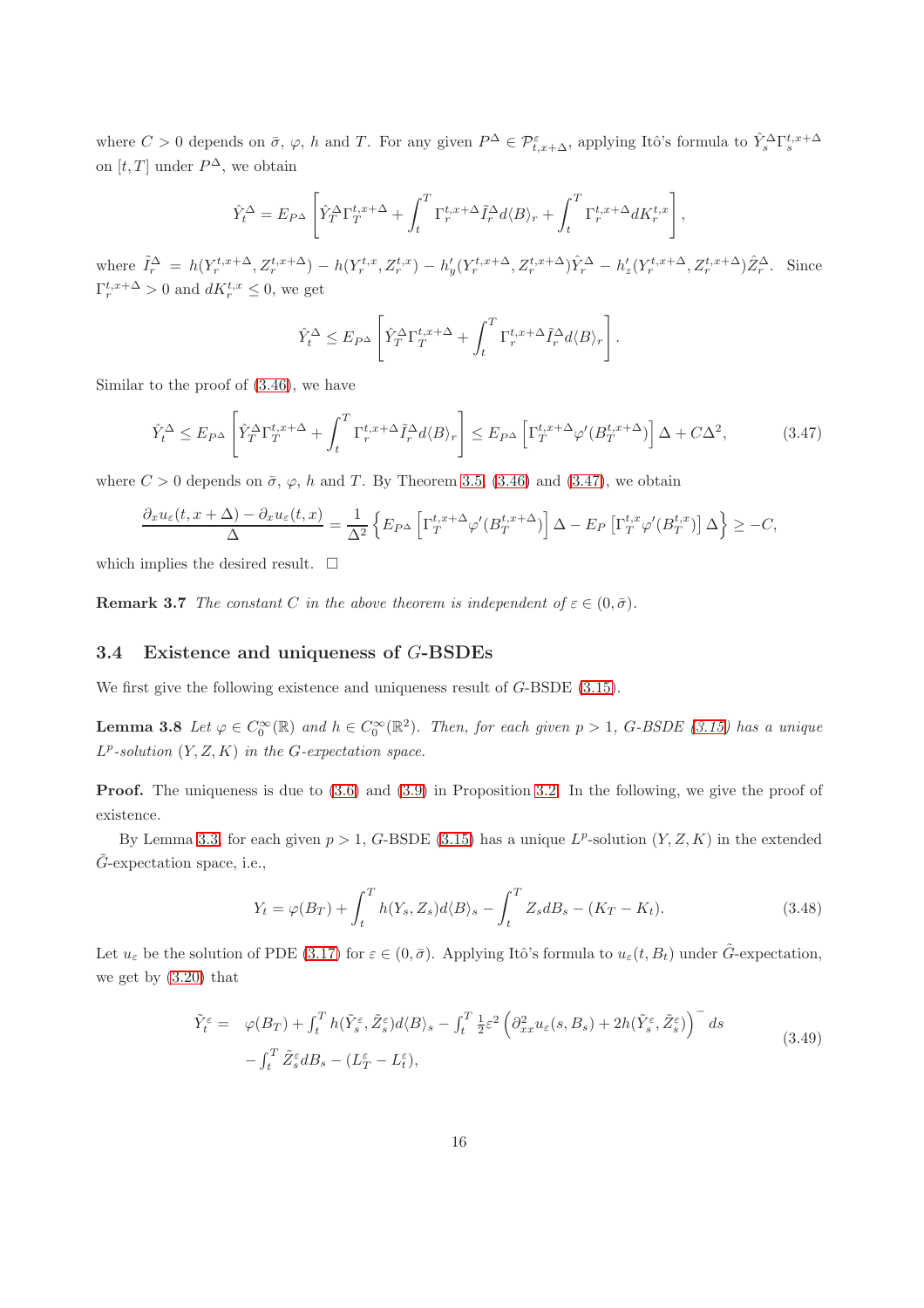where  $\tilde{Y}_t^{\varepsilon} = u_{\varepsilon}(t, B_t), \, \tilde{Z}_t^{\varepsilon} = \partial_x u_{\varepsilon}(t, B_t)$  and

$$
L_t^{\varepsilon} = \int_0^t \frac{1}{2} \left[ \partial_{xx}^2 u_{\varepsilon}(s, B_s) + 2h(\tilde{Y}_s^{\varepsilon}, \tilde{Z}_s^{\varepsilon}) \right] d\langle B \rangle_s - \int_0^t G \left( \partial_{xx}^2 u_{\varepsilon}(s, B_s) + 2h(\tilde{Y}_s^{\varepsilon}, \tilde{Z}_s^{\varepsilon}) \right) ds - \int_0^t \frac{1}{2} \varepsilon^2 \left( \partial_{xx}^2 u_{\varepsilon}(s, B_s) + 2h(\tilde{Y}_s^{\varepsilon}, \tilde{Z}_s^{\varepsilon}) \right)^+ ds.
$$

Since  $0 \leq d\langle B \rangle_s \leq \bar{\sigma}^2 ds$  under  $\mathbb{E}$ , we deduce that  $L^{\varepsilon}$  is non-increasing with  $L_0^{\varepsilon} = 0$  under  $\mathbb{E}$ .

In the proof of Lemma [3.3,](#page-9-2) we know that, for each given  $p > 1$ ,

<span id="page-16-0"></span>
$$
\tilde{\mathbb{E}}\left[\sup_{t\leq T}|\tilde{Y}_t^{\varepsilon}-Y_t|^p+\left(\int_0^T|\partial_x u_{\varepsilon}(t,B_t+\varepsilon\tilde{B}_t)-Z_t|^2d\langle B\rangle_t\right)^{p/2}\right]\to 0 \text{ as } \varepsilon\to 0.
$$
\n(3.50)

Thus  $|Y| + |Z| \le C$  by [\(3.20\)](#page-10-0), where  $C > 0$  depends on  $\bar{\sigma}$ ,  $\varphi$ , h and T. By [\(3.48\)](#page-15-2), we get

$$
\tilde{\mathbb{E}}\left[|K_T|^2\right] \leq C \tilde{\mathbb{E}}\left[\sup_{t \leq T} |Y_t|^2 + 1 + \int_0^T |Z_t|^2 d\langle B \rangle_t\right] \leq C,
$$

where  $C > 0$  depends on  $\bar{\sigma}$ ,  $\varphi$ , h and T. By Theorem [3.6,](#page-14-4) we know  $\partial_{xx}^2 u_{\varepsilon} \geq -C$  for  $\varepsilon \in (0, \bar{\sigma})$ , where  $C > 0$ depends on  $\bar{\sigma}$ ,  $\varphi$ , h and T. Thus

$$
\left(\partial_{xx}^2 u_{\varepsilon}(s,B_s) + 2h(\tilde{Y}_s^{\varepsilon},\tilde{Z}_s^{\varepsilon})\right)^{-} \leq C \text{ for } s \in [0,T] \text{ and } \varepsilon \in (0,\bar{\sigma}),
$$

where  $C > 0$  depends on  $\bar{\sigma}$ ,  $\varphi$ , h and T. By [\(3.20\)](#page-10-0) and [\(3.49\)](#page-15-3), we have  $|\tilde{Y}^{\varepsilon}| + |\tilde{Z}^{\varepsilon}| \leq C$  for  $\varepsilon \in (0, \bar{\sigma})$  and

$$
\tilde{\mathbb{E}}\left[|L^\varepsilon_T|^2\right]\leq C\tilde{\mathbb{E}}\left[\sup_{t\leq T}|\tilde{Y}^\varepsilon_t|^2+1+\int_0^T|\tilde{Z}^\varepsilon_t|^2d\langle B\rangle_t\right]\leq C\,\,\text{for}\,\,\varepsilon\in(0,\bar{\sigma}),
$$

where  $C > 0$  depends on  $\bar{\sigma}$ ,  $\varphi$ , h and T.

Applying Itô's formula to  $|\tilde{Y}_t^{\varepsilon} - Y_t|^2$  on  $[0, T]$ , we obtain

$$
\tilde{\mathbb{E}}\left[\int_0^T |\tilde{Z}_t^{\varepsilon} - Z_t|^2 d\langle B \rangle_t \right] \leq C \tilde{\mathbb{E}}\left[\int_0^T |\tilde{Y}_t^{\varepsilon} - Y_t| dt + (|L_T^{\varepsilon}| + |K_T|) \sup_{t \leq T} |\tilde{Y}_t^{\varepsilon} - Y_t| \right]
$$
\n
$$
\leq C \left( \tilde{\mathbb{E}}\left[\sup_{t \leq T} |\tilde{Y}_t^{\varepsilon} - Y_t|^2\right] \right)^{1/2},
$$

where  $C > 0$  depends on  $\bar{\sigma}$ ,  $\varphi$ , h and T. By [\(3.50\)](#page-16-0) and  $|Z| + |\tilde{Z}^{\varepsilon}| \leq C$  for  $\varepsilon \in (0, \bar{\sigma})$ , we get

$$
\lim_{\varepsilon \downarrow 0} \tilde{\mathbb{E}} \left[ \left( \int_0^T |\tilde{Z}_t^{\varepsilon} - Z_t|^2 d\langle B \rangle_t \right)^{p/2} \right] = 0 \text{ for each } p > 1.
$$

Thus  $Z \in H^{2,p}_G(0,T; \langle B \rangle)$ , and then  $K_T \in L^p_G(\Omega_T)$  by [\(3.48\)](#page-15-2).  $\Box$ 

<span id="page-16-2"></span>Moreover, we extend the above result to the following two lemmas.

**Lemma 3.9** Let  $t_1 \in [0,T)$ ,  $\varphi \in C_{b.Lip}(\mathbb{R})$ ,  $h_1 \in C_0^{\infty}(\mathbb{R})$  and  $h_2 \in C_0^{\infty}(\mathbb{R}^2)$ . Then, for each given  $p > 1$ , G*-BSDE*

<span id="page-16-1"></span>
$$
Y_t = \varphi(B_T - B_{t_1}) + \int_t^T h_1(Y_s)ds + \int_t^T h_2(Y_s, Z_s)d\langle B \rangle_s - \int_t^T Z_s dB_s - (K_T - K_t)
$$
(3.51)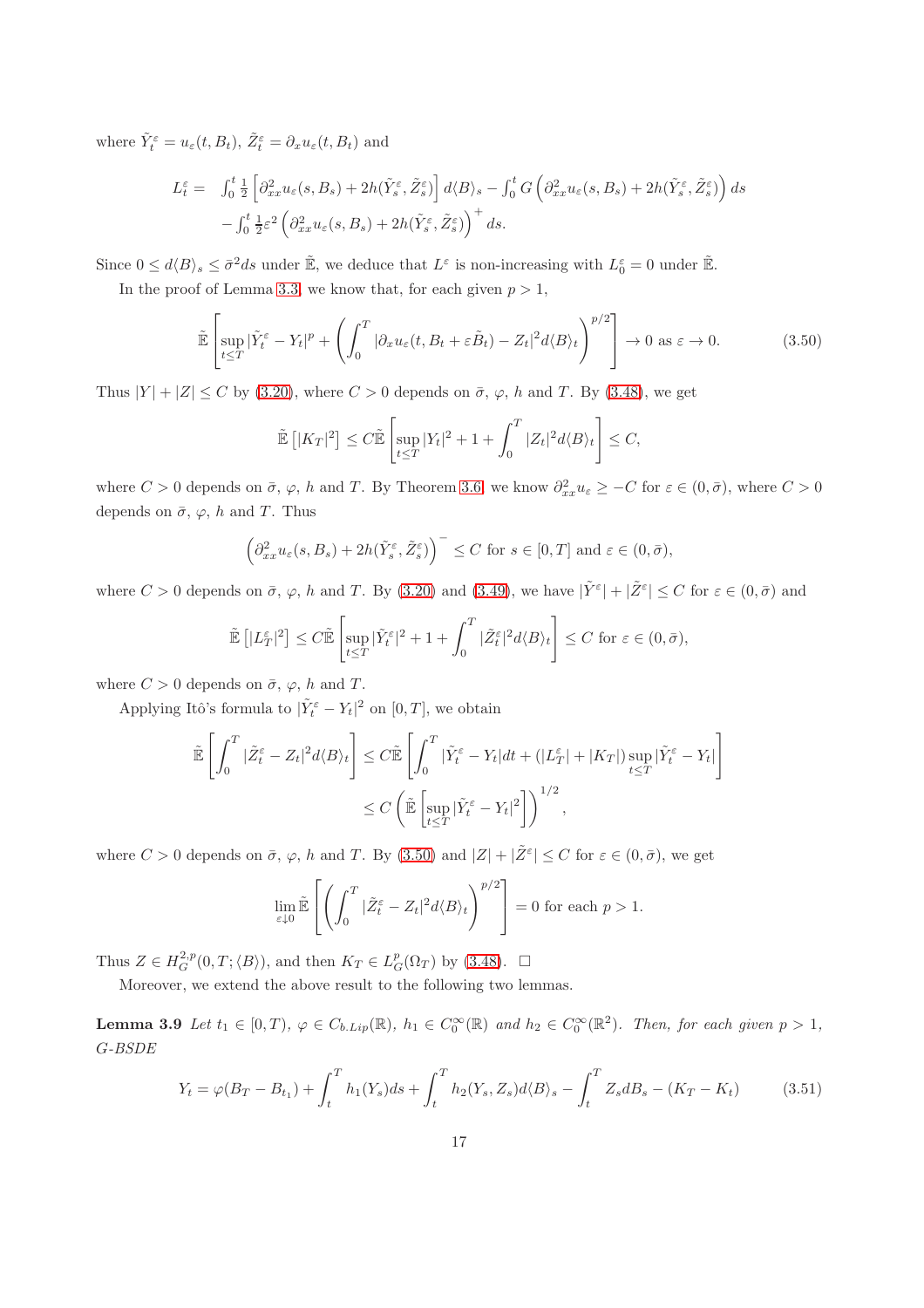*has a unique*  $L^p$ -solution  $(Y, Z, K)$  *in the G*-expectation space. Furthermore,  $Y_t = u(t, B_t - B_{t_1})$  for  $t \in [t_1, T]$ , where  $u(t, x) = Y_t^{t, x}$  and  $(Y_s^{t, x})_{s \in [t, T]}$  *satisfies the following G-BSDE:* 

<span id="page-17-1"></span>
$$
Y_s^{t,x} = \varphi(x + B_T - B_t) + \int_s^T h_1(Y_r^{t,x}) dr + \int_s^T h_2(Y_r^{t,x}, Z_r^{t,x}) d\langle B \rangle_r - \int_s^T Z_r^{t,x} dB_r - (K_T^{t,x} - K_s^{t,x}). \tag{3.52}
$$

**Proof.** The uniqueness is due to [\(3.6\)](#page-7-1) and [\(3.9\)](#page-7-5) in Proposition [3.2.](#page-7-6) For each given  $p > 1$ , we can find a sequence  $\varphi_n \in C_0^{\infty}(\mathbb{R})$ ,  $n \ge 1$ , such that  $\mathbb{E}\left[ |\varphi_n(B_T - B_{t_1}) - \varphi(B_T - B_{t_1})|^{p+1} \right] \to 0$  as  $n \to \infty$ . Similar to the proof of Lemma [3.8,](#page-15-0) the following G-BSDE

<span id="page-17-0"></span>
$$
Y_t^n = \varphi_n(B_T - B_{t_1}) + \int_t^T h_1(Y_s^n)ds + \int_t^T h_2(Y_s^n, Z_s^n) d\langle B \rangle_s - \int_t^T Z_s^n dB_s - (K_T^n - K_t^n) \tag{3.53}
$$

has a unique  $L^p$ -solution  $(Y^n, Z^n, K^n)$  in the G-expectation space. By  $(3.6)$ ,  $(3.9)$  in Proposition [3.2](#page-7-6) and Theorem [2.3,](#page-3-1) we can easily deduce

$$
\lim_{n,m \to \infty} \hat{\mathbb{E}} \left[ \sup_{t \leq T} |Y_t^n - Y_t^m|^p + \left( \int_0^T |Z_t^n - Z_t^m|^2 d\langle B \rangle_t \right)^{p/2} + |K_T^n - K_T^m|^p \right] = 0.
$$

Thus there exist  $Y \in S_G^p(0,T)$ ,  $Z \in H_G^{2,p}(0,T; \langle B \rangle)$  and a non-increasing G-martingale K with  $K_0 = 0$  and  $K_T \in L_G^p(\Omega_T)$  such that

$$
\lim_{n \to \infty} \hat{\mathbb{E}} \left[ \sup_{t \leq T} |Y_t^n - Y_t|^p + \left( \int_0^T |Z_t^n - Z_t|^2 d\langle B \rangle_t \right)^{p/2} + |K_T^n - K_T|^p \right] = 0.
$$

From this we can easily get

$$
\lim_{n\to\infty}\hat{\mathbb{E}}\left[\sup_{t\leq T}\left(\int_t^T |h_1(Y_s^n)-h_1(Y_s)|ds+\int_t^T |h_2(Y_s^n,Z_s^n)-h_2(Y_s,Z_s)|d\langle B\rangle_s+\left|\int_t^T (Z_s^n-Z_s)dB_s\right|\right)^p\right]=0.
$$

Thus  $(Y, Z, K)$  satisfies G-BSDE [\(3.51\)](#page-16-1) by taking  $n \to \infty$  in [\(3.53\)](#page-17-0).

From the above proof, we know that G-BSDE [\(3.52\)](#page-17-1) has a unique  $L^p$ -solution  $(Y^{t,x}, Z^{t,x}, K^{t,x})$  and  $Y_t^{t,x} \in \mathbb{R}$ . By [\(3.6\)](#page-7-1) in Proposition [3.2,](#page-7-6) we obtain that

$$
|u(t,x) - u(t,x')| \le C|x - x'|
$$
 and  $|Y_t - u(t,x)| \le C|B_t - B_{t_1} - x|$ 

<span id="page-17-3"></span>where the constant  $C > 0$  depends on  $\bar{\sigma}$ ,  $\varphi$ ,  $h_1$ ,  $h_2$  and T. Thus we get  $Y_t = u(t, B_t - B_{t_1})$  for  $t \in [t_1, T]$ .  $\Box$ 

Lemma 3.10 Let  $\xi \in Lip(\Omega_T)$ ,  $f(t,y) = \sum_{i=1}^{N_1} f_t^i h_1^i(y)$  and  $g(t,y,z) = \sum_{j=1}^{N_2} g_t^j h_2^j(y,z)$  with  $f^i$ ,  $g^j \in$  $M^0(0,T)$ ,  $h_1^i \in C_0^{\infty}(\mathbb{R})$ ,  $h_2^j \in C_0^{\infty}(\mathbb{R}^2)$ ,  $i \leq N_1$ ,  $j \leq N_2$ . Then G-BSDE [\(3.5\)](#page-6-0) has a unique L<sup>p</sup>-solution  $(Y, Z, K)$  *for each given*  $p > 1$ *.* 

**Proof.** The uniqueness is due to  $(3.6)$  and  $(3.9)$  in Proposition [3.2.](#page-7-6) For the existence, we only prove the special case  $\xi = \varphi(B_{t_1}, B_T - B_{t_1}), f(t, y) = 0$  and  $g(t, y, z) = (I_{[0,t_1)}(t) + \psi(B_{t_1})I_{[t_1,T]}(t))h_2(y, z)$ , the general case is similar.

By Lemma [3.9,](#page-16-2) G-BSDE

<span id="page-17-2"></span>
$$
Y_t^x = \varphi(x, B_T - B_{t_1}) + \int_t^T \psi(x) h_2(Y_s^x, Z_s^x) d\langle B \rangle_s - \int_t^T Z_s^x dB_s - (K_T^x - K_t^x)
$$
(3.54)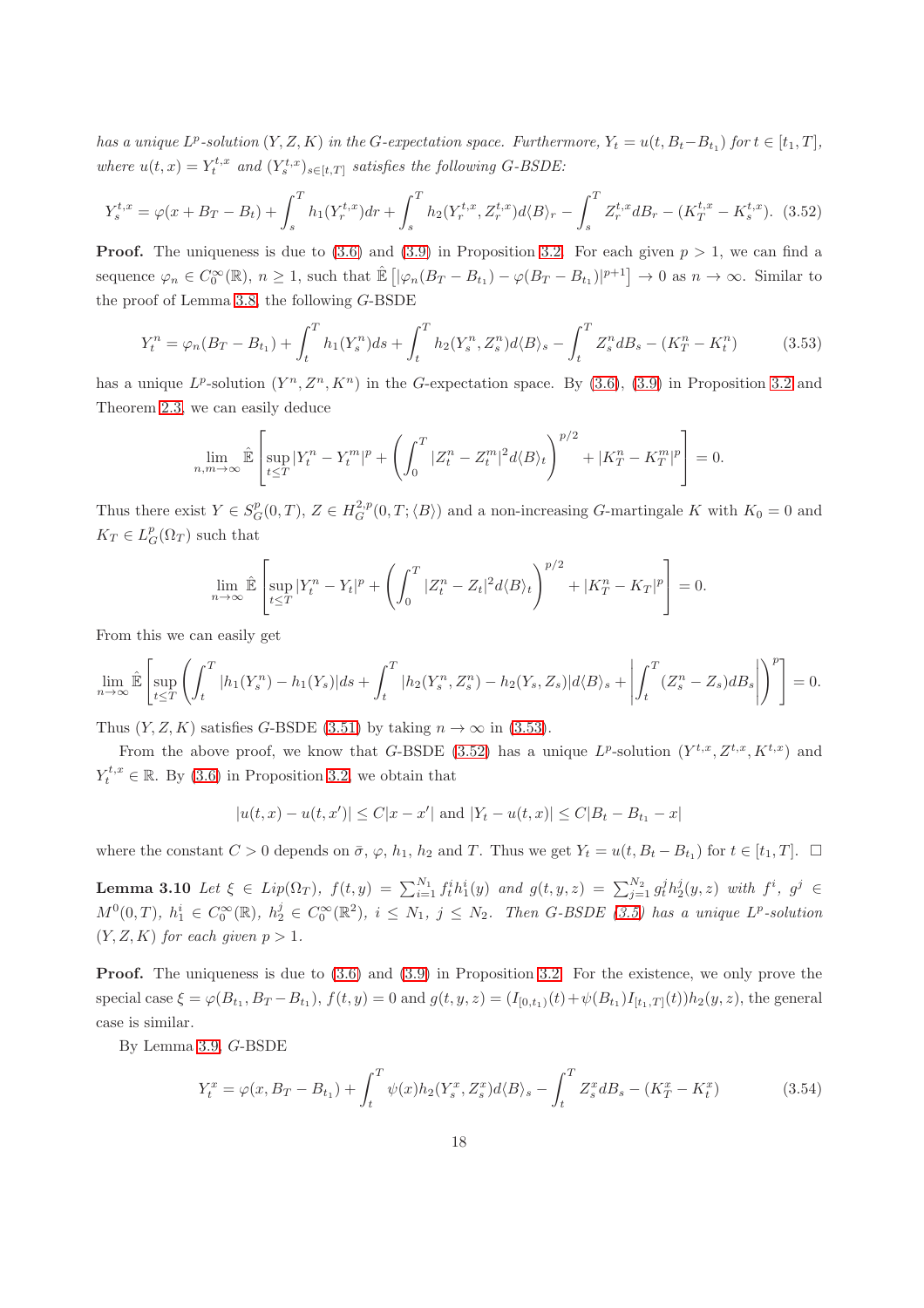has a unique  $L^p$ -solution  $(Y^x, Z^x, K^x)$  for each given  $p > 1$ . Furthermore,  $Y_t^x = u(t, x, B_t - B_{t_1})$  for  $t \in [t_1, T]$ , where  $u(t, x, x') = Y_t^{t, x, x'}$  and  $(Y_s^{t, x, x'})_{s \in [t, T]}$  satisfies the following G-BSDE:

$$
Y_s^{t,x,x'} = \varphi(x, x' + B_T - B_t) + \int_s^T \psi(x) h_2(Y_r^{t,x,x'}, Z_r^{t,x,x'}) d\langle B \rangle_r - \int_s^T Z_r^{t,x,x'} dB_r - (K_T^{t,x,x'} - K_s^{t,x,x'}).
$$

By [\(3.6\)](#page-7-1) in Proposition [3.2,](#page-7-6) we obtain that, for  $t \in [t_1, T]$ , x, x',  $\tilde{x}$ ,  $\tilde{x}' \in \mathbb{R}$ ,

<span id="page-18-0"></span>
$$
|u(t, x, x')| \le C \text{ and } |u(t, x, x') - u(t, \tilde{x}, \tilde{x}')| \le C(|x - \tilde{x}| + |x' - \tilde{x}'|)
$$
\n(3.55)

where the constant  $C > 0$  depends on  $\bar{\sigma}$ ,  $\varphi$ ,  $\psi$ ,  $h_2$  and  $T$ .

For each positive integer n, by partition of unity theorem, we can find  $l_i^n \in C_0^{\infty}(\mathbb{R})$ ,  $i = 1,...,k_n$ , such that

$$
0 \le l_i^n \le 1
$$
 and  $\lambda(\text{supp}(l_i^n)) \le \frac{1}{n}$  for  $i \le k_n$ ,  $I_{[-n,n]}(x) \le \sum_{i=1}^{k_n} l_i^n(x) \le 1$ ,

where  $\lambda(\cdot)$  is the Lebesgue measure. For  $t \in [t_1, T]$ , set

$$
Y_t^n = \sum_{i=1}^{k_n} l_i^n(B_{t_1}) Y_t^{x_i^n}, Z_t^n = \sum_{i=1}^{k_n} l_i^n(B_{t_1}) Z_t^{x_i^n}, K_t^n = \sum_{i=1}^{k_n} l_i^n(B_{t_1}) K_t^{x_i^n},
$$

where  $l_i^n(x_i^n) > 0$ . Then, by [\(3.54\)](#page-17-2), we get that, for  $t \in [t_1, T]$ ,

<span id="page-18-1"></span>
$$
Y_t^n = Y_T^n + \int_t^T \sum_{i=1}^{k_n} l_i^n(B_{t_1}) \psi(x_i^n) h_2(Y_s^{x_i^n}, Z_s^{x_i^n}) d\langle B \rangle_s - \int_t^T Z_s^n dB_s - (K_T^n - K_t^n). \tag{3.56}
$$

It follows from [\(3.55\)](#page-18-0) that

$$
\begin{aligned} &|Y_t^n - u(t, B_{t_1}, B_t - B_{t_1})| \\ &\le \sum_{i=1}^{k_n} l_i^n(B_{t_1}) |u(t, x_i^n, B_t - B_{t_1}) - u(t, B_{t_1}, B_t - B_{t_1})| + \left(1 - \sum_{i=1}^{k_n} l_i^n(B_{t_1})\right) |u(t, B_{t_1}, B_t - B_{t_1})| \\ &\le \frac{C}{n} + \frac{C}{n} |B_{t_1}|, \end{aligned}
$$

which implies

<span id="page-18-2"></span>
$$
\lim_{n,m \to \infty} \hat{\mathbb{E}} \left[ \sup_{t \in [t_1,T]} |Y_t^n - Y_t^m|^p \right] = 0. \tag{3.57}
$$

Noting that  $|\sum_{i=1}^{k_n} l_i^n(B_{t_1})\psi(x_i^n)h_2(Y_s^{x_i^n}, Z_s^{x_i^n})| \leq C$ , where C depends on  $\psi$  and  $h_2$ , we obtain by [\(3.9\)](#page-7-5) in Proposition [3.2](#page-7-6) that

<span id="page-18-3"></span>
$$
\lim_{n,m\to\infty} \hat{\mathbb{E}}\left[\left(\int_{t_1}^T |Z_t^n - Z_t^m|^2 d\langle B \rangle_t\right)^{p/2}\right] = 0. \tag{3.58}
$$

It is easy to verify that

$$
\begin{split}\n&\left|\sum_{i=1}^{k_{n}} l_{i}^{n}(B_{t_{1}})\psi(x_{i}^{n})h_{2}(Y_{s}^{x_{i}^{n}},Z_{s}^{x_{i}^{n}})-\psi(B_{t_{1}})h_{2}(Y_{s}^{n},Z_{s}^{n})\right| \\
&\leq \frac{C}{n}(1+|B_{t_{1}}|)+C\sum_{i=1}^{k_{n}} l_{i}^{n}(B_{t_{1}})\left|h_{2}\left(\sum_{j=1}^{k_{n}} l_{j}^{n}(B_{t_{1}})Y_{s}^{x_{i}^{n}},\sum_{j=1}^{k_{n}} l_{j}^{n}(B_{t_{1}})Z_{s}^{x_{i}^{n}}\right)-h_{2}(Y_{s}^{n},Z_{s}^{n})\right| \\
&\leq \frac{C}{n}(1+|B_{t_{1}}|)+C\sum_{i,j=1}^{k_{n}} l_{i}^{n}(B_{t_{1}})l_{j}^{n}(B_{t_{1}})\left(\left|Y_{s}^{x_{i}^{n}}-Y_{s}^{x_{j}^{n}}\right|+\left|Z_{s}^{x_{i}^{n}}-Z_{s}^{x_{j}^{n}}\right|\right).\n\end{split}
$$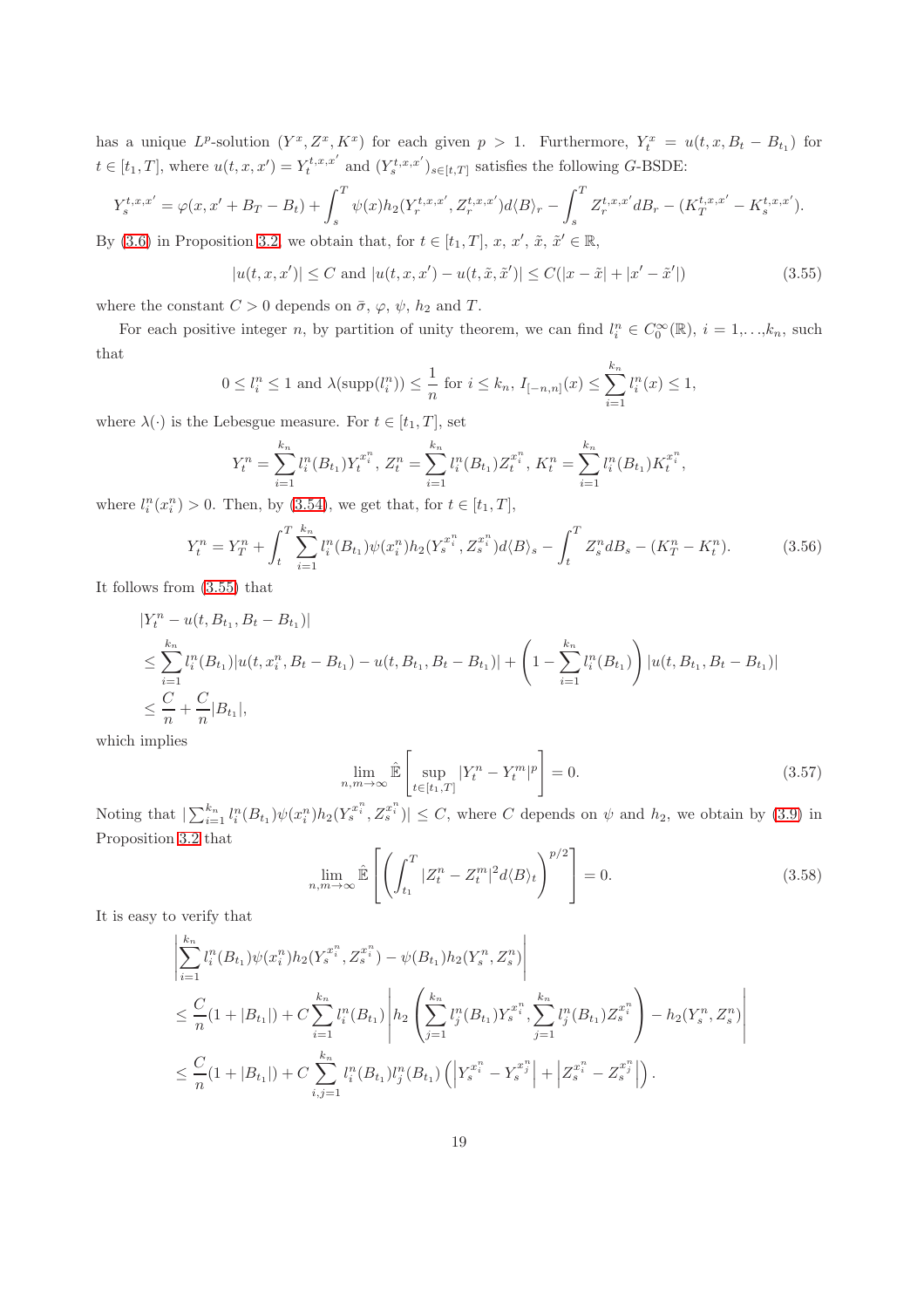By [\(3.55\)](#page-18-0), we know that  $\left| Y_s^{x_i^n} - Y_s^{x_j^n} \right| \leq C |x_i^n - x_j^n|$ . Similar to the proof of [\(3.9\)](#page-7-5) in Proposition [3.2,](#page-7-6) we deduce that, for each  $P \in \mathcal{P}$ ,

$$
E_{P}\left[\left(\int_{t_{1}}^{T}\left|Z_{t}^{x_{i}^{n}}-Z_{t}^{x_{j}^{n}}\right|^{2}d\langle B\rangle_{t}\right)^{p/2}\Big|\mathcal{B}(\Omega_{t_{1}})\right]
$$
  
\n
$$
\leq C\left\{E_{P}\left[\sup_{t\in[t_{1},T]}\left|Y_{t}^{x_{i}^{n}}-Y_{t}^{x_{j}^{n}}\right|^{p}\Big|\mathcal{B}(\Omega_{t_{1}})\right]+\left(E_{P}\left[\sup_{t\in[t_{1},T]}\left|Y_{t}^{x_{i}^{n}}-Y_{t}^{x_{j}^{n}}\right|^{p}\Big|\mathcal{B}(\Omega_{t_{1}})\right]\right)^{1/2}\right\}
$$
  
\n
$$
\leq C\left(|x_{i}^{n}-x_{j}^{n}|^{p}+|x_{i}^{n}-x_{j}^{n}|^{p/2}\right).
$$

Noting that  $l_i^n(B_{t_1})l_j^n(B_{t_1})|x_i^n - x_j^n| = 0$  if  $|x_i^n - x_j^n| > \frac{2}{n}$ , we obtain

<span id="page-19-0"></span>
$$
\lim_{n \to \infty} \sup_{P \in \mathcal{P}} E_P \left[ \left( \int_{t_1}^T \left| \sum_{i=1}^{k_n} l_i^n(B_{t_1}) \psi(x_i^n) h_2(Y_s^{x_i^n}, Z_s^{x_i^n}) - \psi(B_{t_1}) h_2(Y_s^n, Z_s^n) \right| d\langle B \rangle_s \right)^p \right] = 0. \tag{3.59}
$$

By [\(3.56\)](#page-18-1), [\(3.57\)](#page-18-2), [\(3.58\)](#page-18-3) and [\(3.59\)](#page-19-0), we get  $\lim_{n,m\to\infty} \mathbb{E}\left[|(K_T^n - K_{t_1}^n) - (K_T^m - K_{t_1}^m)|^p\right] = 0$ . Thus there exist  $Y \in S_G^p(t_1, T), Z \in H_G^{2,p}(t_1, T; \langle B \rangle)$  and a non-increasing K with  $K_{t_1} = 0$  and  $K_T \in L_G^p(\Omega_T)$  such that

$$
Y_t = \varphi(B_{t_1}, B_T - B_{t_1}) + \int_t^T \psi(B_{t_1}) h_2(Y_s, Z_s) d\langle B \rangle_s - \int_t^T Z_s dB_s - (K_T - K_t) \text{ for } t \in [t_1, T].
$$

In the following, we prove that  $K$  is a  $G$ -martingale. For each positive integer  $n$ , set

$$
\tilde{l}_i^n(x) = I_{[-n+\frac{i}{n}, -n+\frac{i+1}{n})}(x)
$$
 for  $i = 0, ..., 2n^2 - 1$ ,  $\tilde{l}_{2n^2}^n(x) = I_{[-n,n)^c}(x)$ 

and

$$
\tilde{Y}_t^n = \sum_{i=0}^{2n^2} \tilde{l}_i^n(B_{t_1}) Y_t^{-n+\frac{i}{n}}, \ \tilde{Z}_t^n = \sum_{i=0}^{2n^2} \tilde{l}_i^n(B_{t_1}) Z_t^{-n+\frac{i}{n}}, \ \tilde{K}_t^n = \sum_{i=0}^{2n^2} \tilde{l}_i^n(B_{t_1}) K_t^{-n+\frac{i}{n}}.
$$

Then, for  $t \in [t_1, T]$ ,

$$
\tilde{Y}_t^n = \tilde{Y}_T^n + \int_t^T \sum_{i=0}^{2n^2} \tilde{l}_i^n(B_{t_1}) \psi\left(-n + \frac{i}{n}\right) h_2(\tilde{Y}_s^n, \tilde{Z}_s^n) d\langle B \rangle_s - \int_t^T \tilde{Z}_s^n dB_s - (\tilde{K}_T^n - \tilde{K}_t^n).
$$

Similar to the above proof, we have  $\lim_{n\to\infty} \mathbb{E}\left[\sup_{t\in[t_1,T]}|\tilde{Y}^n_t-Y_t|^p\right] = 0$ , which implies

$$
\lim_{n \to \infty} \hat{\mathbb{E}} \left[ |(\tilde{K}_T^n - \tilde{K}_{t_1}^n) - (K_T - K_{t_1})|^p \right] = 0.
$$

By Proposition 2.5 in [\[7\]](#page-31-2), we know that, for  $t \in [t_1, T]$ ,  $\hat{\mathbb{E}}_t \left[ \tilde{K}_T^n - \tilde{K}_t^n \right] = 0$  and

$$
\hat{\mathbb{E}}\left[|\hat{\mathbb{E}}_t\left[K_T-K_t\right]|\right] = \hat{\mathbb{E}}\left[|\hat{\mathbb{E}}_t\left[K_T-K_t\right] - \hat{\mathbb{E}}_t[\tilde{K}^n_T-\tilde{K}^n_t]| \right] \leq \hat{\mathbb{E}}\left[|(K_T-K_t)-(\tilde{K}^n_T-\tilde{K}^n_t)|\right],
$$

which implies  $\mathbb{E}_t [K_T] = K_t$  by letting  $n \to \infty$ . Thus we obtain an  $L^p$ -solution  $(Y, Z, K)$  on  $[t_1, T]$ . Noting that  $Y_{t_1} = u(t_1, B_{t_1}, 0)$ , we obtain the desired result by applying Lemma [3.9](#page-16-2) to find an  $L^p$ -solution on  $[0, t_1]$ .  $\Box$ 

<span id="page-19-1"></span>Now, we give the following existence and uniqueness result of G-BSDE [\(3.5\)](#page-6-0).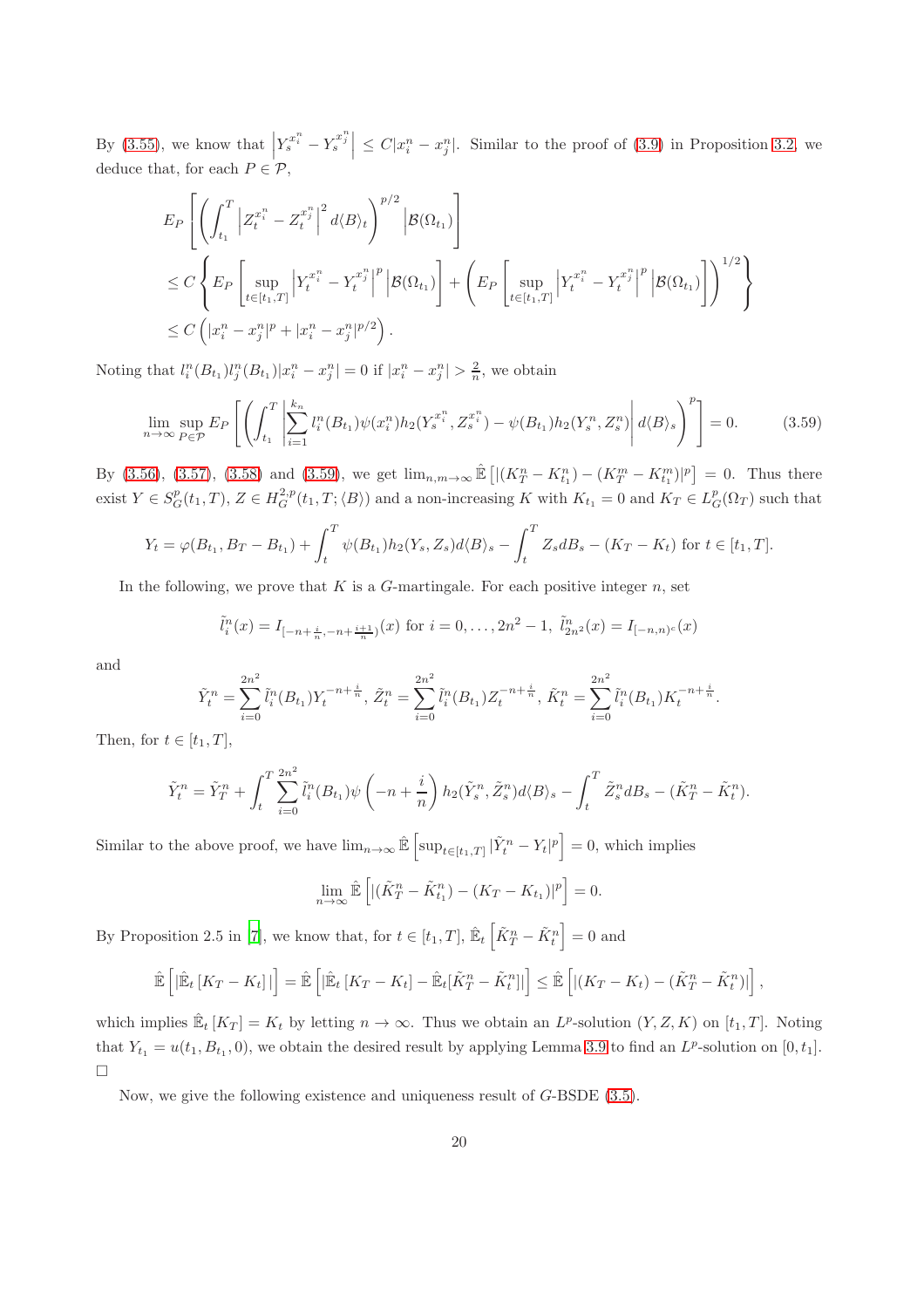**Theorem 3.11** *Suppose that*  $\xi$ ,  $f$  *and*  $g$  *satisfy* (*H1*) *and* (*H2*). *Then G-BSDE* [\(3.5\)](#page-6-0) *has a unique*  $L^p$ *solution*  $(Y, Z, K)$  *for each given*  $p \in (1, \bar{p})$ *.* 

**Proof.** The uniqueness is due to  $(3.6)$  and  $(3.9)$  in Proposition [3.2.](#page-7-6) For each positive integer n, by partition of unity theorem, we can find  $h_i^n \in C_0^{\infty}(\mathbb{R})$ ,  $\tilde{h}_j^n \in C_0^{\infty}(\mathbb{R}^2)$ ,  $i \leq k_n$ ,  $j \leq \tilde{k}_n$ , such that

$$
0 \le h_i^n \le 1
$$
 and  $\lambda(\text{supp}(h_i^n)) \le \frac{1}{n}$  for  $i \le k_n$ ,  $I_{[-n,n]}(y) \le \sum_{i=1}^{k_n} h_i^n(y) \le 1$ ,

$$
0 \leq \tilde{h}_j^n \leq 1 \text{ and } \lambda(\mathrm{supp}(\tilde{h}_j^n)) \leq \frac{1}{n} \text{ for } j \leq \tilde{k}_n, I_{[-n,n] \times [-n,n]}(y,z) \leq \sum_{j=1}^{\tilde{k}_n} \tilde{h}_j^n(y,z) \leq 1.
$$

For each  $N > 0$ , set  $\tilde{f}(t, y) = f(t, y) - f(t, 0), \tilde{g}(t, y, z) = g(t, y, z) - g(t, 0, 0),$ 

$$
\tilde{f}^{N}(t, y) = (\tilde{f}(t, y) \wedge N) \vee (-N), \ \tilde{g}^{N}(t, y, z) = (\tilde{g}(t, y, z) \wedge N) \vee (-N),
$$

$$
f^{N}(t, y) = f(t, 0) + \tilde{f}^{N}(t, y), \ g^{N}(t, y, z) = g(t, 0, 0) + \tilde{g}^{N}(t, y, z),
$$

$$
f_{n}^{N}(t, y) = f(t, 0) + \sum_{i=1}^{k_{n}} \tilde{f}^{N}(t, y_{i}^{n}) h_{i}^{n}(y), \ g_{n}^{N}(t, y, z) = g(t, 0, 0) + \sum_{j=1}^{\tilde{k}_{n}} \tilde{g}^{N}(t, \tilde{y}_{j}^{n}, \tilde{z}_{j}^{n}) \tilde{h}_{j}^{n}(y, z),
$$

where  $h_i^n(y_i^n) > 0$ ,  $\tilde{h}_j^n(\tilde{y}_j^n, \tilde{z}_j^n) > 0$  for  $i \leq k_n$ ,  $j \leq \tilde{k}_n$ . By Proposition [3.2](#page-7-6) and Lemma [3.10,](#page-17-3) we can easily deduce that G-BSDE

$$
Y_t^{N,n} = \xi + \int_t^T f_n^N(s, Y_s^{N,n}) ds + \int_t^T g_n^N(s, Y_s^{N,n}, Z_s^{N,n}) d\langle B \rangle_s - \int_t^T Z_s^{N,n} dB_s - (K_T^{N,n} - K_t^{N,n}) \tag{3.60}
$$

has a unique  $L^p$ -solution  $(Y^{N,n}, Z^{N,n}, K^{N,n})$  for each given  $p \in (1, \bar{p})$ . Noting that

$$
f_n^N(s, Y_s^{N,n}) = f^N(s, Y_s^{N,n}) + \hat{f}_n^N(s) \text{ and } g_n^N(s, Y_s^{N,n}, Z_s^{N,n}) = g^N(s, Y_s^{N,n}, Z_s^{N,n}) + \hat{g}_n^N(s),
$$

where  $|\hat{f}_n^N(s)| = |f_n^N(s,Y_s^{N,n}) - f^N(s,Y_s^{N,n})| \leq (\frac{L}{n} + \frac{N}{n}|Y_s^{N,n}|) \wedge (2N), |\hat{g}_n^N(s)| \leq [\frac{L}{n} + \frac{N}{n}(|Y_s^{N,n}| + |Z_s^{N,n}|)] \wedge (2N),$ (2N). By Proposition [3.2,](#page-7-6) we can easily deduce that, for each given  $p \in (1, \bar{p})$ ,

$$
\lim_{n,m \to \infty} \hat{\mathbb{E}} \left[ \sup_{t \in [0,T]} |Y_t^{N,n} - Y_t^{N,m}|^p + \left( \int_0^T |Z_t^{N,n} - Z_t^{N,m}|^2 d\langle B \rangle_t \right)^{p/2} + |K_T^{N,n} - K_T^{N,m}|^p \right] = 0,
$$

which implies that G-BSDE

<span id="page-20-1"></span>
$$
Y_t^N = \xi + \int_t^T f^N(s, Y_s^N) ds + \int_t^T g^N(s, Y_s^N, Z_s^N) d\langle B \rangle_s - \int_t^T Z_s^N dB_s - (K_T^N - K_t^N) \tag{3.61}
$$

has a unique  $L^p$ -solution  $(Y^N, Z^N, K^N)$  for each given  $p \in (1, \bar{p})$ . By  $(3.7)$ ,  $(3.8)$  in Proposition [3.2](#page-7-6) and Theorem [2.3,](#page-3-1) we obtain that, for each  $p \in (1, \bar{p})$ ,

<span id="page-20-0"></span>
$$
\sup_{N>0} \hat{\mathbb{E}} \left[ \sup_{t \in [0,T]} |Y_t^N|^p + \left( \int_0^T |Z_t^N|^2 d\langle B \rangle_t \right)^{p/2} + |K_T^N|^p \right] \le C,\tag{3.62}
$$

where the constant  $C > 0$  depends on p,  $\bar{p}$ ,  $\bar{\sigma}$ , L and T. For each fixed  $p \in (1, \bar{p})$ , we have

$$
|f^{N_1}(s,Y_s^{N_1}) - f^{N_2}(s,Y_s^{N_1})| \le (N_1 \wedge N_2)^{-\delta} |\tilde{f}(s,Y_s^{N_1})|^{1+\delta} \le L^{1+\delta}(N_1 \wedge N_2)^{-\delta} |Y_s^{N_1}|^{1+\delta},
$$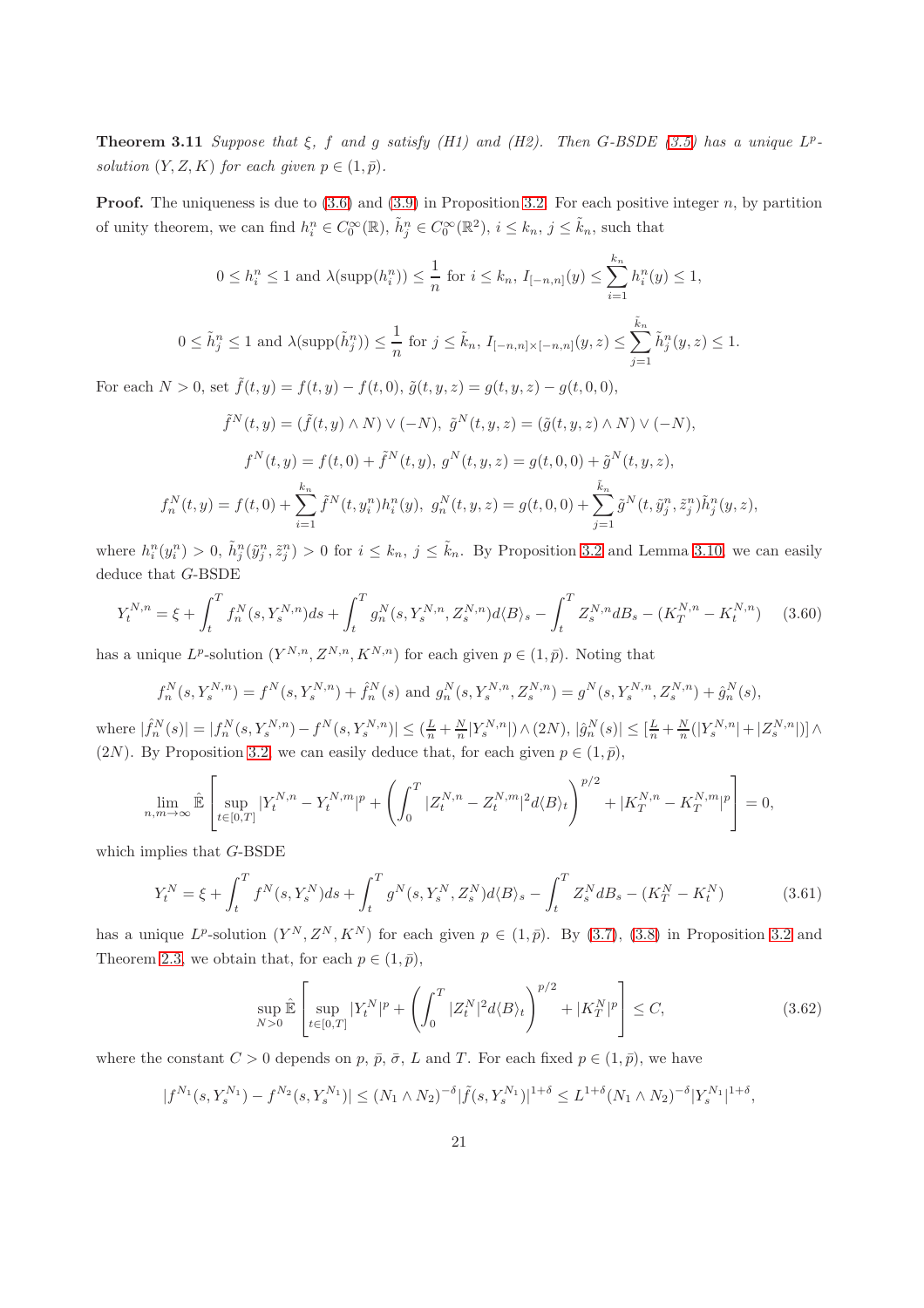$$
|g^{N_1}(s, Y_s^{N_1}, Z_s^{N_1}) - g^{N_2}(s, Y_s^{N_1}, Z_s^{N_1})| \leq L^{1+\delta}(N_1 \wedge N_2)^{-\delta}(|Y_s^{N_1}| + |Z_s^{N_1}|)^{1+\delta},
$$

where  $\delta = [\frac{1}{2}(\frac{\bar{p}}{p}-1)] \wedge 1$ . Thus, by [\(3.6\)](#page-7-1), [\(3.9\)](#page-7-5) in Proposition [3.2,](#page-7-6) [\(3.62\)](#page-20-0) and Theorem [2.3,](#page-3-1) we get

$$
\lim_{N_1, N_2 \to \infty} \hat{\mathbb{E}} \left[ \sup_{t \in [0,T]} |Y_t^{N_1} - Y_t^{N_2}|^p + \left( \int_0^T |Z_t^{N_1} - Z_t^{N_2}|^2 d\langle B \rangle_t \right)^{p/2} + |K_T^{N_1} - K_T^{N_2}|^p \right] = 0,
$$

which implies the desired result by letting  $N \to \infty$  in [\(3.61\)](#page-20-1).  $\Box$ 

The following example shows that  $f$  can not contain  $z$  in  $G$ -BSDE [\(3.5\)](#page-6-0).

**Example 3.12** Let B be a 1-dimensional G-Brownian motion with  $G(a) := \frac{1}{2}\bar{\sigma}^2 a^+$  for  $a \in \mathbb{R}$ . For each  $n \ge 1$ , we know that  $((n^{-1} + \langle B \rangle_s)^{-1/5})_{s \in [0,T]}$  ∈  $H_G^{2,p}(0,T; \langle B \rangle)$  for each  $p > 1$ *. Since* 

$$
\left| \left( n^{-1} + \langle B \rangle_s \right)^{-1/5} - \left( \langle B \rangle_s \right)^{-1/5} \right| \leq (\langle B \rangle_s)^{-2/5} \left| \left( n^{-1} + \langle B \rangle_s \right)^{1/5} - \left( \langle B \rangle_s \right)^{1/5} \right| \leq n^{-1/5} (\langle B \rangle_s)^{-2/5},
$$

*we have*

$$
\int_0^T |(n^{-1} + \langle B \rangle_s)^{-1/5} - (\langle B \rangle_s)^{-1/5}|^2 d\langle B \rangle_s \le n^{-2/5} \int_0^T (\langle B \rangle_s)^{-4/5} d\langle B \rangle_s = 5n^{-2/5} (\langle B \rangle_T)^{1/5}.
$$

 $Thus \left( (\langle B \rangle_s)^{-1/5} \right)_{s \in [0,T]} \in H_G^{2,p}(0,T; \langle B \rangle)$  *for each*  $p > 1$ *, which implies*  $\int_0^T (\langle B \rangle_s)^{-1/5} dB_s \in L_G^p(\Omega_T)$  *for each*  $p > 1$ *. Consider the following linear G-BSDE:* 

<span id="page-21-0"></span>
$$
Y_t = \int_0^T (\langle B \rangle_s)^{-1/5} dB_s + \int_t^T Z_s ds - \int_t^T Z_s dB_s - (K_T - K_t), \tag{3.63}
$$

we assert that, for each given  $p > 1$ , the above G-BSDE has no  $L^p$ -solution  $(Y, Z, K)$ . Otherwise, there *exists an L<sup>p</sup>-solution*  $(Y, Z, K)$  *for some*  $p > 1$ *.* 

*For each*  $\varepsilon > 0$ , we introduce the following  $\tilde{G}^{\varepsilon}$ -expectation  $\tilde{\mathbb{E}}^{\varepsilon}$ . *Set*  $\tilde{\Omega}_T = C_0([0,T]; \mathbb{R}^2)$  and the canonical *process is denoted by*  $(B, \tilde{B})$ *. For each*  $A \in \mathbb{S}_2$ *, define* 

$$
\tilde{G}^{\varepsilon}(A) = \frac{1}{2} \sup_{\varepsilon^2 \le v \le \bar{\sigma}^2} \text{tr}\left[A\left(v - 1\atop 1 - \varepsilon^{-2}\right)\right].
$$

*By Proposition 3.1.5 in Peng* [\[22](#page-32-3)], we know that  $\epsilon \tilde{B}$  is a classical 1-dimensional standard Brownian motion  $under \tilde{E}^{\varepsilon}$  and  $\tilde{E}^{\varepsilon}|_{Lip(\Omega_T)} \leq \hat{E}$ *. Thus G-BSDE* [\(3.63\)](#page-21-0) still holds under  $\tilde{E}^{\varepsilon}$ *. Similar to* [\(3.2\)](#page-5-2), we know that  $\langle B, \tilde{B} \rangle_t = t$  and  $\langle \tilde{B} \rangle_t = \varepsilon^{-2} t$  under  $\tilde{\mathbb{E}}^{\varepsilon}$ . Consider the following G-SDE under  $\tilde{\mathbb{E}}^{\varepsilon}$ .

$$
dX_t = X_t d\tilde{B}_t, \ X_0 = 1.
$$

*The solution is*  $X_t = \exp(\tilde{B}_t - 2^{-1}\varepsilon^{-2}t) > 0$ . Applying Itô's formula to  $X_tY_t$  on  $[0,T]$  under  $\tilde{\mathbb{E}}^{\varepsilon}$ , we get

$$
X_T Y_T = Y_0 + \int_0^T X_t Z_t dB_t + \int_0^T X_t Y_t d\tilde{B}_t + \int_0^T X_t dK_t.
$$

*Since*  $\int_0^T X_t dK_t \leq 0$ *, we obtain* 

$$
Y_0 \ge \tilde{\mathbb{E}}^{\varepsilon}[X_T Y_T] = \tilde{\mathbb{E}}^{\varepsilon} \left[ X_T \int_0^T (\langle B \rangle_s)^{-1/5} dB_s \right] \text{ for each } \varepsilon > 0.
$$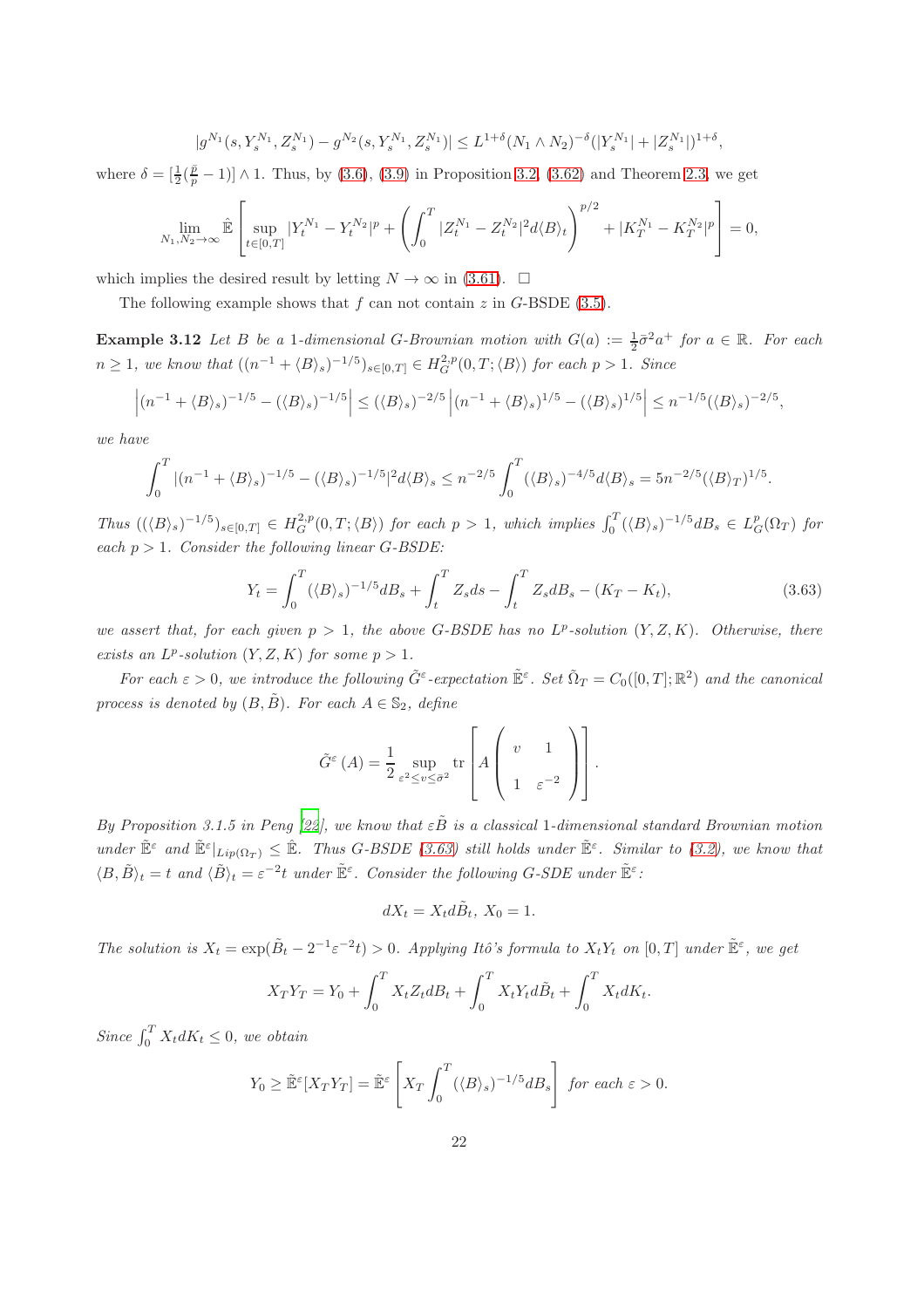*Applying Itô's formula to*  $X_t \int_0^t (\langle B \rangle_s)^{-1/5} dB_s$  *on*  $[0, T]$  *under*  $\mathbb{E}^{\varepsilon}$ *, we deduce* 

$$
Y_0 \ge \tilde{\mathbb{E}}^{\varepsilon} \left[ X_T \int_0^T (\langle B \rangle_s)^{-1/5} dB_s \right] = \tilde{\mathbb{E}}^{\varepsilon} \left[ \int_0^T X_s (\langle B \rangle_s)^{-1/5} ds \right] \text{ for each } \varepsilon > 0.
$$

Let  $E^{\varepsilon}$  be the linear  $\bar{G}^{\varepsilon}$ -expectation with

$$
\bar{G}^{\varepsilon}\left(A\right) = \frac{1}{2} \text{tr}\left[A\left(\begin{array}{c} \varepsilon^{2} & 1\\ 1 & \varepsilon^{-2} \end{array}\right)\right] \text{ for } A \in \mathbb{S}_{2}.
$$

 $Sine \ \bar{G}^{\varepsilon} \leq \tilde{G}^{\varepsilon}$ , we know that  $E^{\varepsilon} \leq \tilde{E}^{\varepsilon}$ . By Proposition 3.1.5 in Peng [\[22\]](#page-32-3), we know that  $\varepsilon^{-1}B$  and  $\varepsilon\tilde{B}$  are *two classical* 1*-dimensional standard Brownian motion under* E<sup>ε</sup> *. Then we get*

$$
Y_0 \ge E^{\varepsilon} \left[ X_T \int_0^T (\langle B \rangle_s)^{-1/5} dB_s \right] = \frac{5}{4} T^{4/5} \varepsilon^{-2/5} \text{ for each } \varepsilon > 0,
$$

*which contradicts to*  $Y_0 \in \mathbb{R}$ *. Thus, for each given*  $p > 1$ *, G-BSDE* [\(3.63\)](#page-21-0) *has no*  $L^p$ -solution  $(Y, Z, K)$ *.* 

Finally, we give the following existence and uniqueness result of G-BSDE [\(3.4\)](#page-5-0).

**Theorem 3.13** *Suppose that*  $\xi$ *,*  $f$ *,*  $g_{ij}$ *,*  $g_l$ *,*  $i$ *,*  $j \le d'$ *,*  $d' < l \le d$ *, satisfy (H1) and (H2). Then G-BSDE* [\(3.4\)](#page-5-0) *has a unique*  $L^p$ -solution  $(Y, Z, K)$  *for each given*  $p \in (1, \bar{p})$ *.* 

**Proof.** The proof of this theorem is similar to Theorem [3.11,](#page-19-1) we omit it.  $\Box$ 

## 4 Application to the regularity of fully nonlinear PDEs

For simplicity of representation, we only consider 1-dimensional G-Brownian motion with  $G(a) = \frac{1}{2}\bar{\sigma}^2 a^+$ , the methods still hold for the d-dimensional G-Brownian motion with  $G(\cdot)$  given in [\(3.1\)](#page-5-1). For each fixed  $t \in [0, T]$  and  $\xi \in \cap_{p \geq 2} L_G^p(\Omega_t)$ , consider the following G-FBSDE:

<span id="page-22-0"></span>
$$
dX_s^{t,\xi} = b(s, X_s^{t,\xi})ds + h(s, X_s^{t,\xi})d\langle B \rangle_s + \sigma(s, X_s^{t,\xi})dB_s, \ X_t^{t,\xi} = \xi, \ s \in [t, T], \tag{4.1}
$$

<span id="page-22-1"></span>
$$
Y_s^{t,\xi} = \varphi(X_T^{t,\xi}) + \int_s^T f(r, X_r^{t,\xi}, Y_r^{t,\xi}) dr + \int_s^T g(r, X_r^{t,\xi}, Y_r^{t,\xi}, Z_r^{t,\xi}) d\langle B \rangle_r - \int_s^T Z_r^{t,\xi} dB_r - (K_T^{t,\xi} - K_s^{t,\xi}),
$$
\n(4.2)

where b, h,  $\sigma : [0, T] \times \mathbb{R} \to \mathbb{R}$ ,  $\varphi : \mathbb{R} \to \mathbb{R}$ ,  $f : [0, T] \times \mathbb{R}^2 \to \mathbb{R}$ ,  $g : [0, T] \times \mathbb{R}^3 \to \mathbb{R}$  satisfy the following conditions:

(A1) b, h,  $\sigma$ , f, g are continuous in  $(s, x, y, z)$ .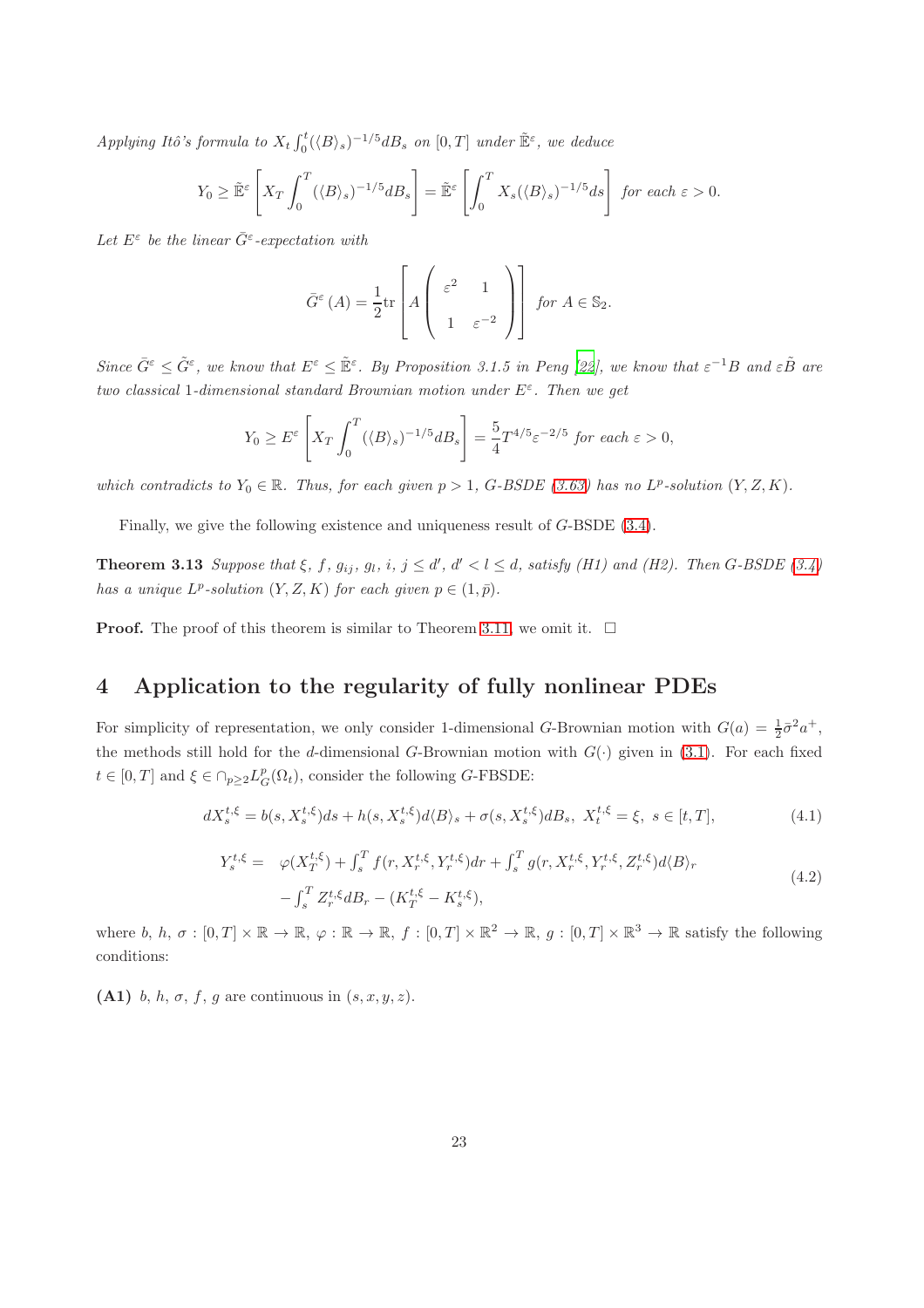(A2) There exist a constant  $L_1 > 0$  and a positive integer m such that for any  $s \in [0, T]$ , x, x', y, y', z,  $z' \in \mathbb{R},$ 

$$
|b(s, x) - b(s, x')| + |h(s, x) - h(s, x')| + |\sigma(s, x) - \sigma(s, x')| \le L_1 |x - x|
$$
  

$$
|\varphi(x) - \varphi(x')| \le L_1 (1 + |x|^m + |x'|^m) |x - x'|,
$$
  

$$
|f(s, x, y) - f(s, x', y')| + |g(s, x, y, z) - g(s, x', y', z')|
$$
  

$$
\le L_1 [(1 + |x|^m + |x'|^m) |x - x'| + |y - y'| + |z - z'|].
$$

Under the assumptions (A1) and (A2), for each  $p \ge 2$ , SDE [\(4.1\)](#page-22-0) has a unique solution  $(X_s^{t,\xi})_{s \in [t,T]} \in$  $S_G^p(t,T)$  and G-BSDE [\(4.2\)](#page-22-1) has a unique  $L^p$ -solution  $(Y_s^{t,\xi}, Z_s^{t,\xi}, K_s^{t,\xi})_{s\in[t,T]}$  with  $K_t^{t,\xi} = 0$ . The following standard estimates of SDE can be found in Chapter 5 in Peng [\[22\]](#page-32-3).

<span id="page-23-0"></span>**Proposition 4.1** *Suppose that* (A1) and (A2) hold. Let  $\xi$ ,  $\xi' \in \bigcap_{p\geq 2} L_G^p(\Omega_t)$  with  $t < T$ . Then, for each  $p \geq 2$  *and*  $\delta \in [0, T - t]$ *, we have* 

$$
\hat{\mathbb{E}}_t\left[\left|X^{t,\xi}_{t+\delta}-X^{t,\xi'}_{t+\delta}\right|^p\right]\leq C|\xi-\xi'|^p\ \ and\ \hat{\mathbb{E}}_t\left[\left|X^{t,\xi}_{t+\delta}\right|^p\right]\leq C(1+|\xi|^p),
$$

*where the constant*  $C > 0$  *depends on*  $L_1$ *,*  $\bar{\sigma}$ *,*  $p$  *and*  $T$ *.* 

Set  $\xi = x \in \mathbb{R}$ , define

$$
u(t,x) = Y_t^{t,x} \text{ for } (t,x) \in [0,T] \times \mathbb{R}.
$$
 (4.3)

 $^{\prime}|,$ 

<span id="page-23-3"></span>Since  $(B_{t+r} - B_t)_{r \geq 0}$  is still a G-Brownian motion, we have  $Y_t^{t,x} \in \mathbb{R}$ .

Proposition 4.2 *Suppose that (A1) and (A2) hold. Then*

(i) *For each*  $(t, x) \in [0, T) \times \mathbb{R}$ *, we have*  $Y_s^{t, x} = u(s, X_s^{t, x})$  *for*  $s \in [t, T]$ *.* 

(ii)  $u(\cdot, \cdot)$  *is the unique viscosity solution of the following fully nonlinear PDE:* 

$$
\begin{cases}\n\partial_t u + G(\sigma^2(t, x)\partial_{xx}^2 u + 2h(t, x)\partial_x u + 2g(t, x, u, \sigma(t, x)\partial_x u)) \\
+ b(t, x)\partial_x u + f(t, x, u) = 0, \\
u(T, x) = \varphi(x).\n\end{cases}
$$

**Proof.** The proof is the same as Theorems 4.4 and 4.5 in [\[8\]](#page-31-6), we omit it.  $\Box$ 

In the following, we discuss the regularity properties of  $u(\cdot, \cdot)$ . First, we study  $\partial_x u(t, x)$ . For each  $(t, x) \in [0, T] \times \mathbb{R}$  and  $\Delta \in [-1, 1]$ , by Proposition [4.1,](#page-23-0) we have, for each  $p \geq 2$ ,

<span id="page-23-1"></span>
$$
\sup_{s\in[t,T]} \hat{\mathbb{E}}\left[\left|X_s^{t,x+\Delta} - X_s^{t,x}\right|^p\right] \le C|\Delta|^p \text{ and } \sup_{s\in[t,T]} \hat{\mathbb{E}}\left[\left|X_s^{t,x}\right|^p\right] \le C(1+|x|^p),\tag{4.4}
$$

where  $C > 0$  depends on  $L_1$ ,  $\bar{\sigma}$ , p and T. It follows from Proposition [3.2,](#page-7-6) Theorem [2.3](#page-3-1) and [\(4.4\)](#page-23-1) that, for each  $p \geq 2$ ,

<span id="page-23-2"></span>
$$
\hat{\mathbb{E}}\left[\sup_{s\in[t,T]} \left|Y_s^{t,x+\Delta} - Y_s^{t,x}\right|^p\right] \le C(1+|x|^{mp})|\Delta|^p,\tag{4.5}
$$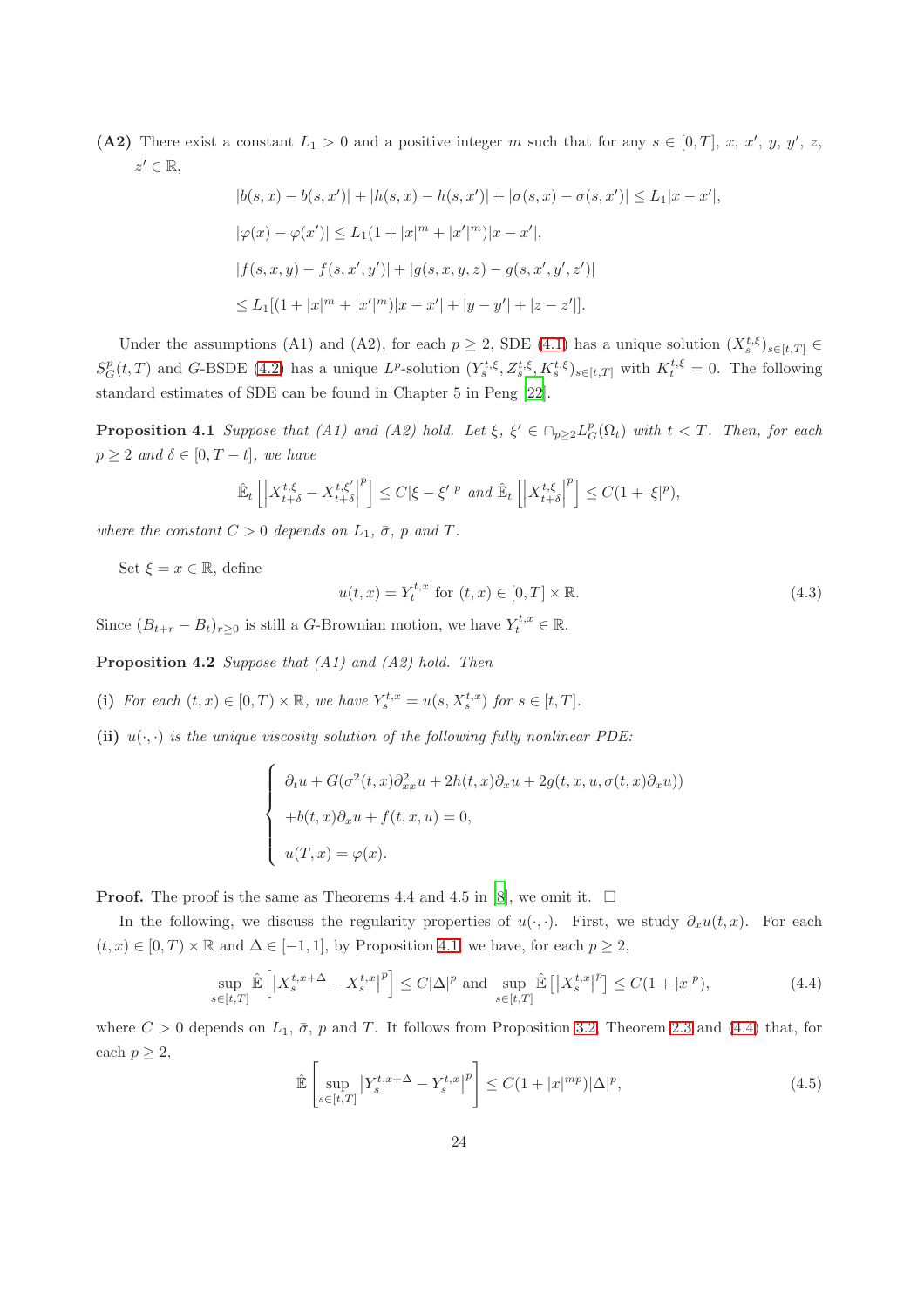where  $C > 0$  depends on  $L_1$ ,  $\bar{\sigma}$ , p and T.

Let P be a weakly compact and convex set of probability measures on  $(\Omega_T, \mathcal{B}(\Omega_T))$  satisfying

$$
\hat{\mathbb{E}}\left[\xi\right] = \sup_{P \in \mathcal{P}} E_P[\xi] \text{ for } \xi \in L_G^1(\Omega_T).
$$

For each  $(t, x) \in [0, T) \times \mathbb{R}$ , set

$$
\mathcal{P}_{t,x} = \{ P \in \mathcal{P} : E_P[K_T^{t,x}] = 0 \}.
$$

Similar to the proof of Proposition [3.4,](#page-12-4) we obtain that, for each  $p \geq 2$ ,

<span id="page-24-1"></span>
$$
E_P\left[\left(\int_t^T \left|Z_s^{t,x+\Delta} - Z_s^{t,x}\right|^2 d\langle B\rangle_s\right)^{p/2} + \left|K_T^{t,x+\Delta}\right|^p\right] \le C(1+|x|^{mp})|\Delta|^p \text{ for } P \in \mathcal{P}_{t,x},\tag{4.6}
$$

$$
E_{P^{\Delta}}\left[\left(\int_{t}^{T} \left|Z_{s}^{t,x+\Delta}-Z_{s}^{t,x}\right|^{2} d\langle B\rangle_{s}\right)^{p/2}+ \left|K_{T}^{t,x}\right|^{p}\right] \leq C(1+|x|^{mp})|\Delta|^{p} \text{ for } P^{\Delta} \in \mathcal{P}_{t,x+\Delta}.\tag{4.7}
$$

In order to obtain  $\partial_x u(t, x)$ , we need the following assumption.

(A3)  $b'_x, h'_x, \sigma'_x, \varphi', f'_x, f'_y, g'_x, g'_y, g'_z$  are continuous in  $(s, x, y, z)$ .

**Remark 4.3** *Under the assumptions (A2) and (A3), we can easily deduce that, for any*  $s \in [0, T]$ *, x, y,* <sup>z</sup> <sup>∈</sup> <sup>R</sup>*,*

$$
|b'_x(s,x)| + |h'_x(s,x)| + |\sigma'_x(s,x)| \le L_1, |\varphi'(x)| \le L_1(1+2|x|^m), |g'_z(s,x,y,z)| \le L_1,
$$
  

$$
|f'_x(s,x,y)| + |g'_x(s,x,y,z)| \le L_1(1+2|x|^m), |f'_y(s,x,y)| + |g'_y(s,x,y,z)| \le L_1.
$$

<span id="page-24-3"></span>**Lemma 4.4** *Suppose that*  $(A1)-(A3)$  *hold. Then, for each*  $(t, x) \in [0, T) \times \mathbb{R}$  *and*  $p \ge 2$ *, we have* 

<span id="page-24-2"></span>
$$
\lim_{\Delta \to 0} \sup_{s \in [t,T]} \hat{\mathbb{E}} \left[ \left| \frac{X_s^{t,x+\Delta} - X_s^{t,x}}{\Delta} - \hat{X}_s^{t,x} \right|^p \right] = 0,\tag{4.8}
$$

where  $(\hat{X}_{s}^{t,x})_{s\in[t,T]}$  *is the solution of the following G-SDE*:

<span id="page-24-0"></span>
$$
d\hat{X}_{s}^{t,x} = b'_{x}(s, X_{s}^{t,x})\hat{X}_{s}^{t,x}ds + h'_{x}(s, X_{s}^{t,x})\hat{X}_{s}^{t,x}d\langle B\rangle_{s} + \sigma'_{x}(s, X_{s}^{t,x})\hat{X}_{s}^{t,x}dB_{s}, \ \hat{X}_{t}^{t,x} = 1. \tag{4.9}
$$

**Proof.** Set  $\hat{X}_s^{\Delta} = X_s^{t,x+\Delta} - X_s^{t,x}, \ \tilde{X}_s^{\Delta} = \hat{X}_s^{\Delta} - \hat{X}_s^{t,x}\Delta$  for  $s \in [t,T]$ , we have

$$
d\tilde{X}_s^{\Delta} = (b_x'(s)\tilde{X}_s^{\Delta} + \tilde{b}(s))ds + (h_x'(s)\tilde{X}_s^{\Delta} + \tilde{h}(s))d\langle B\rangle_s + (\sigma_x'(s)\tilde{X}_s^{\Delta} + \tilde{\sigma}(s))dB_s, \tilde{X}_t^{\Delta} = 1,
$$

where  $b'_x(s) = b'_x(s, X_s^{t,x}),$ 

$$
\tilde{b}(s) = b(s, X_s^{t, x + \Delta}) - b(s, X_s^{t, x}) - b'_x(s, X_s^{t, x})\hat{X}_s^{\Delta}
$$
  
=  $\hat{X}_s^{\Delta} \int_0^1 \left[ b'_x(s, X_s^{t, x} + \theta \hat{X}_s^{\Delta}) - b'_x(s, X_s^{t, x}) \right] d\theta,$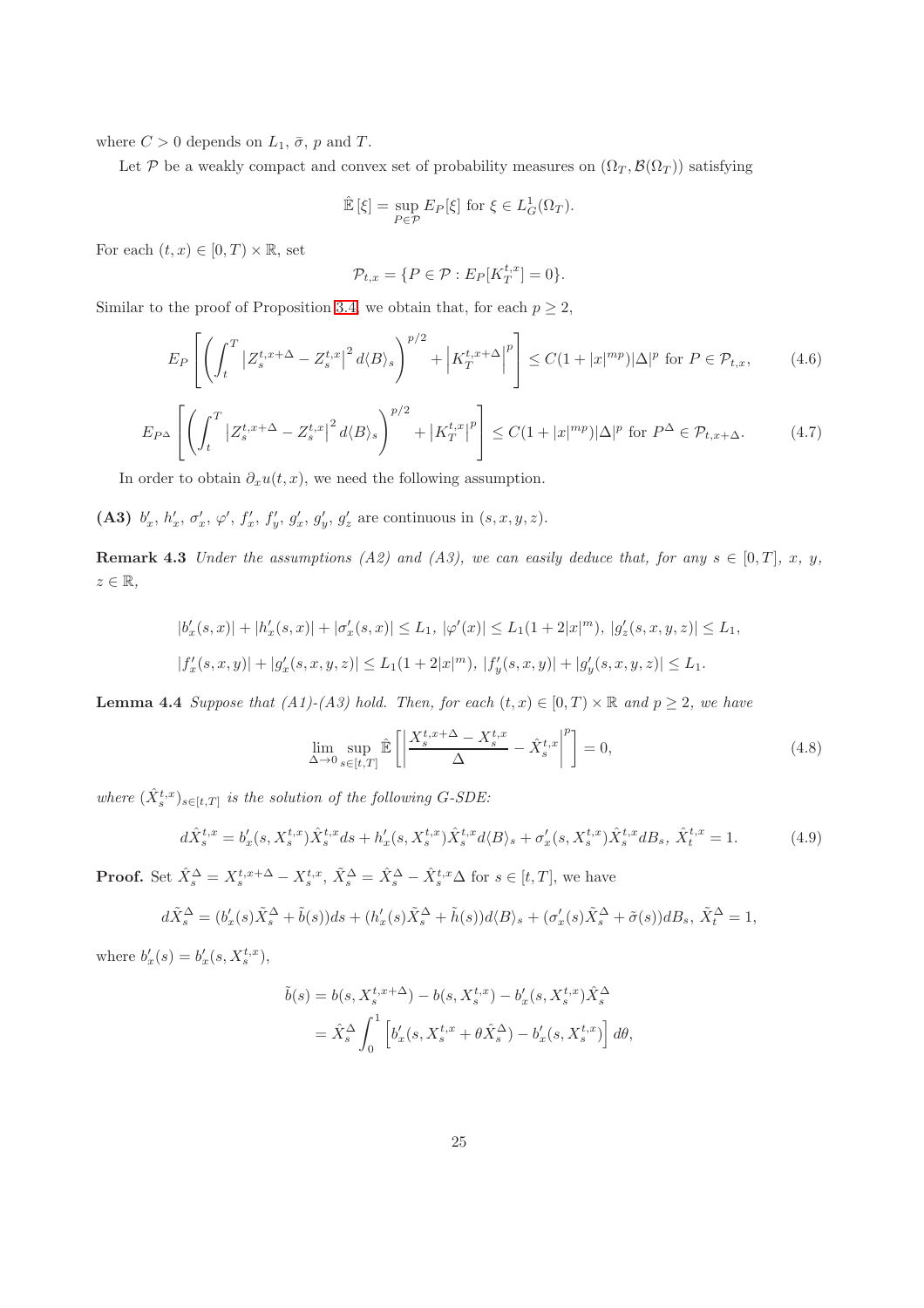similar for  $h'_x(s)$ ,  $\tilde{h}(s)$ ,  $\sigma'_x(s)$  and  $\tilde{\sigma}(s)$ . By standard estimates of SDE, we get

$$
\sup_{s \in [t,T]} \hat{\mathbb{E}} \left[ \left| \tilde{X}_s^{\Delta} \right|^p \right] \leq C \hat{\mathbb{E}} \left[ \left( \int_t^T |\tilde{b}(s)| ds \right)^p + \left( \int_t^T |\tilde{h}(s)| d\langle B \rangle_s \right)^p + \left( \int_t^T |\tilde{\sigma}(s)|^2 d\langle B \rangle_s \right)^{p/2} \right]
$$
  

$$
\leq C \int_t^T \hat{\mathbb{E}} [|\tilde{b}(s)|^p + |\tilde{h}(s)|^p + |\tilde{\sigma}(s)|^p] ds,
$$

where  $C > 0$  depends on  $L_1$ ,  $\bar{\sigma}$ ,  $p$  and  $T$ . By [\(4.4\)](#page-23-1) and Hölder's inequality, we obtain

<span id="page-25-0"></span>
$$
\hat{\mathbb{E}}[|\tilde{b}(s)|^p] \le C|\Delta|^p \left(\hat{\mathbb{E}}\left[\left(\int_0^1 |b_x'(s,X_s^{t,x} + \theta \hat{X}_s^{\Delta}) - b_x'(s,X_s^{t,x})|d\theta\right)^{2p}\right]\right)^{1/2},\tag{4.10}
$$

where  $C > 0$  depends on  $L_1$ ,  $\bar{\sigma}$ ,  $p$  and  $T$ . For each  $N > 0$  and  $\varepsilon > 0$ , define

$$
\omega_N(\varepsilon) = \sup\{|b_x'(r, x_1) - b_x'(r, x_2)| : r \in [0, T], \ |x_1| \le N, \ |x_1 - x_2| \le \varepsilon\}.
$$
\n(4.11)

Under assumption (A3), we know that  $\omega_N(\varepsilon) \to 0$  as  $\varepsilon \downarrow 0$ . Noting that

<span id="page-25-1"></span>
$$
|b'_{x}(s, X_{s}^{t,x} + \theta \hat{X}_{s}^{\Delta}) - b'_{x}(s, X_{s}^{t,x})|
$$
  
\n
$$
\leq |b'_{x}(s, X_{s}^{t,x} + \theta \hat{X}_{s}^{\Delta}) - b'_{x}(s, X_{s}^{t,x})|I_{\{|\hat{X}_{s}^{\Delta}| \leq \varepsilon\}} + 2L_{1}I_{\{|\hat{X}_{s}^{\Delta}| > \varepsilon\}}
$$
  
\n
$$
\leq |b'_{x}(s, X_{s}^{t,x} + \theta \hat{X}_{s}^{\Delta}) - b'_{x}(s, X_{s}^{t,x})|I_{\{|\hat{X}_{s}^{\Delta}| \leq \varepsilon, |X_{s}^{t,x}| \leq N\}} + 2L_{1}I_{\{|X_{s}^{t,x}| > N\}} + 2L_{1}I_{\{|\hat{X}_{s}^{\Delta}| > \varepsilon\}}
$$
  
\n
$$
\leq \omega_{N}(\varepsilon) + 2L_{1}(|X_{s}^{t,x}|/N + |\hat{X}_{s}^{\Delta}|/\varepsilon),
$$
\n(4.12)

we obtain by  $(4.4)$ ,  $(4.10)$  and  $(4.12)$  that

$$
\mathbb{\hat{E}}[|\tilde{b}(s)|^p] \leq C|\Delta|^p \left( |\omega_N(\varepsilon)|^p + \frac{1+|x|^p}{N^p} + \frac{|\Delta|^p}{\varepsilon^p} \right),
$$

where  $C > 0$  depends on  $L_1$ ,  $\bar{\sigma}$ ,  $p$  and  $T$ . Thus

$$
\limsup_{\Delta \to 0} \frac{1}{|\Delta|^p} \int_t^T \hat{\mathbb{E}}[|\tilde{b}(s)|^p] ds \le C \left( |\omega_N(\varepsilon)|^p + \frac{1+|x|^p}{N^p} \right),
$$

which implies  $\lim_{\Delta\to 0} \frac{1}{|\Delta|^p} \int_t^T \hat{\mathbb{E}}[|\tilde{b}(s)|^p]ds = 0$  by letting  $\varepsilon \downarrow 0$  first and then  $N \to \infty$ . Similarly, we can obtain

$$
\lim_{\Delta \to 0} \frac{1}{|\Delta|^p} \int_t^T \hat{\mathbb{E}}[|\tilde{h}(s)|^p + |\tilde{\sigma}(s)|^p] ds = 0,
$$

<span id="page-25-5"></span>which implies the desired result.  $\square$ 

**Theorem 4.5** *Suppose that*  $(A1)-(A3)$  *hold. Then, for each*  $(t, x) \in [0, T) \times \mathbb{R}$ *, we have* 

<span id="page-25-2"></span>
$$
\partial_{x+}u(t,x) = \sup_{P \in \mathcal{P}_{t,x}} E_P \left[ \varphi'(X_T^{t,x}) \hat{X}_T^{t,x} \Gamma_T^{t,x} + \int_t^T f'_x(s) \hat{X}_s^{t,x} \Gamma_s^{t,x} ds + \int_t^T g'_x(s) \hat{X}_s^{t,x} \Gamma_s^{t,x} d\langle B \rangle_s \right], \tag{4.13}
$$

<span id="page-25-3"></span>
$$
\partial_{x-}u(t,x) = \inf_{P \in \mathcal{P}_{t,x}} E_P \left[ \varphi'(X_T^{t,x}) \hat{X}_T^{t,x} \Gamma_T^{t,x} + \int_t^T f_x'(s) \hat{X}_s^{t,x} \Gamma_s^{t,x} ds + \int_t^T g_x'(s) \hat{X}_s^{t,x} \Gamma_s^{t,x} d\langle B \rangle_s \right], \tag{4.14}
$$

 $where \ (\hat{X}_{s}^{t,x})_{s \in [t,T]}$  *satisfies* [\(4.9\)](#page-24-0),  $(\Gamma_{s}^{t,x})_{s \in [t,T]}$  *satisfies the following G-SDE*:

<span id="page-25-4"></span>
$$
d\Gamma_s^{t,x} = f'_y(s)\Gamma_s^{t,x}ds + g'_y(s)\Gamma_s^{t,x}d\langle B \rangle_s + g'_z(s)\Gamma_s^{t,x}dB_s, \ \Gamma_t^{t,x} = 1,\tag{4.15}
$$

 $g'_x(s) = g'_x(s, X_s^{t,x}, Y_s^{t,x}, Z_s^{t,x}),$  similar for  $g'_y(s), g'_z(s), f'_x(s)$  and  $f'_y(s)$ .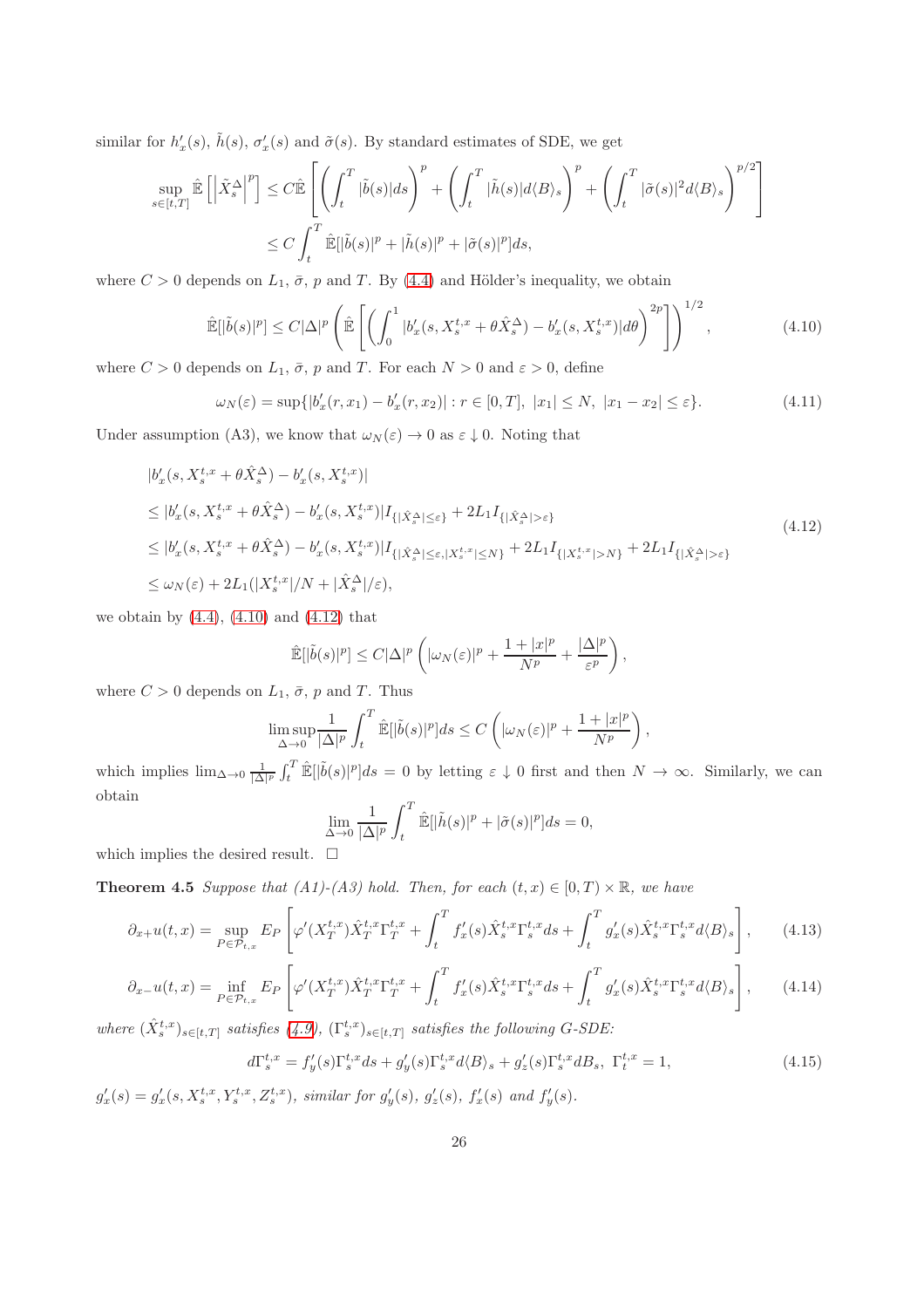**Proof.** Set  $\hat{X}_s^{\Delta} = X_s^{t,x+\Delta} - X_s^{t,x}, \hat{Y}_s^{\Delta} = Y_s^{t,x+\Delta} - Y_s^{t,x}, \hat{Z}_s^{\Delta} = Z_s^{t,x+\Delta} - Z_s^{t,x}$  for  $\Delta > 0$  and  $s \in [t,T]$ . For each  $P \in \mathcal{P}_{t,x}$ , we have

$$
\hat{Y}_s^{\Delta} = \varphi'(X_T^{t,x}) \hat{X}_T^{t,x} \Delta + \tilde{\varphi}(T) + \int_s^T [f'_x(r) \hat{X}_r^{t,x} \Delta + f'_y(r) \hat{Y}_r^{\Delta} + \tilde{f}(r)] dr \n+ \int_s^T [g'_x(r) \hat{X}_r^{t,x} \Delta + g'_y(r) \hat{Y}_r^{\Delta} + g'_z(r) \hat{Z}_r^{\Delta} + \tilde{g}(r)] d\langle B \rangle_r - \int_s^T \hat{Z}_r^{\Delta} dB_r - \int_s^T dK_r^{t,x+\Delta},
$$

where  $\tilde{g}(r) = g(r, X_r^{t,x+\Delta}, Y_r^{t,x+\Delta}, Z_r^{t,x+\Delta}) - g(r, X_r^{t,x}, Y_r^{t,x}, Z_r^{t,x}) - g'_x(r)\hat{X}_r^{t,x}\Delta - g'_y(r)\hat{Y}_r^{\Delta} - g'_z(r)\hat{Z}_r^{\Delta}$ , similar for  $\tilde{\varphi}(T)$  and  $\tilde{f}(r)$ . Applying Itô's formula to  $\hat{Y}_s^{\Delta} \Gamma_s^{t,x}$  on  $[t, T]$  under P, we obtain

<span id="page-26-0"></span>
$$
\Delta^{-1}\hat{Y}_{t}^{\Delta} = E_{P} \left[ \varphi'(X_{T}^{t,x}) \hat{X}_{T}^{t,x} \Gamma_{T}^{t,x} + \int_{t}^{T} f'_{x}(s) \hat{X}_{s}^{t,x} \Gamma_{s}^{t,x} ds + \int_{t}^{T} g'_{x}(s) \hat{X}_{s}^{t,x} \Gamma_{s}^{t,x} d\langle B \rangle_{s} \right] + \Delta^{-1} E_{P} \left[ \tilde{\varphi}(T) \Gamma_{T}^{t,x} + \int_{t}^{T} \tilde{f}(s) \Gamma_{s}^{t,x} ds + \int_{t}^{T} \tilde{g}(s) \Gamma_{s}^{t,x} d\langle B \rangle_{s} - \int_{t}^{T} \Gamma_{s}^{t,x} dK_{s}^{t,x+\Delta} \right].
$$
\n(4.16)

Noting that  $\tilde{\varphi}(T) = \varphi'(X_T^{t,x})(\hat{X}_T^{\Delta} - \hat{X}_T^{t,x}\Delta) + \hat{X}_T^{\Delta} \int_0^1 [\varphi'(X_T^{t,x} + \theta \hat{X}_T^{\Delta}) - \varphi'(X_T^{t,x})] d\theta$ , similar for  $\tilde{f}(s)$  and  $\tilde{g}(s)$ , by [\(4.4\)](#page-23-1), [\(4.5\)](#page-23-2), [\(4.6\)](#page-24-1), [\(4.8\)](#page-24-2) and using the method in [\(4.12\)](#page-25-1), we get

<span id="page-26-1"></span>
$$
\lim_{\Delta \downarrow 0} \Delta^{-1} E_P \left[ \tilde{\varphi}(T) \Gamma_T^{t,x} + \int_t^T \tilde{f}(s) \Gamma_s^{t,x} ds + \int_t^T \tilde{g}(s) \Gamma_s^{t,x} d\langle B \rangle_s \right] = 0. \tag{4.17}
$$

Since  $\Delta > 0$ ,  $\Gamma_s^{t,x} \ge 0$  and  $dK_s^{t,x+\Delta} \le 0$ , we deduce by [\(4.16\)](#page-26-0) and [\(4.17\)](#page-26-1) that

<span id="page-26-4"></span>
$$
\liminf_{\Delta \downarrow 0} \frac{\hat{Y}_t^{\Delta}}{\Delta} \ge \sup_{P \in \mathcal{P}_{t,x}} E_P \left[ \varphi'(X_T^{t,x}) \hat{X}_T^{t,x} \Gamma_T^{t,x} + \int_t^T f_x'(s) \hat{X}_s^{t,x} \Gamma_s^{t,x} ds + \int_t^T g_x'(s) \hat{X}_s^{t,x} \Gamma_s^{t,x} d\langle B \rangle_s \right]. \tag{4.18}
$$

For each  $P^{\Delta} \in \mathcal{P}_{t,x+\Delta}$  for  $\Delta > 0$ , similar to [\(4.16\)](#page-26-0), we have

<span id="page-26-2"></span>
$$
\Delta^{-1}\hat{Y}_{t}^{\Delta} = E_{P^{\Delta}} \left[ \varphi'(X_{T}^{t,x}) \hat{X}_{T}^{t,x} \Gamma_{T}^{t,x} + \int_{t}^{T} f'_{x}(s) \hat{X}_{s}^{t,x} \Gamma_{s}^{t,x} ds + \int_{t}^{T} g'_{x}(s) \hat{X}_{s}^{t,x} \Gamma_{s}^{t,x} d\langle B \rangle_{s} \right] + \Delta^{-1} E_{P^{\Delta}} \left[ \tilde{\varphi}(T) \Gamma_{T}^{t,x} + \int_{t}^{T} \tilde{f}(s) \Gamma_{s}^{t,x} ds + \int_{t}^{T} \tilde{g}(s) \Gamma_{s}^{t,x} d\langle B \rangle_{s} + \int_{t}^{T} \Gamma_{s}^{t,x} dK_{s}^{t,x} \right].
$$
\n(4.19)

Similar to [\(4.17\)](#page-26-1), we get

<span id="page-26-3"></span>
$$
\lim_{\Delta \downarrow 0} \Delta^{-1} E_{P^{\Delta}} \left[ \tilde{\varphi}(T) \Gamma_T^{t,x} + \int_t^T \tilde{f}(s) \Gamma_s^{t,x} ds + \int_t^T \tilde{g}(s) \Gamma_s^{t,x} d\langle B \rangle_s \right] = 0.
$$
 (4.20)

Since P is weakly compact, for any sequence  $\Delta_j \downarrow 0$ , we can find a subsequence  $\Delta_i \downarrow 0$  such that  $P^{\Delta_i}$ converges weakly to  $P^* \in \mathcal{P}$ . By Proposition [3.2](#page-7-6) and [\(4.5\)](#page-23-2), we have  $\mathbb{E}\left[|K_T^{t,x+\Delta} - K_T^{t,x}|\right] \to 0$  as  $\Delta \downarrow 0$ . Due to

$$
|E_{P^*}[K_T^{t,x}]| = |E_{P^*}[K_T^{t,x}] - E_{P^{\Delta_i}}[K_T^{t,x+\Delta_i}]| \le |E_{P^*}[K_T^{t,x}] - E_{P^{\Delta_i}}[K_T^{t,x}]| + \hat{\mathbb{E}}\left[|K_T^{t,x+\Delta_i} - K_T^{t,x}|\right]
$$

and  $E_{P^{\Delta_i}}[K_T^{t,x}] \to E_{P^*}[K_T^{t,x}]$  as  $\Delta_i \downarrow 0$ , we get  $E_{P^*}[K_T^{t,x}] = 0$ , which implies  $P^* \in \mathcal{P}_{t,x}$ . Noting that  $\int_t^T \Gamma_s^{t,x} dK_s^{t,x} \leq 0$  and

$$
\varphi'(X_T^{t,x})\hat{X}_T^{t,x}\Gamma_T^{t,x} + \int_t^T f'_x(s)\hat{X}_s^{t,x}\Gamma_s^{t,x}ds + \int_t^T g'_x(s)\hat{X}_s^{t,x}\Gamma_s^{t,x}d\langle B \rangle_s \in L_G^1(\Omega_T),
$$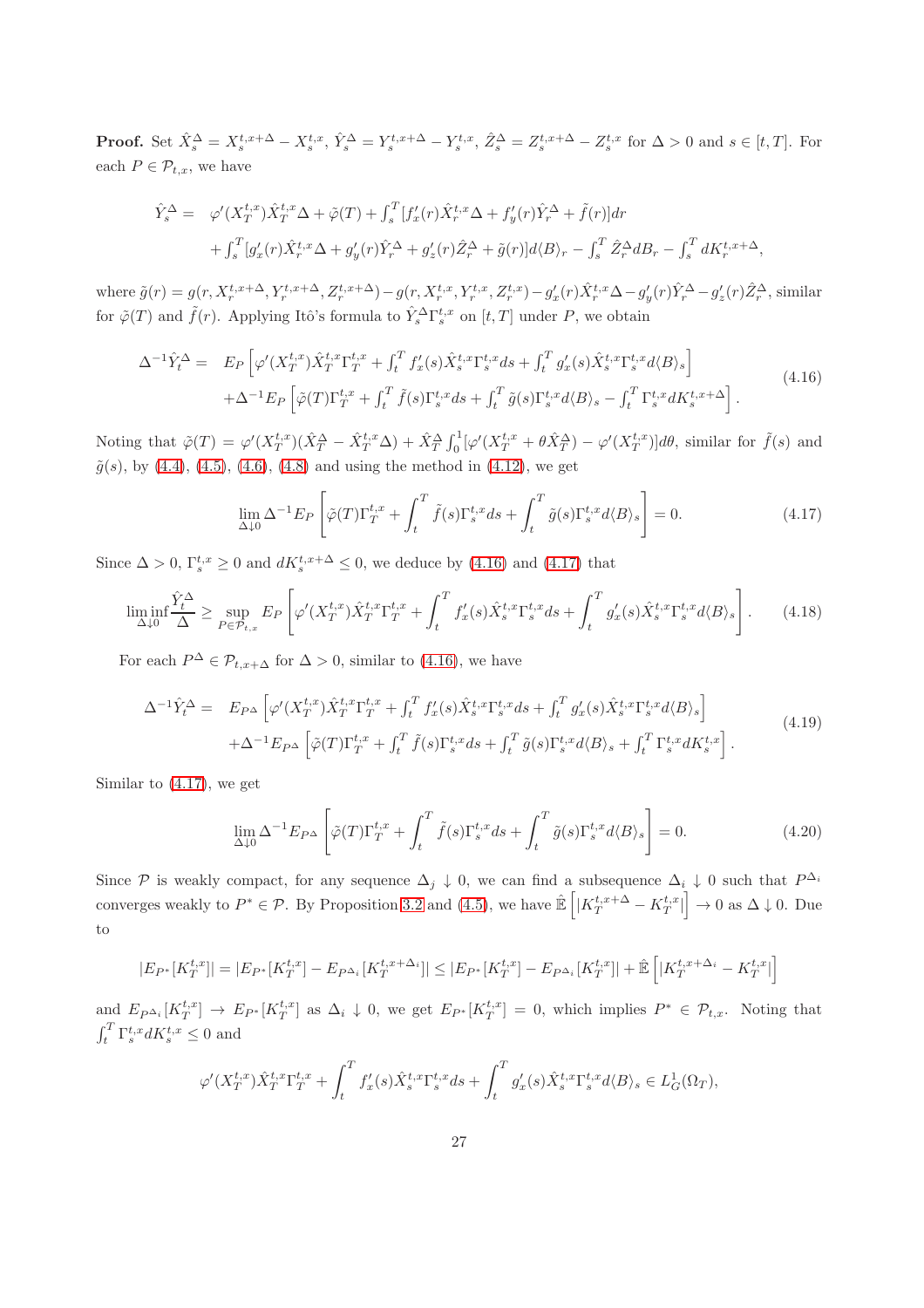we deduce by  $(4.19)$  and  $(4.20)$  that

<span id="page-27-0"></span>
$$
\limsup_{\Delta \downarrow 0} \frac{\hat{Y}_t^{\Delta}}{\Delta} \le \sup_{P \in \mathcal{P}_{t,x}} E_P \left[ \varphi'(X_T^{t,x}) \hat{X}_T^{t,x} \Gamma_T^{t,x} + \int_t^T f'_x(s) \hat{X}_s^{t,x} \Gamma_s^{t,x} ds + \int_t^T g'_x(s) \hat{X}_s^{t,x} \Gamma_s^{t,x} d\langle B \rangle_s \right]. \tag{4.21}
$$

Thus we obtain [\(4.13\)](#page-25-2) by [\(4.18\)](#page-26-4) and [\(4.21\)](#page-27-0). Similarly, we can get [\(4.14\)](#page-25-3).  $\Box$ 

Now we study  $\partial_t u(t, x)$ . For each  $(t, x) \in (0, T) \times \mathbb{R}$  and  $|\Delta| < t \wedge (T - t)$ , noting that

$$
\sqrt{\frac{T-t}{T-t-\Delta}} \left( B_{\frac{T-t-\Delta}{T-t}(s-t)+t+\Delta} - B_{t+\Delta} \right)_{s \in [t,T]}
$$

and  $(B_s - B_t)_{s \in [t,T]}$  have the same distribution, we obtain  $u(t + \Delta, x) = \overline{Y}_t^{t,x,\Delta}$ , where  $(\overline{X}^{t,x,\Delta}, \overline{Y}^{t,x,\Delta}, \overline{Y}_t^{t,x,\Delta})$  $\bar{Z}^{t,x,\Delta}, \bar{K}^{t,x,\Delta}$  satisfies the following G-FBSDE:

$$
\begin{split}\n\bar{X}_{s}^{t,x,\Delta} &= x + \frac{T-t-\Delta}{T-t} \left[ \int_{t}^{s} b(r + \frac{T-r}{T-t}\Delta, \bar{X}_{r}^{t,x,\Delta}) dr + \int_{t}^{s} h(r + \frac{T-r}{T-t}\Delta, \bar{X}_{r}^{t,x,\Delta}) d\langle B \rangle_{r} \right] \\
&+ \sqrt{\frac{T-t-\Delta}{T-t}} \int_{t}^{s} \sigma(r + \frac{T-r}{T-t}\Delta, \bar{X}_{r}^{t,x,\Delta}) dB_{r}, \\
\bar{Y}_{s}^{t,x,\Delta} &= \varphi(\bar{X}_{T}^{t,x,\Delta}) + \frac{T-t-\Delta}{T-t} \int_{s}^{T} g(r + \frac{T-r}{T-t}\Delta, \bar{X}_{r}^{t,x,\Delta}, \bar{Y}_{r}^{t,x,\Delta}, \sqrt{\frac{T-t}{T-t-\Delta}} \bar{Z}_{r}^{t,x,\Delta}) d\langle B \rangle_{r} \\
&+ \frac{T-t-\Delta}{T-t} \int_{s}^{T} f(r + \frac{T-r}{T-t}\Delta, \bar{X}_{r}^{t,x,\Delta}, \bar{Y}_{r}^{t,x,\Delta}) dr - \int_{s}^{T} \bar{Z}_{r}^{t,x,\Delta} dB_{r} - (\bar{K}_{T}^{t,x,\Delta} - \bar{K}_{s}^{t,x,\Delta}).\n\end{split}
$$

In order to obtain  $\partial_t u(t,x)$ , we need the following assumption.

(A4)  $b'_t$ ,  $h'_t$ ,  $\sigma'_t$ ,  $f'_t$ ,  $g'_t$  are continuous in  $(s, x, y, z)$ , and there exist a constant  $L_2 > 0$  and a positive integer  $m_1$  such that for any  $s \in [0, T]$ ,  $x, y, z \in \mathbb{R}$ ,

$$
|b'_t(s,x)|+|h'_t(s,x)|+|\sigma'_t(s,x)|+|f'_t(s,x,y)|+|g'_t(s,x,y,z)|\leq L_2(1+|x|^{m_1}+|y|^{m_1}+|z|^2).
$$

**Lemma 4.6** *Suppose that (A1)-(A4) hold. Then, for each*  $(t, x) \in (0, T) \times \mathbb{R}$  *and*  $p \ge 2$ *, we have* 

$$
\lim_{\Delta \to 0} \sup_{s \in [t,T]} \hat{\mathbb{E}} \left[ \left| \frac{\bar{X}_s^{t,x,\Delta} - X_s^{t,x}}{\Delta} - \bar{X}_s^{t,x} \right|^p \right] = 0,
$$

where  $(\bar{X}_{s}^{t,x})_{s\in[t,T]}$  *is the solution of the following G-SDE*:

<span id="page-27-1"></span>
$$
\bar{X}_{s}^{t,x} = \int_{t}^{s} \left[ b'_{x}(r, X_{r}^{t,x}) \bar{X}_{r}^{t,x} + \frac{T-r}{T-t} b'_{t}(r, X_{r}^{t,x}) - \frac{1}{T-t} b(r, X_{r}^{t,x}) \right] dr \n+ \int_{t}^{s} \left[ h'_{x}(r, X_{r}^{t,x}) \bar{X}_{r}^{t,x} + \frac{T-r}{T-t} h'_{t}(r, X_{r}^{t,x}) - \frac{1}{T-t} h(r, X_{r}^{t,x}) \right] d\langle B \rangle_{r} \n+ \int_{t}^{s} \left[ \sigma'_{x}(r, X_{r}^{t,x}) \bar{X}_{r}^{t,x} + \frac{T-r}{T-t} \sigma'_{t}(r, X_{r}^{t,x}) - \frac{1}{2(T-t)} \sigma(r, X_{r}^{t,x}) \right] dB_{r}.
$$
\n(4.22)

<span id="page-27-2"></span>**Proof.** The proof is similar to Lemma [4.4,](#page-24-3) we omit it.  $\Box$ 

**Theorem 4.7** *Suppose that*  $(A1)-(A4)$  *hold. Then, for each*  $(t, x) \in (0, T) \times \mathbb{R}$ *, we have* 

$$
\partial_{t+}u(t,x) = \sup_{P \in \mathcal{P}_{t,x}} E_P \left[ \varphi'(X_T^{t,x}) \bar{X}_T^{t,x} \Gamma_T^{t,x} + \int_t^T \left( f'_x(s) \bar{X}_s^{t,x} + \frac{T-s}{T-t} f'_t(s) - \frac{1}{T-t} f(s) \right) \Gamma_s^{t,x} ds \right. \\ \left. + \int_t^T \left( \frac{g'_z(s) Z_s^{t,x}}{2(T-t)} + g'_x(s) \bar{X}_s^{t,x} + \frac{T-s}{T-t} g'_t(s) - \frac{1}{T-t} g(s) \right) \Gamma_s^{t,x} d\langle B \rangle_s \right],
$$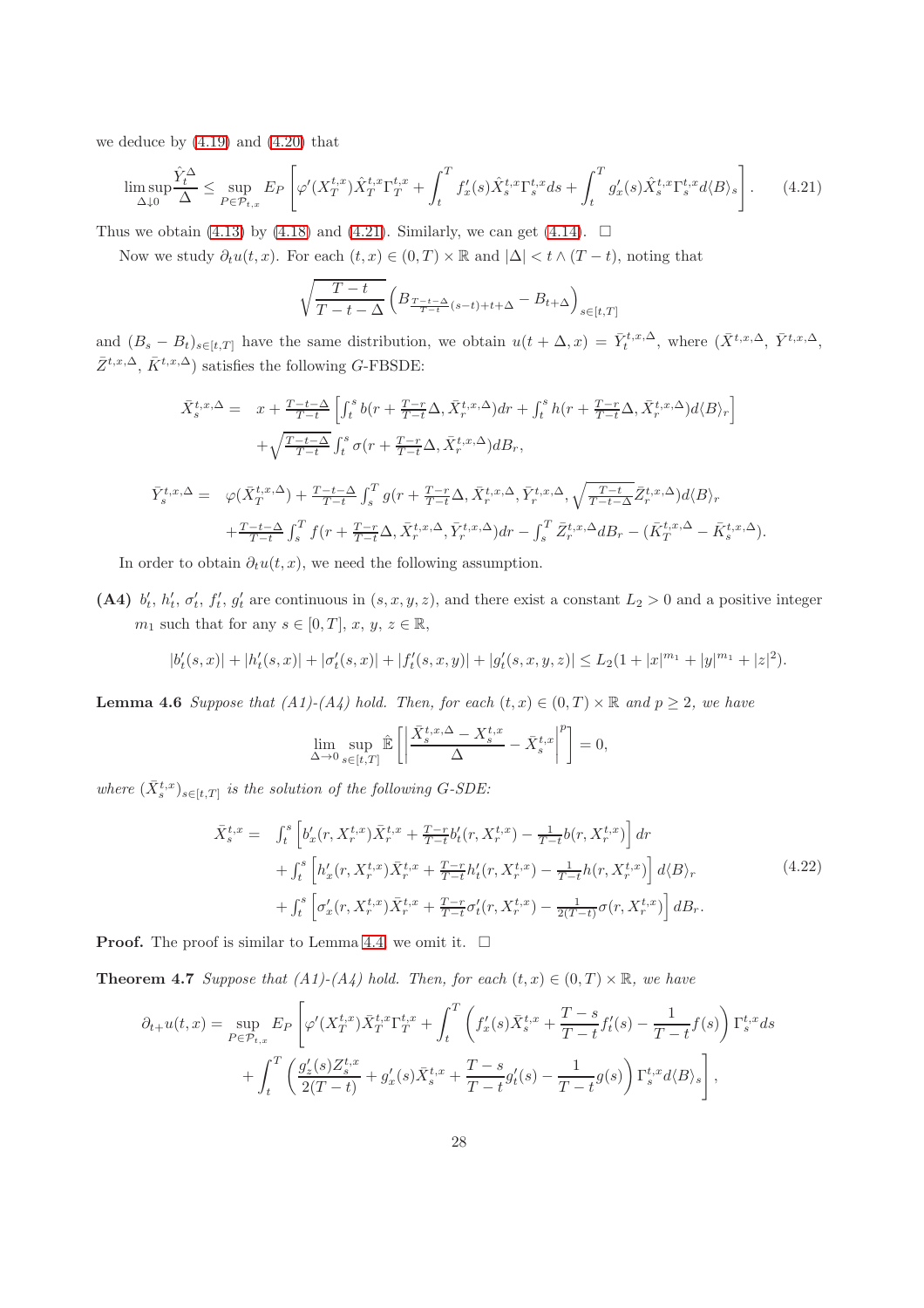$$
\partial_{t-}u(t,x) = \inf_{P \in \mathcal{P}_{t,x}} E_P \left[ \varphi'(X_T^{t,x}) \bar{X}_T^{t,x} \Gamma_T^{t,x} + \int_t^T \left( f'_x(s) \bar{X}_s^{t,x} + \frac{T-s}{T-t} f'_t(s) - \frac{1}{T-t} f(s) \right) \Gamma_s^{t,x} ds \right. \\ \left. + \int_t^T \left( \frac{g'_z(s) Z_s^{t,x}}{2(T-t)} + g'_x(s) \bar{X}_s^{t,x} + \frac{T-s}{T-t} g'_t(s) - \frac{1}{T-t} g(s) \right) \Gamma_s^{t,x} d\langle B \rangle_s \right],
$$

 $where \ (\bar{X}_{s}^{t,x})_{s\in[t,T]}$  *satisfies*  $(4.22), \ (\Gamma_{s}^{t,x})_{s\in[t,T]}$  *satisfies*  $(4.15), f'_{t}(s) = f'_{t}(s, X_{s}^{t,x}, Y_{s}^{t,x}),$  *similar for*  $f(s)$ *,*  $f'_x(s)$ *,*  $g(s)$ *,*  $g'_x(s)$ *,*  $g'_z(s)$  *and*  $g'_t(s)$ *.* 

**Proof.** The proof is similar to Theorem [4.5,](#page-25-5) we omit it.  $\Box$ 

The following theorem gives the condition for  $\partial_{x+}u(t,x) = \partial_{x-}u(t,x)$ .

**Theorem 4.8** *Suppose that*  $(A1)-(A4)$  *hold.* If  $\sigma(t,x) \neq 0$  for some  $(t,x) \in (0,T) \times \mathbb{R}$ , then  $\partial_{x+}u(t,x) =$  $\partial_{x-}u(t,x)$ .

**Proof.** We first sketch the properties of u, which is the same as in the proof of Theorem 4.5 in  $[8]$ . By Propositions [3.2](#page-7-6) and [4.1,](#page-23-0) we can get that, for  $s \in [0, T]$ ,  $x_1, x_2 \in \mathbb{R}$ ,  $p \ge 2$ ,

<span id="page-28-0"></span>
$$
|u(s, x_1) - u(s, x_2)| \le C(1 + |x_1|^m + |x_2|^m)|x_1 - x_2|, \ |u(s, x_1)| \le C(1 + |x_1|^{m+1}),\tag{4.23}
$$

<span id="page-28-1"></span>
$$
\hat{\mathbb{E}}\left[\sup_{s\leq r\leq T}|Y_r^{s,x_1}|^p+\left(\int_s^T|Z_r^{s,x_1}|^2d\langle B\rangle_r\right)^{p/2}+|K_T^{s,x_1}|^p\right]\leq C(1+|x_1|^{(m+1)p}),\tag{4.24}
$$

where  $C > 0$  depends on  $L_1$ ,  $\bar{\sigma}$ ,  $p$  and  $T$ . For each  $0 \le t_1 < t_2 \le T$  and  $x_1 \in \mathbb{R}$ , by (i) of Proposition [4.2,](#page-23-3) we know

<span id="page-28-2"></span>
$$
u(t_1, x_1) = \hat{\mathbb{E}}\left[u(t_2, X_{t_2}^{t_1, x_1}) + \int_{t_1}^{t_2} f(r, X_r^{t_1, x_1}, Y_r^{t_1, x_1}) dr + \int_{t_1}^{t_2} g(r, X_r^{t_1, x_1}, Y_r^{t_1, x_1}, Z_r^{t_1, x_1}) d\langle B \rangle_r\right].
$$
 (4.25)

It follows from  $(4.4)$ ,  $(4.23)$ ,  $(4.24)$ ,  $(4.25)$  and Hölder's inequality, we obtain

<span id="page-28-7"></span>
$$
|u(t_1, x_1) - u(t_2, x_1)| \le C(1 + |x_1|^{m+1})\sqrt{t_2 - t_1},
$$
\n(4.26)

where  $C > 0$  depends on  $L_1$ ,  $\bar{\sigma}$  and T.

We then take  $t_1 = t - \delta$  with  $\delta \in (0, t)$ ,  $t_2 = t$  and  $x_1 = x$  in [\(4.25\)](#page-28-2). By Theorem [4.7,](#page-27-2) we know that

<span id="page-28-6"></span>
$$
\lim_{\delta \downarrow 0} \delta^{-1}(u(t - \delta, x) - u(t, x)) = -\partial_{t-}u(t, x) \in \mathbb{R}.
$$
\n(4.27)

In the following, we will prove that

<span id="page-28-3"></span>
$$
\hat{\mathbb{E}}\left[|u(t, X_t^{t-\delta,x}) - u(t, x + \sigma(t,x)(B_t - B_{t-\delta}))|\right] \le C\delta,
$$
\n(4.28)

<span id="page-28-4"></span>
$$
\hat{\mathbb{E}}\left[\int_{t-\delta}^{t} |f(r, X_r^{t-\delta,x}, Y_r^{t-\delta,x})| dr + \int_{t-\delta}^{t} |g(r, X_r^{t-\delta,x}, Y_r^{t-\delta,x}, Z_r^{t-\delta,x})| d\langle B \rangle_r \right] \le C\delta,
$$
\n(4.29)

<span id="page-28-5"></span>
$$
\lim_{\delta \downarrow 0} \delta^{-1} \hat{\mathbb{E}} \left[ u(t, x + \sigma(t, x)(B_t - B_{t-\delta})) - u(t, x) \right] = \infty \text{ if } \partial_{x+} u(t, x) > \partial_{x-} u(t, x), \tag{4.30}
$$

where the constant  $C > 0$  depends on x,  $L_1$ ,  $L_2$ , m,  $m_1$ ,  $\bar{\sigma}$  and T. If [\(4.28\)](#page-28-3), [\(4.29\)](#page-28-4) and [\(4.30\)](#page-28-5) hold, we can get  $\partial_{x+}u(t,x)=\partial_{x-}u(t,x)$  by [\(4.27\)](#page-28-6).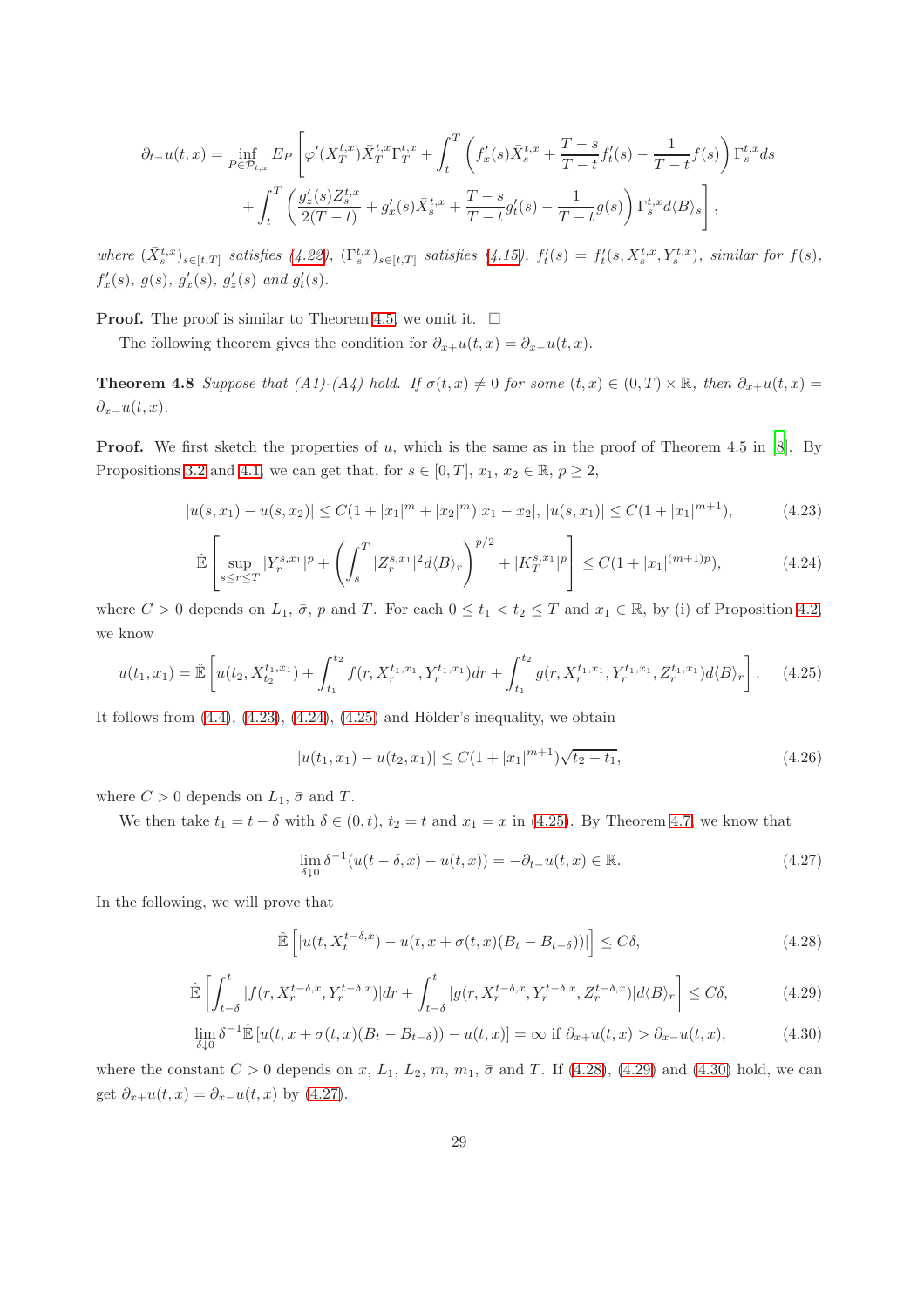Noting that

$$
\hat{\mathbb{E}}\left[\int_{t-\delta}^t |\sigma(r, X_r^{t-\delta,x}) - \sigma(t,x)|^2 d\langle B \rangle_r\right] \le C \int_{t-\delta}^t \hat{\mathbb{E}}[|X_r^{t-\delta,x} - x|^2] dr + C\delta^3 \le C\delta^2,
$$

we get [\(4.28\)](#page-28-3) by [\(4.23\)](#page-28-0). By (i) of Proposition [4.2,](#page-23-3) we know  $Y_r^{t-\delta,x} = u(r, X_r^{t-\delta,x})$ . Then we get

$$
Y_s^{t-\delta,x} - u(t,x) = u(t, X_t^{t-\delta,x}) - u(t,x) + \int_s^t g(r, X_r^{t-\delta,x}, u(r, X_r^{t-\delta,x}), Z_r^{t-\delta,x})d\langle B \rangle_r + \int_s^t f(r, X_r^{t-\delta,x}, u(r, X_r^{t-\delta,x}))dr - \int_s^t Z_r^{t-\delta,x}dB_r - (K_t^{t-\delta,x} - K_s^{t-\delta,x}).
$$

By  $(3.8)$  in Proposition [3.2,](#page-7-6)  $(4.23)$  and  $(4.26)$ , we obtain

$$
\hat{\mathbb{E}}\left[\int_{t-\delta}^{t} |Z_r^{t-\delta,x}|^2 d\langle B\rangle_r\right] \leq C \hat{\mathbb{E}}\left[\sup_{s\in[t-\delta,t]} |u(s,X_s^{t-\delta,x}) - u(t,x)|^2\right] + C\delta^2
$$
\n
$$
\leq C \hat{\mathbb{E}}\left[\sup_{s\in[t-\delta,t]} |u(s,X_s^{t-\delta,x}) - u(s,x)|^2\right] + C\delta
$$
\n
$$
\leq C\delta.
$$

Then we can easily get  $(4.29)$  by Hölder's inequality.

Now we prove [\(4.30\)](#page-28-5). Set  $\xi_{\delta} = \sigma(t, x)(B_t - B_{t-\delta})$ , we have

$$
\frac{u(t, x + \xi_{\delta}) - u(t, x)}{\delta} = \frac{[u(t, x + \xi_{\delta}) - u(t, x) - \partial_{x+}u(t, x)\xi_{\delta}]I_{\{\xi_{\delta} > 0\}} + \partial_{x+}u(t, x)\xi_{\delta}^{+} + \frac{[u(t, x + \xi_{\delta}) - u(t, x) - \partial_{x-}u(t, x)\xi_{\delta}]I_{\{\xi_{\delta} < 0\}} - \partial_{x-}u(t, x)\xi_{\delta}^{-}}{\delta}
$$

.

If  $\partial_{x+}u(t,x) > \partial_{x-}u(t,x)$ , then there exists an  $l > 0$  such that

$$
|u(t, x + x') - u(t, x) - \partial_{x+}u(t, x)x'| \le \frac{\gamma}{4}x' \text{ for } x' \in [0, l],
$$
  

$$
|u(t, x + x') - u(t, x) - \partial_{x-}u(t, x)x'| \le -\frac{\gamma}{4}x' \text{ for } x' \in [-l, 0],
$$

where  $\gamma = \partial_{x+}u(t,x) - \partial_{x-}u(t,x)$ . Then, by [\(4.23\)](#page-28-0), we obtain

$$
\frac{|u(t, x + \xi_{\delta}) - u(t, x) - \partial_{x+}u(t, x)\xi_{\delta}|I_{\{\xi_{\delta} > 0\}}}{\delta}
$$
  
\n
$$
\leq C(1 + |\xi_{\delta}|^{m}) \frac{|\xi_{\delta}|}{\delta} I_{\{\xi_{\delta} > l\}} + \frac{\gamma}{4} \frac{\xi_{\delta}}{\delta} I_{\{0 < \xi_{\delta} \leq l\}}
$$
  
\n
$$
\leq C(1 + |\xi_{\delta}|^{m}) \frac{|\xi_{\delta}|^{3}}{\delta l^{2}} + \frac{\gamma}{4} \frac{\xi_{\delta}^{+}}{\delta},
$$

where the constant  $C > 0$  depends on x,  $L_1$ ,  $m$ ,  $\bar{\sigma}$  and T. Similarly, we have

$$
\frac{|u(t, x+\xi_{\delta}) - u(t, x) - \partial_{x-}u(t, x)\xi_{\delta}|I_{\{\xi_{\delta} < 0\}}}{\delta} \leq C(1 + |\xi_{\delta}|^{m})\frac{|\xi_{\delta}|^{3}}{\delta l^{2}} + \frac{\gamma}{4}\frac{\xi_{\delta}^{-}}{\delta}.
$$

Noting that  $\partial_{x+}u(t,x)\xi^+_{\delta}-\partial_{x-}u(t,x)\xi^-_{\delta}=\frac{\gamma}{2}|\xi_{\delta}|+\frac{1}{2}[\gamma+2\partial_{x-}u(t,x)]\xi_{\delta}$  we get

$$
\frac{u(t, x+\xi_{\delta})-u(t, x)}{\delta} \geq \frac{\gamma}{4} \frac{|\xi_{\delta}|}{\delta} + \frac{1}{2} [\gamma + 2\partial_{x-}u(t, x)] \frac{\xi_{\delta}}{\delta} - 2C(1 + |\xi_{\delta}|^{m}) \frac{|\xi_{\delta}|^{3}}{\delta l^{2}}.
$$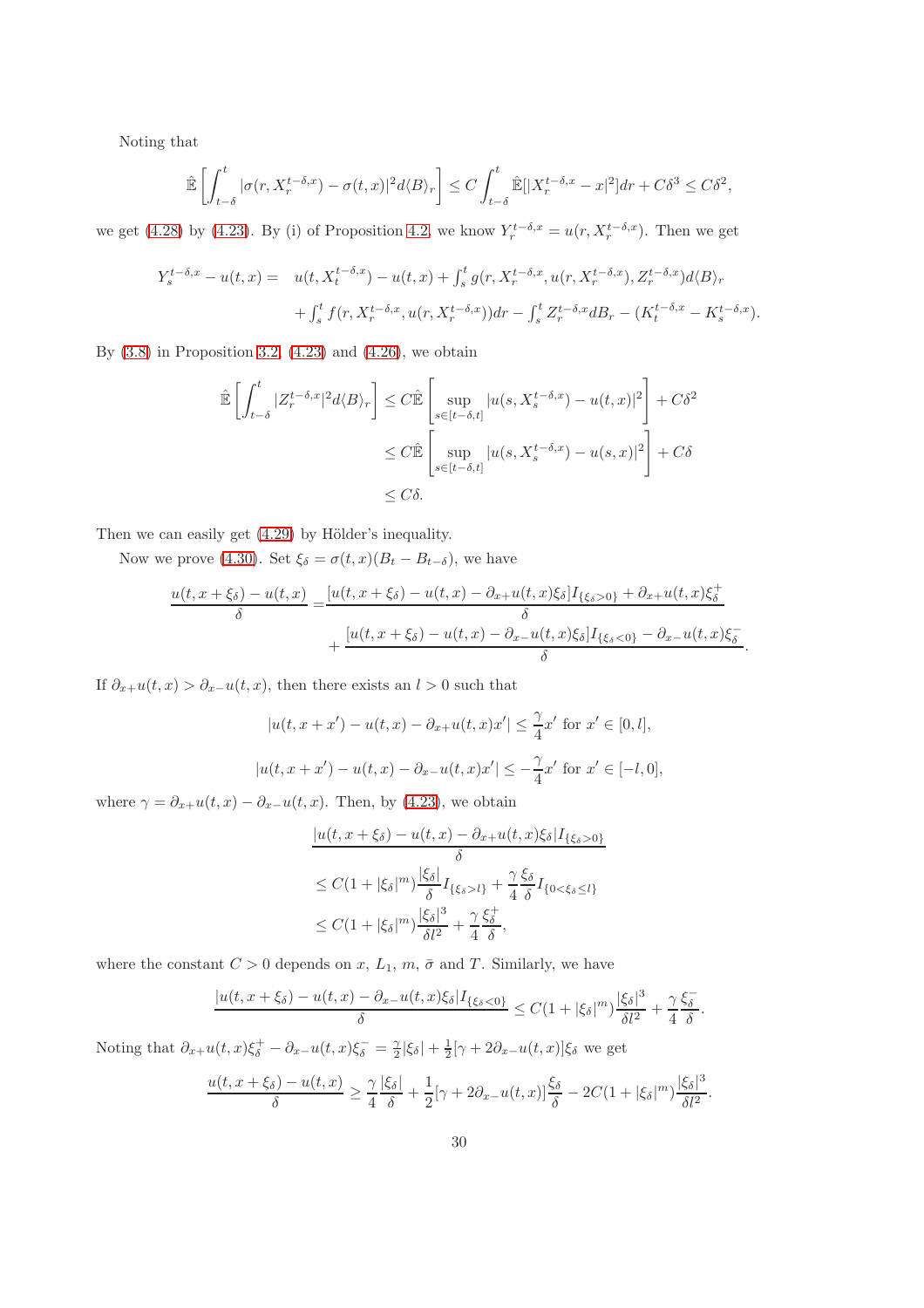Since  $\mathbb{E}[\xi_{\delta}] = \mathbb{E}[-\xi_{\delta}] = 0$ ,  $\mathbb{E}[|\xi_{\delta}|] = |\sigma(t,x)|\mathbb{E}[|B_1|] \sqrt{\delta}$ ,  $\mathbb{E}[|\xi_{\delta}|^6] = |\sigma(t,x)|^6 \mathbb{E}[|B_1|^6] \delta^3$  and

$$
\delta^{-1}\hat{\mathbb{E}}\left[u(t,x+\xi_{\delta})-u(t,x)\right] \geq \delta^{-1}\left(\frac{\gamma}{4}\hat{\mathbb{E}}\left[\left|\xi_{\delta}\right|\right]-\frac{2C}{l^{2}}\sqrt{\hat{\mathbb{E}}\left[(1+\left|\xi_{\delta}\right|^{m})^{2}\right]}\hat{\mathbb{E}}\left[\left|\xi_{\delta}\right|^{6}\right]\right),
$$

we obtain [\(4.30\)](#page-28-5). The proof is completed.  $\Box$ 

Finally, we study  $\partial_{xx}^2 u(t, x)$ . We need the following assumption.

(A5)  $b''_{xx}$ ,  $h''_{xx}$ ,  $\sigma''_{xx}$ ,  $f''_{xx}$ ,  $f''_{xy}$ ,  $f''_{yy}$ ,  $g''_{xx}$ ,  $g''_{yy}$ ,  $g''_{yz}$ ,  $g''_{yz}$ ,  $g''_{zz}$  are continuous in  $(s, x, y, z)$  and bounded by a constant  $L_3 > 0$ .

**Theorem 4.9** *Suppose that (A1)-(A3) and (A5) hold. Then, for each*  $(t, x) \in [0, T) \times \mathbb{R}$ *, we have* 

<span id="page-30-1"></span>
$$
\Delta^{-1} [\partial_{x-} u(t, x + \Delta) - \partial_{x+} u(t, x)] \ge -C(1 + |x|^{2m}) \text{ for } \Delta \in (0, 1],
$$
\n(4.31)

<span id="page-30-3"></span>
$$
\Delta^{-1} \left[ \partial_{x+} u(t, x + \Delta) - \partial_{x-} u(t, x) \right] \ge -C(1 + |x|^{2m}) \text{ for } \Delta \in [-1, 0), \tag{4.32}
$$

*where the constant*  $C > 0$  *depends on*  $L_1$ *,*  $L_3$ *,*  $\bar{\sigma}$  *and*  $T$ *.* 

**Proof.** By the definition of  $\mathcal{P}_{t,x}$ , it is easy to verify that  $\mathcal{P}_{t,x}$  is weakly compact. Then we can choose a  $P \in \mathcal{P}_{t,x}$  such that

$$
\partial_{x+}u(t,x) = E_P\left[\varphi'(X_T^{t,x})\hat{X}_T^{t,x}\Gamma_T^{t,x} + \int_t^T f'_x(s)\hat{X}_s^{t,x}\Gamma_s^{t,x}ds + \int_t^T g'_x(s)\hat{X}_s^{t,x}\Gamma_s^{t,x}d\langle B\rangle_s\right]
$$

in [\(4.13\)](#page-25-2). Using the same notations as in the proof of Theorem [4.5,](#page-25-5) for  $\Delta \in (0,1]$ , we get by [\(4.16\)](#page-26-0) that

$$
\hat{Y}_t^{\Delta} \geq \Delta \partial_{x+} u(t,x) + E_P \left[ \tilde{\varphi}(T) \Gamma_T^{t,x} + \int_t^T \tilde{f}(s) \Gamma_s^{t,x} ds + \int_t^T \tilde{g}(s) \Gamma_s^{t,x} d\langle B \rangle_s \right].
$$

Under the assumption (A5), it is easy to check that

$$
|\tilde{\varphi}(T)| \leq C(1+|X^{t,x}_T|^m)|\hat{X}^{\Delta}_T - \hat{X}^{t,x}_T\Delta| + C|\hat{X}^{\Delta}_T|^2, |\tilde{f}(s)| \leq C(1+|X^{t,x}_s|^m)|\hat{X}^{\Delta}_s - \hat{X}^{t,x}_s\Delta| + C(|\hat{X}^{\Delta}_s|^2 + |\hat{Y}^{\Delta}_s|^2),
$$
  

$$
|\tilde{g}(s)| \leq C(1+|X^{t,x}_s|^m)|\hat{X}^{\Delta}_s - \hat{X}^{t,x}_s\Delta| + C(|\hat{X}^{\Delta}_s|^2 + |\hat{Y}^{\Delta}_s|^2 + |\hat{Z}^{\Delta}_s|^2),
$$

where  $C > 0$  depends on  $L_1$  and  $L_3$ . We can also get

$$
\sup_{s \in [t,T]} \hat{\mathbb{E}} \left[ \left| \hat{X}_s^{\Delta} - \hat{X}_s^{t,x} \Delta \right|^p \right] \leq C \Delta^{2p}
$$

for  $p \ge 2$  in the proof of Lemma [4.4](#page-24-3) by  $|\tilde{b}(s)| + |\tilde{h}(s)| + |\tilde{\sigma}(s)| \le C|\hat{X}_{s}^{\Delta}|^{2}$ , where  $C > 0$  depends on  $L_1, L_3$ ,  $\bar{\sigma}$ , p and T. It follows from [\(4.4\)](#page-23-1), [\(4.5\)](#page-23-2) and [\(4.6\)](#page-24-1) that

<span id="page-30-0"></span>
$$
\left| E_P \left[ \tilde{\varphi}(T) \Gamma_T^{t,x} + \int_t^T \tilde{f}(s) \Gamma_s^{t,x} ds + \int_t^T \tilde{g}(s) \Gamma_s^{t,x} d\langle B \rangle_s \right] \right| \le C(1+|x|^{2m})\Delta^2,
$$
\n(4.33)

where  $C > 0$  depends on  $L_1$ ,  $L_3$ ,  $\bar{\sigma}$  and T. Thus

<span id="page-30-2"></span>
$$
\hat{Y}_t^{\Delta} \ge \Delta \partial_{x+} u(t, x) - C(1+|x|^{2m})\Delta^2. \tag{4.34}
$$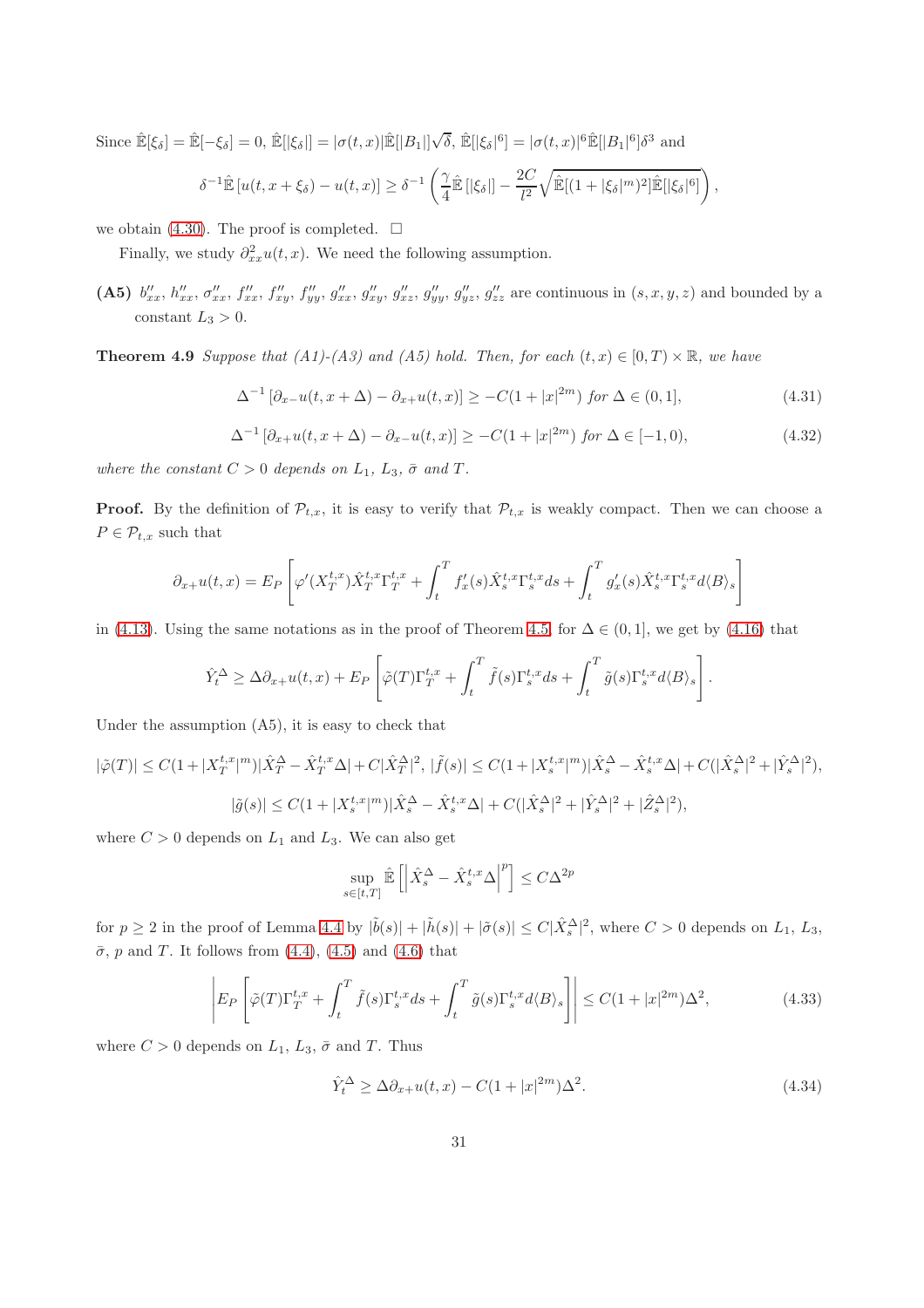We can also choose a  $P^{\Delta} \in \mathcal{P}_{t,x+\Delta}$  such that

$$
\partial_{x-}u(t,x+\Delta) = E_{P\Delta} \left[ \varphi'(X_T^{t,x+\Delta}) \hat{X}_T^{t,x+\Delta} \Gamma_T^{t,x+\Delta} + \int_t^T f'_x(s,X_s^{t,x+\Delta},Y_s^{t,x+\Delta}) \hat{X}_s^{t,x+\Delta} \Gamma_s^{t,x+\Delta} ds \right. \\ \left. + \int_t^T g'_x(s,X_s^{t,x+\Delta},Y_s^{t,x+\Delta},Z_s^{t,x+\Delta}) \hat{X}_s^{t,x+\Delta} \Gamma_s^{t,x+\Delta} d\langle B \rangle_s \right].
$$

Applying Itô's formula to  $\hat{Y}_s^{\Delta} \Gamma_s^{t,x+\Delta}$  on  $[t, T]$  under  $P^{\Delta}$ , similar to [\(4.16\)](#page-26-0) and the analysis of [\(4.33\)](#page-30-0), we can get

<span id="page-31-7"></span>
$$
\hat{Y}_t^{\Delta} \le \Delta \partial_{x-} u(t, x + \Delta) + C(1+|x|^{2m})\Delta^2,\tag{4.35}
$$

where  $C > 0$  depends on  $L_1$ ,  $L_3$ ,  $\bar{\sigma}$  and T. Then we obtain [\(4.31\)](#page-30-1) by [\(4.34\)](#page-30-2) and [\(4.35\)](#page-31-7). Similarly, we can deduce  $(4.32)$ .  $\Box$ 

Remark 4.10 *We can get similar estimates under the assumption*

$$
|b_{xx}''(s,x)| \le L_4(1+|x|^{m_2})
$$

*for positive constant*  $L_4$  *and positive integer*  $m_2$ *, similar for the second derivatives of*  $h$ *,*  $\sigma$ *,*  $f$  *and*  $g$ *.* 

# References

- <span id="page-31-5"></span>[1] M.G. Crandall, H. Ishii, P.L. Lions, User's guide to viscosity solutions of second order partial differential equations, Bull. Amer. Math. Soc., 27 (1992), 1-67.
- <span id="page-31-0"></span>[2] L. Denis, M. Hu, S. Peng, Function spaces and capacity related to a sublinear expectation: application to G-Brownian motion paths, Potential Anal., 34 (2011), 139-161.
- <span id="page-31-1"></span>[3] L. Denis, C. Martini, A theoretical framework for the pricing of contingent claims in the presence of model uncertainty, Ann. Appl. Probab., 16 (2006), 827-852.
- <span id="page-31-3"></span>[4] L. Denis, K. Kervarec, Optimal investment under model uncertainty in non-dominated models, SIAM J. Control Optim., 51 (2013), 1803-1822.
- [5] M. Hu, S. Ji, Stochastic maximum principle for stochastic recursive optimal control problem under volatility ambiguity, SIAM J. Control Optim., 54 (2016), 918-945.
- <span id="page-31-4"></span>[6] M. Hu, S. Ji, Dynamic programming principle for stochastic recursive optimal control problem driven by a G-Brownian motion, Stochastic Process. Appl., 127 (2017), 107-134.
- <span id="page-31-2"></span>[7] M. Hu, S. Ji, S. Peng, Y. Song, Backward stochastic differential equations driven by G-Brownian motion, Stochastic Process. Appl., 124 (2014), 759-784.
- <span id="page-31-6"></span>[8] M. Hu, S. Ji, S. Peng, Y. Song, Comparison theorem, Feynman-Kac formula and Girsanov transformation for BSDEs driven by G-Brownian motion, Stochastic Process. Appl., 124 (2014), 1170-1195.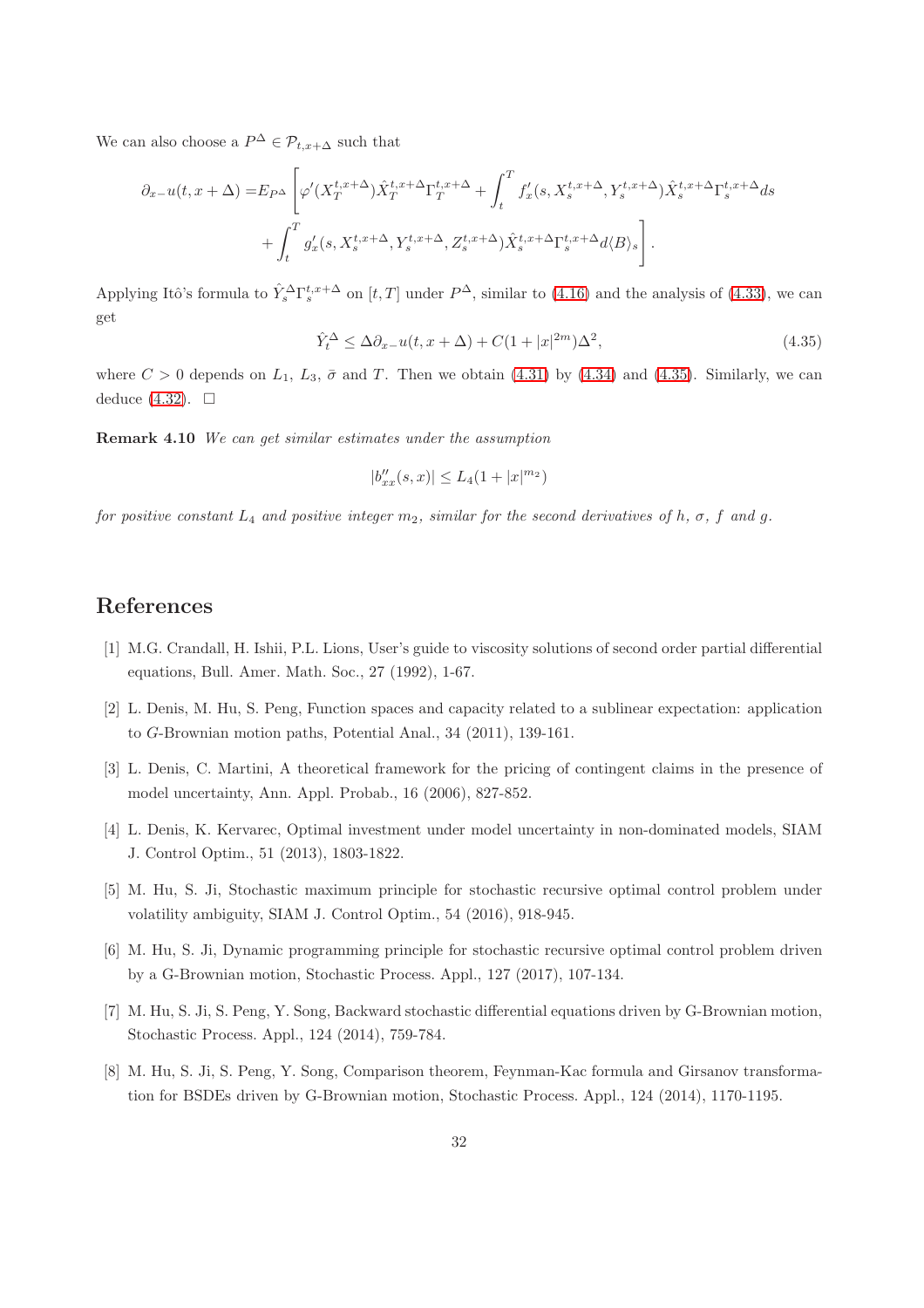- <span id="page-32-12"></span>[9] M. Hu, X. Ji, G. Liu, On the strong Markov property for stochastic differential equations driven by G-Brownian motion, Stochastic Process. Appl., 131 (2021), 417-453.
- <span id="page-32-2"></span>[10] M. Hu, S. Peng, On representation theorem of G-expectations and paths of G-Brownian motion, Acta Math. Appl. Sin. Engl. Ser., 25 (2009), 539-546.
- <span id="page-32-8"></span>[11] M. Hu, F. Wang, G. Zheng, Quasi-continuous random variables and processes under the G-expectation framework, Stochastic Process. Appl., 126 (2016), 2367-2387.
- <span id="page-32-4"></span>[12] Y. Hu, Y. Lin, A. S. Hima, Quadratic backward stochastic differential equations driven by G-Brownian motion: Discrete solutions and approximation, Stochastic Process. Appl., 128 (2018), 3724-3750.
- <span id="page-32-13"></span>[13] N. V. Krylov, Nonlinear Parabolic and Elliptic Equations of the Second Order, Reidel Publishing Company (1987).
- <span id="page-32-5"></span>[14] H. Li, S. Peng, A. S. Hima, Reflected solutions of backward stochastic differential equations driven by G-Brownian motion, Sci. China Math., 61 (2018), 1-26.
- [15] Y. Lin, Z. Ren, N. Touzi, J. Yang, Second order backward SDE with random terminal time, Electron. J. Probab., 25 (2020), 1-43.
- <span id="page-32-6"></span>[16] A. Matoussi, D. Possamai, C. Zhou, Robust Utility maximization in non-dominated models with 2BS-DEs, Math. Finance, 25 (2015), 258-287.
- <span id="page-32-10"></span>[17] E. Pardoux, S. Peng, Backward stochastic differential equations and quasilinear parabolic partial differential equations, in: Stochastic Partial Differential Equations and Their Applications, Proc. IFIP, in: LNCIS, vol. 176, 1992, 200-217.
- <span id="page-32-0"></span>[18] S. Peng, Filtration consistent nonlinear expectations and evaluations of contingent claims, Acta Math. Appl. Sin., 20(2) (2004), 1-24.
- [19] S. Peng, Nonlinear expectations and nonlinear Markov chains, Chin. Ann. Math., 26B(2) (2005), 159- 184.
- <span id="page-32-11"></span>[20] S. Peng, G-expectation, G-Brownian Motion and Related Stochastic Calculus of Itô type, Stochastic analysis and applications, Abel Symp., Vol. 2, Springer, Berlin, 2007, 541-567.
- <span id="page-32-1"></span>[21] S. Peng, Multi-dimensional G-Brownian motion and related stochastic calculus under G-expectation, Stochastic Process. Appl., 118 (2008), 2223-2253.
- <span id="page-32-3"></span>[22] S. Peng, Nonlinear Expectations and Stochastic Calculus under Uncertainty, Springer (2019).
- <span id="page-32-7"></span>[23] T. Pham, J. Zhang, Two Person Zero-sum Game in Weak Formulation and Path Dependent Bellman-Isaacs Equation, SIAM J. Control Optim., 52 (2014), 2090-2121.
- <span id="page-32-9"></span>[24] H. M. Soner, N. Touzi, J. Zhang, Martingale Representation Theorem under G-expectation, Stochastic Process. Appl., 121 (2011), 265-287.